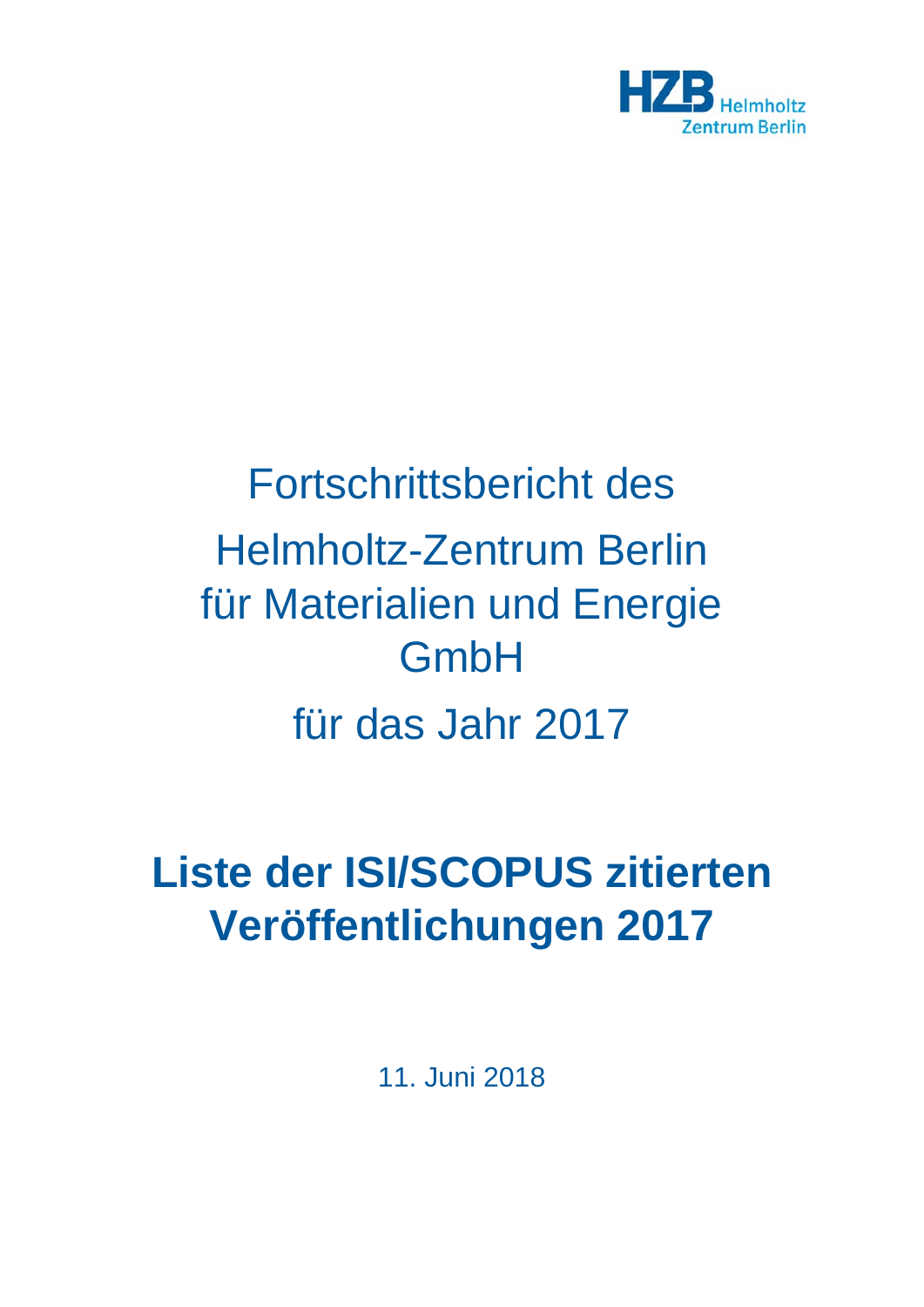Abdi, F. F.; Chemseddine, A.; Berglund, S. P.; van de Krol, R., *Assessing the Suitability of Iron Tungstate (Fe2WO6) as a Photoelectrode Material for Water Oxidation, J. Phys. Chem.* C **121,** 153-160 (2017), 10.1021/acs.jpcc.6b10695

Abdi, F.F.; Berglund, S.P., *Recent developments in complex metal oxide photoelectrodes,* J. Phys. D. Appl. Phys. **50,** 193002/1-22 (2017), 10.1088/1361-6463/aa6738

Abou-Ras, D., *Correlative microscopy analyses of thin-film solar cells at multiple scales,* Mat. Sci. Sem. Proc. **65,** 35-43 (2017), 10.1016/j.mssp.2016.07.009

Abou-Ras, D.; Wagner, S.; Stanbery, B.J.; Schock, H.-W.; Scheer, R.; Stolt, L.; Siebentritt, S.; Lincot, D.; Eberspacher, C.; Kushiya, K.; Tiwari, A.N., *Innovation highway: Breakthrough milestones & key developments in chalcopyrite photovoltaics from a retrospective viewpoint,*  Thin Solid Films **633,** 02.Dez (2017), 10.1016/j.tsf.2017.01.005

Adongo, J.O.; Neubert, T.J.; Sun, G.; Janietz, S.; Lauermann, I.; Rademann, K.; Rappich, J., *Fabrication and Characterization of Surfaces Modified with Carboxymethylthio Ligands for Chelate-Assisted Trapping of Copper,* ACS Appl. Mater. Interfaces **9,** 24273-24281 (2017), 10.1021/acsami.7b05131

Ahn, J.; He, E.; Chen, L.; Wimpory, R.C.; Dear, J.P.; Davies, C.M., *Prediction and measurement of residual stresses and distortions in fibre laser welded Ti-6Al-4V considering phase transformation,* Mater. Design **115,** 441–457 (2017), 10.1016/j.matdes.2016.11.078

Albrecht, S.; Rech, B., *On top of commercial photovoltaics,* Nature Energy **2,** 16196/1-2 (2017), 10.1038/nenergy.2016.196

Alekseeva, O.A.; Borisov, S.A.; Koroleva, E.Yu.; Naberezhnov, A.A.; Stukova, E.V.; Simkin, V.G.; Hoffmann, J.-U., *Structure and dielectric response of (1-x)NaNO2 + xBaTiO(3) composites at x=0.05 and 0.1,* Phys. Solid State **59,** 746-751 (2017), 10.1134/S1063783417040023

Algasinger, M.; Niesen, T.; Dalibor, T.; Steigert, A.; Klenk, R.; Lauermann, I.; Schlatmann, R.; Lux-Steiner, M.Ch.; Palm, J., *Efficient Cu(In,Ga)(Se,S)2 modules with sputtered Zn(O,S) buffer layer,* Thin Solid Films **633,** 231-234 (2017), 10.1016/j.tsf.2016.10.010

Alrwashdeh, S.; Manke, I.; Markötter, H.; Klages, M.; Göbel, M.; Haußmann, J.; Scholta, J.; Banhart, J., *In Operando Quantification of Three-Dimensional Water Distribution in Nanoporous Carbon-Based Layers in Polymer Electrolyte Membrane Fuel Cells,* ACS Nano **11,** 5944-5949 (2017), 10.1021/acsnano.7b01720

Alrwashdeh, S.S.; Manke, I.; Markötter, H.; Haußmann, J.; Kardjilov, N.; Hilger, A.; Kermani, M.; Klages, M.; Al-Falahat, A.M.; Scholta, J.; Banhart, J., *Neutron radiographic in operando investigation of water transport in polymer electrolyte membrane fuel cells with channel barriers,* En. Conv. Manag. **148,** 604-610 (2017), 10.1016/j.enconman.2017.06.032

Alrwashdeh, S.S.; Manke, I.; Markötter, H.; Haußmann, J.; Arlt, T.; Hilger, A.; Al-Falahat, A.M.; Klages, M.; Scholta, J.; Banhart, J., *Improved Performance of Polymer Electrolyte Membrane Fuel Cells with Modified Microporous Layer Structures,* En. Techn. **5,** 1612-1618 (2017), 10.1002/ente.201700005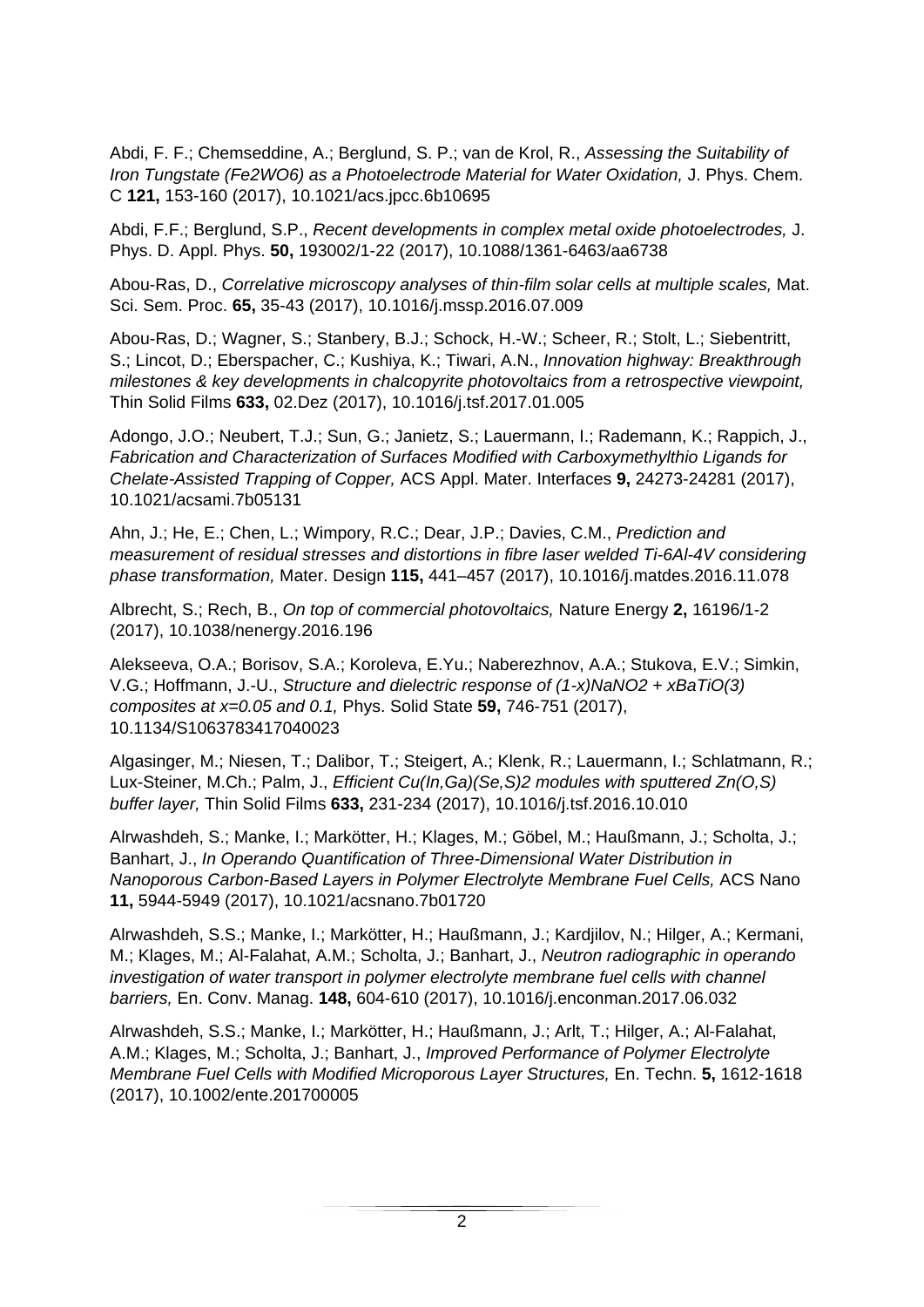Alvares Ferreira, E.G.; Yokaichiya, F.; Rodrigues, M.S.; Beraldo, A.L.; Isaac, A.; Kardjilov, N.; Franco, M.K.K.D., *Assessment of Greener Cement by employing thermally treated sugarcane straw ashes,* Constr. Build. Mat. **141,** 343-352 (2017), 10.1016/j.conbuildmat.2017.03.022

Anand, V.; Adroja, D.; Bhattacharyya, A.; Klemke, B.; Lake, B., *Kondo lattice heavy fermion behavior in CeRh2Ga2,* J. Phys.: Condens. Matter **29,** 135601/1-6 (2017), 10.1088/1361- 648X/aa5b5d

Anand, V.K.; Abernathy, D.L.; Adroja, D.T.; Hillier, A.D.; Biswas, P.K.; Lake, B., *Muon spin relaxation and inelastic neutron scattering investigations of the all-in/all-out antiferromagnet Nd2Hf2O7,* Phys. Rev. B **95,** 224420/1-9 (2017), 10.1103/PhysRevB.95.224420

Arlt, T.; Klages, M.; Messerschmidt, M.; Scholta, J.; Manke, I., *Influence of artificially aged gas diffusion layers on the watermanagement of polymer electrolyte membrane fuel cells analyzed with in-operando synchrotron imaging,* En. **118,** 502-511 (2017), 10.1016/j.energy.2016.10.061

Arndt, S.; Simon, U.; Kiefer, K.; Otremba, T.; Siemensmeyer, K.; Wollgarten, M.; Berthold, A.; Schmidt, F.; Görke, O.; Schomäcker, R.; Dinse, K., *Li/MgO Catalysts Doped with Alio-valent Ions. Part I: Structure, Composition, and Catalytic Properties,* ChemCatChem **9,** 3583-3596 (2017), 10.1002/cctc.201700611

Arora, A.; Mawass, M.-A.; Sandig, O.; Luo, C.; Ünal, A.A.; Radu, F.; Valencia, S.; Kronast, F., *Spatially resolved investigation of all optical magnetization switching in TbFe alloys,* Sci. Rep. **7,** 09.01.9456 (2017), 10.1038/s41598-017-09615-1

Assaf, B.; Phuphachong, T.; Kampert, E.; Volobuev, V.; Mandal, P.; Sánchez-Barriga, J.; Rader, O.; Bauer, G.; Springholz, G.; De Vaulchier, L.; Guldner, Y., *Negative Longitudinal Magnetoresistance from the Anomalous N=0 Landau Level in Topological Materials, Phys.* Rev. Lett. **119,** 106602/1-6 (2017), 10.1103/PhysRevLett.119.106602

Auer, H.; Wallacher, D.; Hansen, T.C.; Kohlmann, H., *In Situ Hydrogenation of the Zintl Phase SrGe,* Inorg. Chem. **56,** 1072-1079 (2017), 10.1021/acs.inorgchem.6b01945

Bäcker, J.-P.; Schmidt, S.S.; Rodriguez-Alvarez, H.; Wolf, C.; Kaufmann, C.A.; Hartig, M.; Mainz, R.; Schlatmann, R., *Lateral phase separation in Cu-In-Ga precursor and Cu(In,Ga)Se2 absorber thin films,* Solar Energy Mat Solar Cells **162,** 120–126 (2017), 10.1016/j.solmat.2016.12.034

Baez, M.L.; Reuther, J., *Numerical treatment of spin systems with unrestricted spin length S: A functional renormalization group study,* Phys. Rev. B **96,** 045144/1-13 (2017), 10.1103/PhysRevB.96.045144

Bahrami, A.; Pech-Canul, M.I.; Soltani, N.; Gutiérrez, C.A.; Kamm, P.H.; Gurlo, A., *Tailoring microstructure and properties of bilayer-graded Al/B4C/MgAl2O4 composites by single-stage pressureless infiltration,* J. Alloy. Compd. **694,** 408-418 (2017), 10.1016/j.jallcom.2016.09.284

Balle, D.; Adler, H.; Grüninger, P.; Karstens, R.; Ovsyannikov, R.; Giangrisostomi, E.; Chassé, T.; Peisert, H., *Influence of the Fluorination of CoPc on the Interfacial Electronic Structure of the Coordinated Metal Ion,* J. Phys. Chem. C **121,** 18564-18574 (2017), 10.1021/acs.jpcc.7b04494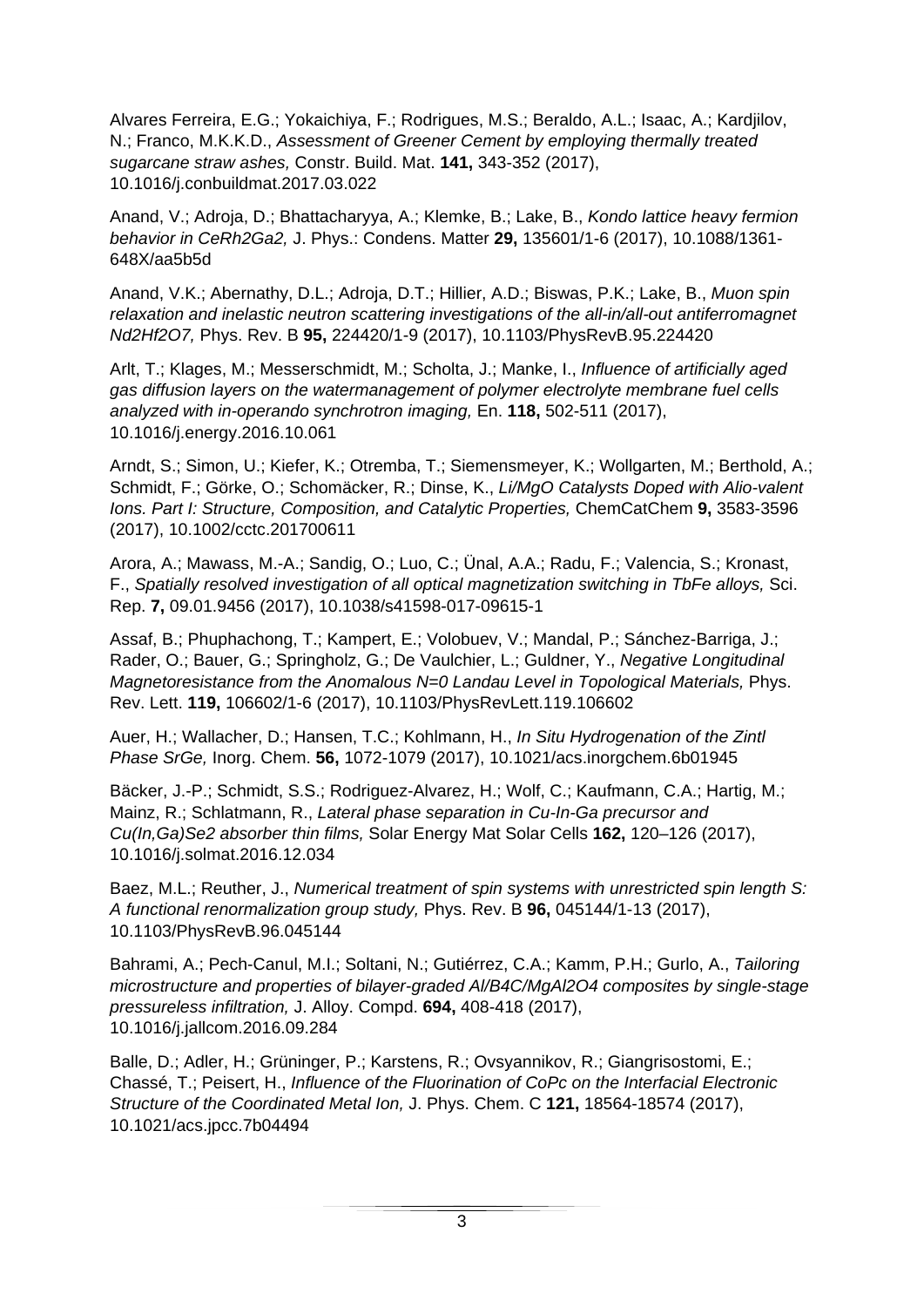Balz, C.; Lake, B.; Reehuis, M.; Islam, A.T.M.N.; Prokhnenko, O.; Singh, Y.; Pattison, P.; Toth, S., *Crystal growth, structure and magnetic properties of Ca10Cr7O28,* J. Phys.: Condens. Matter **29,** 225802/1-9 (2017), 10.1088/1361-648X/aa68eb

Balz, C.; Lake, B.; Islam, A.T.M.N.; Singh, Y.; Rodriguez-Rivera, J.A.; Guidi, T.; Wheeler, E.M.; Simeoni, G.G.; Ryll, H., *Magnetic Hamiltonian and phase diagram of the quantum spin liquid Ca10Cr7O28,* Phys. Rev. B **95,** ARTN 174414 (2017), 10.1103/PhysRevB.95.174414

Bande, A.; Bravic, I.; Minnich, C.; Puskar, L.; Ritter, E.; Schade, U.; Aziz, E.F., *Isomeric Xylene Molecules in the Terahertz-Far Infrared Regime: Computational Chemistry and Spectral Modeling View,* Vib. Spectros. **92,** 220-229 (2017), 10.1016/j.vibspec.2017.06.008

Bär, M.; Repins, I.; Weinhardt, L.; Alsmeier, J.-H.; Pookpanratana, S.; Blum, M.; Yang, W.; Heske, C.; Wilks, R.G.; Noufi, R., *Zn-Se-Cd-S Interlayer Formation at the CdS/Cu2ZnSnSe4 Thin-Film Solar Cell Interface,* ACS En. Lett. **2,** 1632-1640 (2017), 10.1021/acsenergylett.7b00140

Baran, S.; Szytula, A.; Hoser, A., *Collinear antiferromagnetic structure in R2Ni2In (R = Er, Tm),* J. Alloy. Compd. **696,** 1278-1281 (2017), 10.1016/j.jallcom.2016.12.072

Barth, C.; Roder, S.; Brodoceanu, D.; Kraus, T.; Hammerschmidt, M.; Burger, S.; Becker, C., *Increased fluorescence of PbS quantum dots in photonic crystals by excitation enhancement,*  Appl. Phys. Lett. **111,** 03111/1-5 (2017), 10.1063/1.4995229

Bartosik, M.; Holec, D.; Apel, D.; Klaus, M.; Genzel, Ch.; Keckes, J.; Arndt, M.; Polcik, P.; Koller, C.M.; Mayrhofer, P.H., *Thermal expansionof Ti-Al-N and Cr-Al-N coatings,* Scripta Mater. **127,** 182-185 (2017), 10.1016/j.scriptamat.2016.09.022

Belova, V.; Beyer, P.; Meister, E.; Linder, T.; Halbich, M.-U.; Gerhard, M.; Schmid, S.; Zeche, T.; Meisel, T.; Generalov, A.V.; Anselmo, A.S.; Scholz, R.; Konovalov, O.; Gerlach, A.; Koch, M.; Hinderhofer, A.; Opitz, A.; Bruetting, W.; Schreibert, F., *Evidence for Anisotropic Electronic Coupling of Charge Transfer States in Weakly Interacting Organic Semiconductor Mixtures,* J. Am. Chem. Soc. **139,** 8474-8486 (2017), 10.1021/jacs.7b01622

Bera, A.K.; Lake, B.; Essler, E.H.L; Vanderstraeten, L.; Hubig, C.; Schollwöck, U.; Islam, A.T.M.N.; Schneidewind, A.; Quintero-Castro, D.L., *Spinon confinement in a quasi-onedimensional anisotropic Heisenberg magnet,* Phys. Rev. B **96,** 054423/1-16 (2017), 10.1103/PhysRevB.96.054423

Bian, J.; Xi, L.; Li, J.; Xiong, Z.; Huang, C.; Lange, K.M.; Tang, J.; Shalom, M.; Zhang, R.-Q., *C=C pi bond modified graphitic carbon nitride films for enhanced photoelectrochemical cell performance,* Chem.-Asian J. **12,** 1005-1012 (2017), 10.1002/asia.201700178

Biberger, J.; Füßer, H.-J.; Klaus, M.; Genzel, C., *Near-Surface and Depth-Dependent Residual Stress Evolution in a Piston Ring Hard Chrome Coating Induced by Sliding Wear and Friction,* Wear **0,** 1502-1521 (2017), 10.1016/j.wear.2017.01.056

Binninger, T.; Mohamed, R.; Patru, A.; Waltar, K.; Gericke, E.; Tuaev, X.; Fabbri, E.; Levecque, P.; Hoell, A.; Schmidt, T.J., *Stabilization of Pt Nanoparticles Due to Electrochemical Transistor Switching of Oxide Support Conductivity,* Chem. Mater. **29,** 2831- 2843 (2017), 10.1021/acs.chemmater.6b04851

Blumröder, U.; Hempel, H.; Füchsel, K.; Hoyer, P.; Bingel, A.; Eichberger, R.; Unold, T.; Nolte, S., *Investigating subsurface damages in semiconductor-insulator-semiconductor solar cells with THz spectroscopy,* Phys. Status Solidi A **214,** 1600590/1-8 (2017), 10.1002/pssa.201600590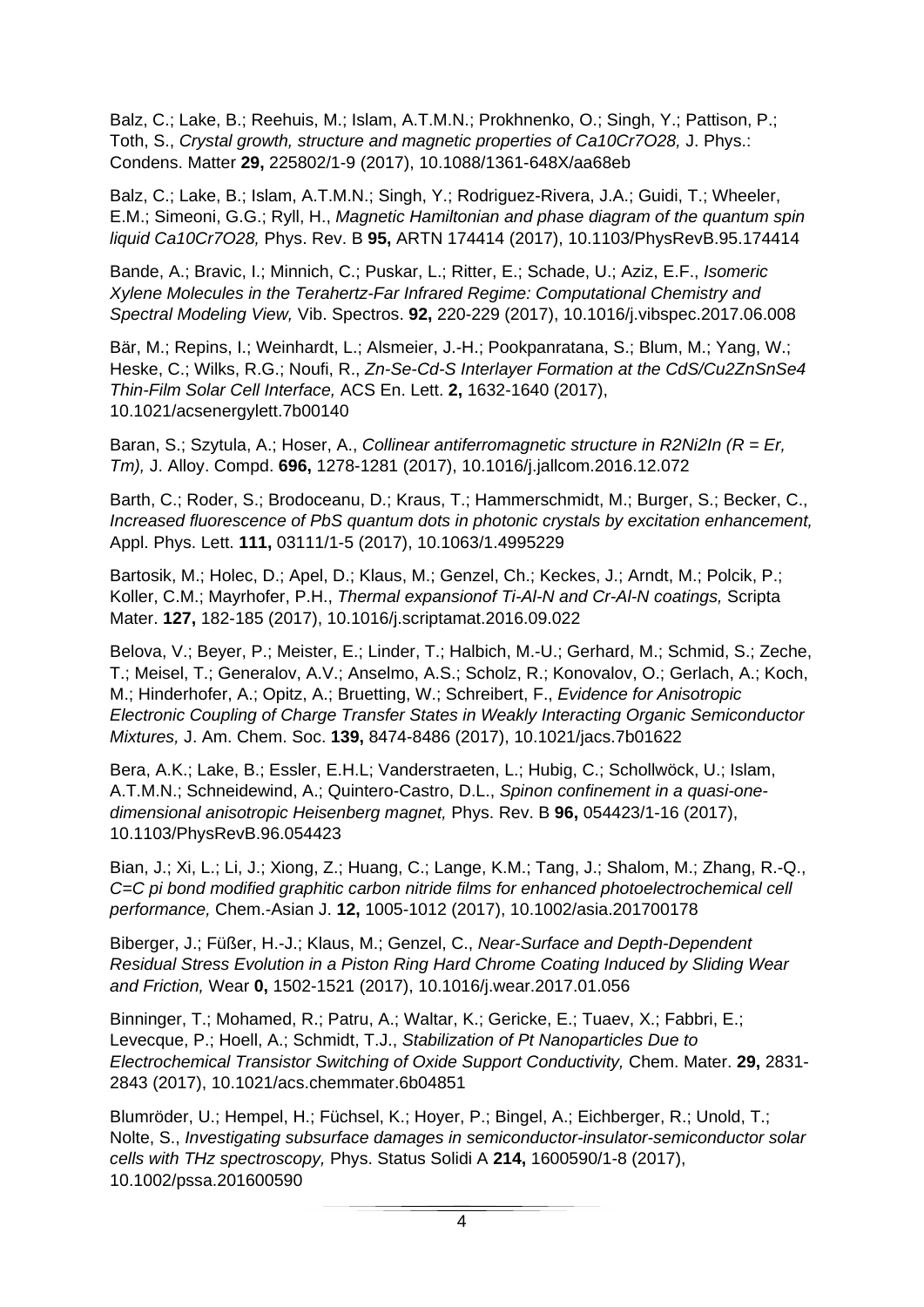Blumröder, U.; Zilk, M.; Hempel, H.; Hoyer, P.; Pertsch, T.; Eichberger, R.; Unold, T.; Nolte, S., *Influence of structure geometry on THz emission from Black Silicon surfaces fabricated by reactive ion etching,* Opt. Express **25,** 6604-6620 (2017), 10.1364/OE.25.006604

Bluschke, M.; Frano, A.; Schierle, E.; Minola, M.; Hepting, M.; Christiani, G.; Logvenov, G.; Weschke, E.; Benckiser, E.; Keimer, B., *Transfer of Magnetic Order and Anisotropy through Epitaxial Integration of 3d and 4f Spin Systems,* Phys. Rev. Lett. **118,** 207203/1-5 (2017), 10.1103/PhysRevLett.118.207203

Bobowski, K.; Gleich, M.; Pontius, N.; Schuessler-Langeheine, Ch.; Trabant, Ch.; Wietstruk, M.; Frietsch, B.; Weinelt, M., *Influence of the pump pulse wavelength on the ultrafast demagnetization of Gd(0001) thin films,* J. Phys.: Condens. Matter **29,** 234003/1-5 (2017), 10.1088/1361-648X/aa6c92

Borisenko, S.; Evtushinsky, D.; Liu, Z.; Morozov, I.; Kappenberger, R.; Wurmehl, S.; Buechner, B.; Yaresko, A.; Kim, T.; Hoesch, M.; Wolf, T.; Zhigadlo, N., *The role of spin-orbit coupling in the electronic structure of iron-based superconductors,* Phys. Status Solidi B **254,**  1600550/1-8 (2017), 10.1002/pssb.201600550

Born, P.; Holldack, K., *Analysis of granular packing structure by scattering of THz radiation,*  Rev. Sci. Instrum. **88,** 051802/1-12 (2017), 10.1063/1.4983045

Braig, C.; Löchel, H.; Rehanek, J.; Firsov, A.; Brzhezinskaya, M.; Erko, A., *Reflection zone plate concept for resonant inelastic x-ray scattering spectrometry,* Appl. Optics **56,** 515-520 (2017), 10.1364/AO.56.000515

Braig, C.; Sokolov, A.; Wilks, R.; Kozina, X.; Kunze, T.; Bjeoumikhova, S.; Thiel, M.; Erko, A.; Bär, M., *Polycapillary-boosted instrument performance in the extreme ultraviolet regime for inverse photoemission spectroscopy,* Opt. Express **25,** 31840-31852 (2017), 10.1364/OE.25.031840

Bremer, A.; Kent, B.; Hauß, T.; Thalhammer, A.; Yepuri, N.; Darwish, T.; Garvey, C.; Bryant, G.; Hincha, D., *Intrinsically Disordered Stress Protein COR15A Resides at the Membrane Surface during Dehydration,* Biophys. J. **113,** 572-579 (2017), 10.1016/j.bpj.2017.06.027

Breternitz, J.; Gunder, R.; Hempel, H.; Binet, S.; Ahmet, I.; Schorr, S., *Facile Bulk Synthesis of pi-Cubic SnS,* Inorg. Chem. **56,** 11455-11457 (2017), 10.1021/acs.inorgchem.7b01623

Bronneberg, A.; Höhn, C.; Van de Krol, R., *Probing the Interfacial Chemistry of Ultrathin ALD-Grown TiO2 Films: An In-Line XPS Study,* J. Phys. Chem. C **121,** 5531-5538 (2017), 10.1021/acs.jpcc.6b09468

Brus, V.V.; Gluba, M.A.; Mai, C.-K.; Fronk, S.L.; Rappich, J.; Nickel, N.H.; Bazan, G.C., *Conjugated Polyelectrolyte/Graphene Hetero-Bilayer Nanocomposites Exhibit Temperature Switchable Type of Conductivity,* Adv. El. Mat. **3,** 1600515/ 1-7 (2017), 10.1002/aelm.201600515

Brus, V.V.; Lang, F.; Bundesmann, J.; Seidel, S.; Denker, A.; Rech, B.; Landi, G.; Neitzert, H.C.; Rappich, J.; Nickel, N.H., *Defect Dynamics in Proton Irradiated CH3NH3PbI3Perovskite Solar Cells,* Adv. El. Mat. **3,** 1600438/1-9 (2017), 10.1002/aelm.201600438

Bryson, J.F.J; Weiss, B.P.; Harrison, R.J.; Herrero-Albillos, J.; Kronast, F., *Paleomagnetic*  evidence for dynamo activity driven by inward crystallisation of a metallic asteroid, Earth Planet. Scie. Lett. **472,** 152-163 (2017), 10.1016/j.epsl.2017.05.026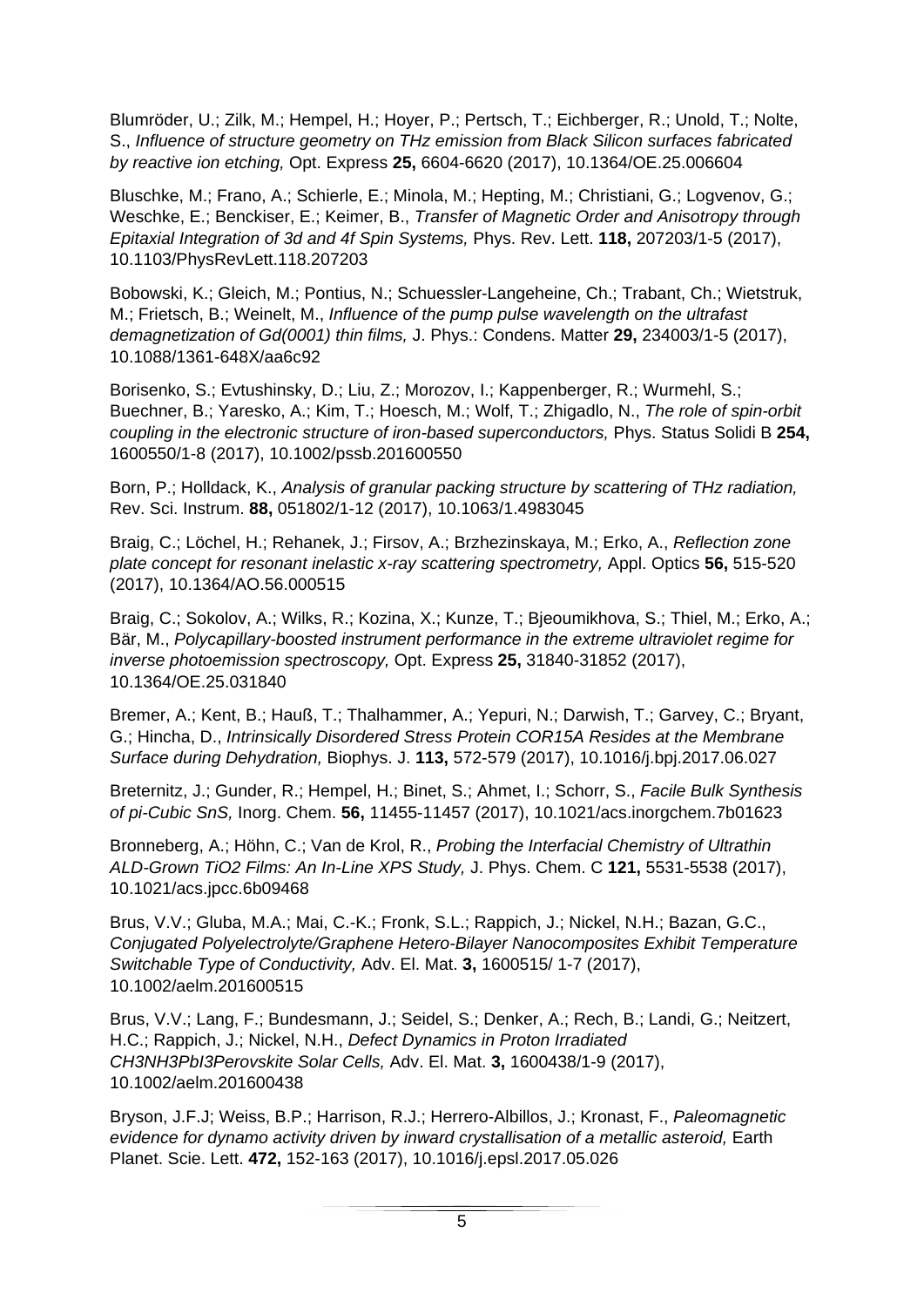Bucinsky, L.; Breza, M.; Lee, W.-T.; Hickey, A.K.; Dickie, D.A.; Nieto, I.; DeGayner, J.A.; Harris, T.D.; Meyer, K.; Krzystek, J.; Ozarowski, A.; Nehrkorn, J.; Schnegg, A.; Holldack, K.; Herber, R.H.; Telser, J.; Smith, J.M., *Spectroscopic and Computational Studies of Spin States of Iron(IV) Nitrido and Imido Complexes,* Inorg. Chem. **56,** 4752–4769 (2017), 10.1021/acs.inorgchem.7b00512

Bulfin, B.; Vieten, J.; Starr, D.E.; Azarpira, A.; Zachäus, C.; Hävecker, M.; Skorupska, K.; Schmücker, M.; Roeb, M.; Sattler, C., *Redox chemistry of CaMnO3 and Ca0.8Sr0.2MnO3 oxygen storage perovskites,* J. Mater. Chem. A **5,** 7912-7919 (2017), 10.1039/C7TA00822H

Busch, M.; Kityk, A.V.; Piecek, W.; Hofmann, T.; Wallacher, D.; Calus, S.; Kula, P.; Steinhart, M.; Eich, M.; Huber, P., *A ferroelectric liquid crystal confined in cylindrical nanopores: reversible smectic layer buckling, enhanced light rotation and extremely fast electro-optically active Goldstone excitations,* Nanoscale **9,** 19086-19099 (2017), 10.1039/c7nr07273b

Cappel, U.B.; Svanstrom, S.; Lanzilotto, V.; Johansson, F.O.L.; Aitola, K.; Philippe, B.; Giangrisostomi, E.; Ovsyannikov, R.; Leitner, T.; Foehlisch, A.; Svensson, S.; Martensson, N.; Boschloo, G.; Lindblad, A.; Rensmo, H., *Partially Reversible Photoinduced Chemical Changes in a Mixed-Ion Perovskite Material for Solar Cells,* ACS Appl. Mater. Interfaces **9,**  34970-34978 (2017), 10.1021/acsami.7b10643

Cardenes, R.; Zhang, C.; Klementieva, O.; Werner, S.; Guttmann, P.; Pratsch, C.; Cladera, J.; Bijnens, B.H., *3D membrane segmentation and quantification of intact thick cells using cryo soft X-ray transmission microscopy: A pilot study,* PLoS One **12,** e0174324/1-22 (2017), 10.1371/journal.pone.0174324

Chen, H.-Y.; Chiang, D.M-L.; Lin, Z.-J.; Hsieh, C.-C.; Yin, G.-C.; Weng, I.-C.; Guttmann, P.; Werner, S.; Henzler, K.; Schneider, G.; Lai, L.-J.; Liu, F.-T., *Corrigendum: Nanoimaging granule dynamics and subcellular structures in activated mast cells using soft X-ray tomography,* Sci. Rep. **7,** 40458/1 (2017), 10.1038/srep40458

Chen, W.; Wen, X.; Latzel, M.; Yang, J.; Huang, S.; Shrestha, S.; Patterson, R.; Christiansen, S.; Conibeer, G., *Nanoscale characterization of GaN/InGaN multiple quantum wells on GaN nanorods by photoluminescence spectroscopy,* **10104,** 101040U/1-7 (2017), 10.1117/12.2249931

Chkhalo, N.I.; Gusev, S.A.; Nechay, A.N.; Pariev, D.E.; Polkovnikov, V.N.; Salashchenko, N.N.; Schäfers, F.; Sertsu, M.G.; Sokolov, A.; Svechnikov, M.V.; Tatarsky, D.A., *Highreflection Mo/Be/Si multilayers for EUV lithography,* Opt. Lett. **42,** 5070-5073 (2017), 10.1364/OL.42.005070

Christau, S.; Moeller, T.; Genzer, J.; Koehler, R.; Von Klitzing, R., *Salt-Induced Aggregation of Negatively Charged Gold Nanoparticles Confined in a Polymer Brush Matrix,*  Macromolecules **50,** 7333-7343 (2017), 10.1021/acs.macromol.7b00866

Cinar, S.; Moebitz, S.; Al-Ayoubi, S.; Seidlhofer, B.-K.; Czeslik, C., *Building Polyelectrolyte Multilayers with Calmodulin: A Neutron and X-ray Reflectivity Study, Langmuir 33, 3982-3990* (2017), 10.1021/acs.langmuir.7b00651

Cordill, M.J.; Glushko, O.; Kleinbichler, A.; Putz, B.; Többens, D.M.; Kirchlechner, C, *Microstructural influence on the cyclic electro-mechanical behaviour of ductile films on polymer substrates,* Thin Solid Films **644,** 166-172 (2017), 10.1016/j.tsf.2017.06.067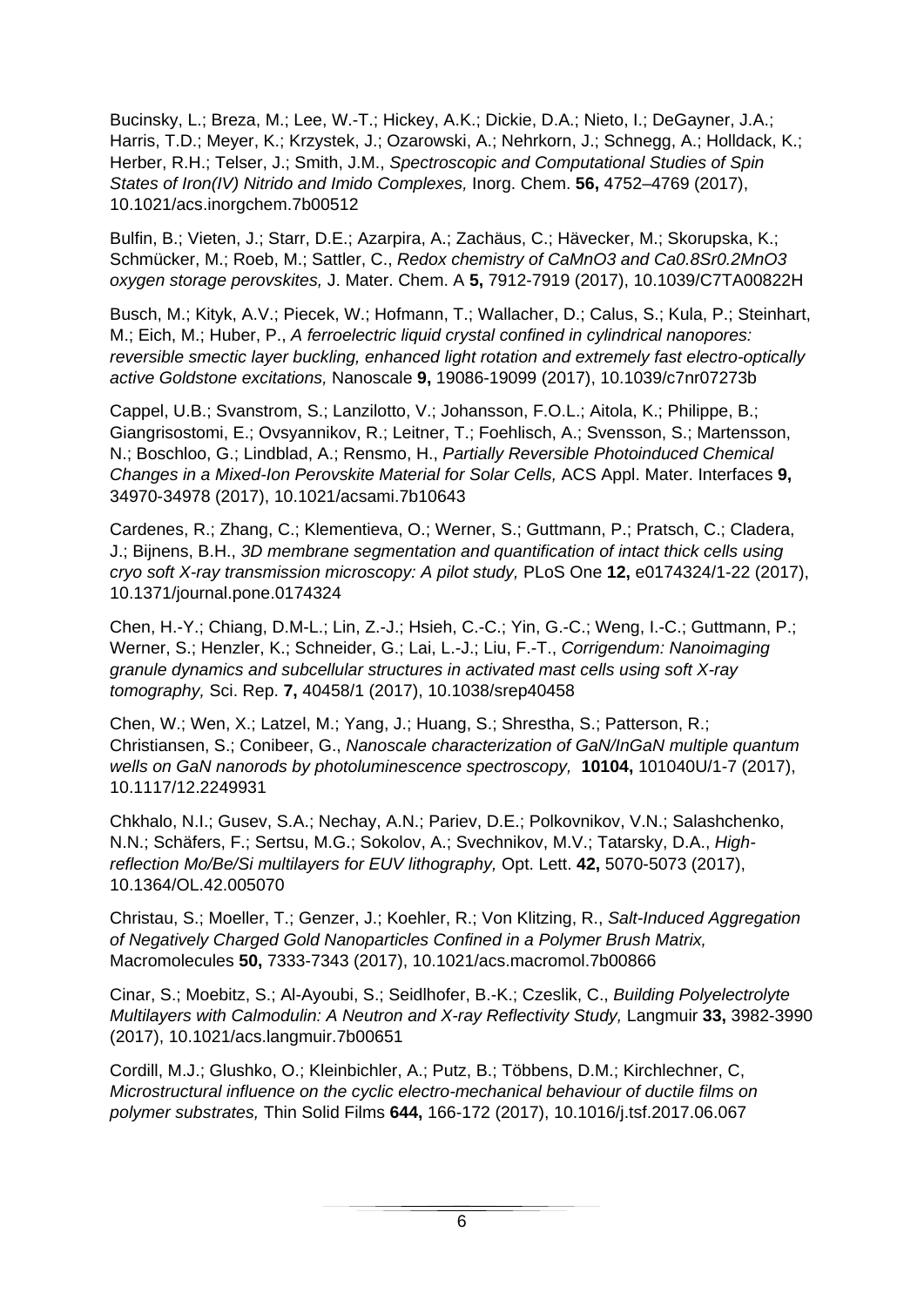Correa-Baena, J.; Saliba, M.; Buonassisi, T.; Grätzel, M.; Abate, A.; Tress, W.; Hagfeldt, A., *Promises and challenges of perovskite solar cells,* Science **358,** 739-744 (2017), 10.1126/science.aam6323

Couto, R.C.; Cruz, V.V.; Ertan, E.; Eckert, S.; Fondell, M.; Dantz, M.; Kennedy, B.; Schmitt, T.; Pietzsch, A.; Guimaraes, F.F.; Agren, H.; Gel'mukhanov, F.; Odelius, M.; Kimberg, V.; Föhlisch, A., *Selective gating to vibrational modes through resonant X-ray scattering,* Nat. Commun. **8,** 14165/1-7 (2017), 10.1038/ncomms14165

Dabah, E.; Pfretzschner, B.; Schaupp, T.; Kardjilov, N.; Manke, I.; Boin, M.; Woracek, R.; Griesche, A., *Time-resolved Bragg-edge neutron radiography for observing martensitic phase transformation from austenitized super martensitic steel,* J. Mater. Sci. **52,** 3490–3496 (2017), 10.1007/s10853-016-0642-9

Davis, N.J.L.K.; MacQueen, R.W.; Jones, S.T.E.; Orofino-Pena, C.; Cortizo-Lacalle, D.; Taylor, R.G.D.; Credgington, D.; Skabara, P.J.; Greenham, N.C., *Star-shaped fluorene-BODIPY oligomers: versatile donor-acceptor systems for luminescent solar concentrators,* J. Mater. Chem. C **5,** 1952-1962 (2017), 10.1039/c6tc05298c

De Biasi, L.; Lieser, G.; Dräger, C.; Indris, S.; Rana, J.; Schumacher, G.; Mönig, R.; Ehrenberg, H.; Binder, J.; Geßwein, H., *LiCaFeF6: A zero strain cathode material for use in Li ion batteries,* J. Power Sourc. **362,** 192-201 (2017), 10.1016/j.jpowsour.2017.07.007

Denker, A.; Bundesmann, J.; Damerow, T.; Fanselow, T.; Hildebrand, D.; Hiller, U.; Rethfeldt, C.; Röhrich, J., *New Time Structures available at the HZB Cyclotron,* **,**  TUA03/130-132 (2017),

Dhiman, I.; Ziesche, R.; Anand, V. K.; Riik, L.; Song, G.; Islam, A.T.M.N.; Tanaka, I.; Treimer, W., *Thermodynamics of Meissner effect and flux pinning behavior in the bulk of single-crystal La2-xSrxCuO4 (x=0.09),* Phys. Rev. B **96,** 104517/1-10 (2017), 10.1103/PhysRevB.96.104517

Dittrich, T.; Valle Rios, L.; Kapil, S.; Gurieva, G.; Rujisamphan, N.; Schorr, S., *Temperature dependent transient surface photovoltage spectroscopy of a Cu1.95Zn1.1Sn0.96Se4 kesterite single phase powder,* Appl. Phys. Lett. **110,** 023901/1-4 (2017), 10.1063/1.4973539

Dixneit, J.; Kromm, A.; Boin, M.; Wimpory, R.C.; Kannengiesser, T.; Gibmeier, J.; Schroepfer, D., *Residual stresses of LTT welds in large-scale components,* Weld. World **61,**  1089-1097 (2017), 10.1007/s40194-017-0502-5

Dobrovolsky, A.; Merdasa, A.; Unger, E.L.; Yartsev, A.; Scheblykin, I.G., *Defect-induced local variation of crystal phase transition temperature in metal-halide perovskites, Nat. Commun.* **8,** 34/1-8 (2017), 10.1038/s41467-017-00058-w

Dolgakov, I.A.; Naberezhnov, A.A.; Alekseeva, O.A.; Borisov, S.A.; Simkin, V.G.; Tovar, M., *Temperature evolution of the crystal structure of multiferroic solid solutions (1 x)Pb(Fe2/3W1/3)O3-(x)PbTiO3,* Phys. Solid State **59,** 1961-1965 (2017), 10.1134/S1063783417100122

Donges, A.; Khmelevskyi, S.; Deak, A.; Abrudan, R.-M.; Schmitz, D.; Radu, I.; Radu, F.; Szunyogh, L.; Nowak, U., *Magnetization compensation and spin reorientation transition in ferrimagnetic DyCo5: Multiscale modeling and element-specific measurements,* Phys. Rev. B **96,** 024412/1-7 (2017), 10.1103/PhysRevB.96.024412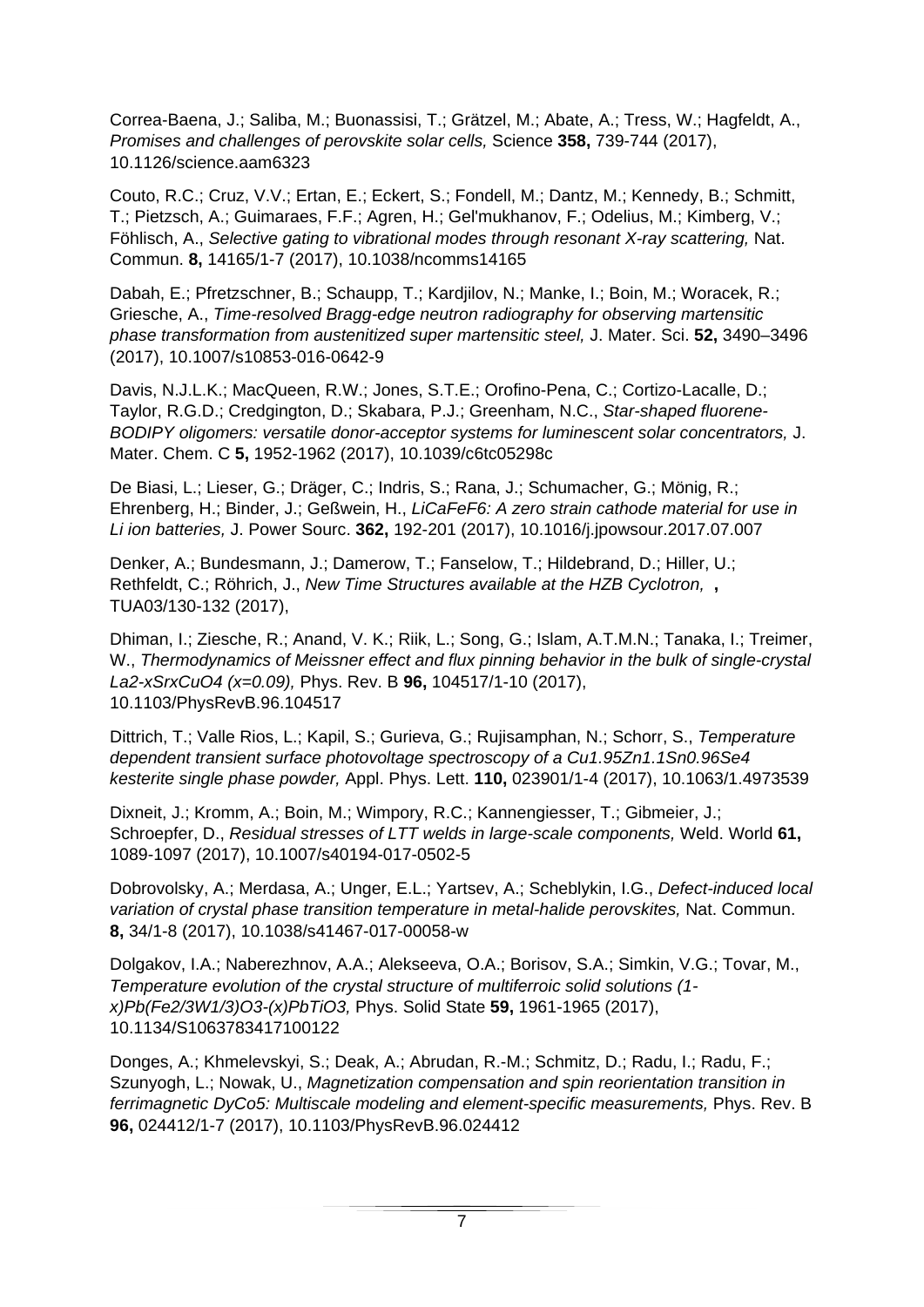Duren, S. van; Ren, Y.; Scragg, J.; Just, J.; Unold, T., *In Situ Monitoring of Cu2ZnSnS4 Absorber Formation With Raman Spectroscopy During Mo/Cu2SnS3/ZnS Thin-Film Stack Annealing,* IEEE J. Photovolt, **7,** 906-912 (2017), 10.1109/JPHOTOV.2017.2686015

Eckert, S.; Norell, J.; Miedema, P.S.; Beye, M.; Fondell, M.; Quevedo, W.; Kennedy, B.; Hantschmann, M.; Pietzsch, A.; Van Kuiken, B.E.; Ross, M.; Minitti, M.P.; Moeller, S.P.; Schlotter, W.F.; Khalil, M.; Odelius, M.; Foehlisch, A., *Ultrafast Independent N-H and N-C Bond Deformation Investigated with Resonant Inelastic X-Ray Scattering,* Angew. Chem. Int. Ed. **56,** 6088-6092 (2017), 10.1002/anie.201700239

Eckert, S.; Niskannen, J.; Jay, R.M.; Miedema, P.S.; Fondell, M.; Kennedy, B.; Quevedo, W.; Iannuzzi, M.; Föhlisch, A., *Valence Orbitals and Local Bond Dynamics Around N Atoms of Histidine Under X-ray Irradiation,* Phys. Chem. Chem. Phys. **19,** 32091 - 32098 (2017), 10.1039/C7CP05713J

Efthimiopoulos, I.; Jahn, S.; Kuras, A.; Schade, U.; Koch-Müller, M., *Combined high-pressure and high-temperature vibrational studies of dolomite: phase diagram and evidence of a new distorted modification,* Physics Chem. Miner. **44,** 465-476 (2017), 10.1007/s00269-017-0874- 5

Eichner, A.; Stahlberg, S.; Sonnenberger, S.; Lange, S.; Dobner, B.; Ostermann, A.; Schrader, T.E.; Hauß, T.; Schroeter, A.; Huster, D.; Neubert, R.H.H., *Influence of the penetration enhancer isopropyl myristate on stratum corneum lipid model membranes revealed by neutron diffraction and H-2 NMR experiments,* Biochim. Biophys. Acta Biomembr. **1859,** 745-755 (2017), 10.1016/j.bbamem.2017.01.029

Eisenhauer, D.; Köppel, G.; Jäger, K.; Chen, D.; Shargaieva, O.; Sonntag, P.; Amkreutz, D.; Rech, B.; Becker, C., *Smooth anti-reflective three-dimensional textures for liquid phase crystallized silicon thin-film solar cells on glass,* Sci. Rep. **7,** 10.01.2658 (2017), 10.1038/s41598-017-02874-y

Ekimova, E.; Quevedo, W.; Szyc, L.; Iannuzzi, M.; Wernet, P.; Odelius, M.; Nibbering, E.T.J., *Aqueous Solvation of Ammonia and Ammonium: Probing Hydrogen Bond Motifs with FT-IR and Soft X-ray Spectroscopy,* J. Am. Chem. Soc. **139,** 12773-12783 (2017), 10.1021/jacs.7b07207

Elia, G.A.; Hasa, I.; Greco, G.; Diemant, T.; Marquardt, K.; Hoeppner, K.; Behm, R.J.; Hoell, A.; Passerini, S.; Hahn, R., *Insights into the reversibility of aluminum graphite batteries,* J. Mater. Chem. A **5,** 9682-9690 (2017), 10.1039/c7ta01018d

Ellis, D.S.; Weschke, E.; Kay, A.; Grave, D.; Malviya, K.D.; Mor, H.; de Groot, F.M.; Dotan, H.; Rothschild, A., *Magnetic states at the surface of alpha-Fe2O3 thin films doped with Ti, Zn, or Sn,* Phys. Rev. B **96,** 094426/1-7 (2017), 10.1103/PhysRevB.96.094426

El-Nagar, G.A.; Sarhan, R.M.; Abouserie, A.; Maticiuc, N.; Bargheer, M.; Lauermann, I.; Roth, C., *Efficient 3D-silver flower-like microstructures for non-enzymatic hydrogen peroxide (H2O2) amperometric detection,* Sci. Rep. **7,** 12181/1-8 (2017), 10.1038/s41598-017-11965- 9

El-Nagar, G.A.; Hassan, M.A.; Lauermann, I.; Roth, C., *Efficient Direct Formic Acid Fuel Cells (DFAFCs) Anode Derived from Seafood waste: Migration Mechanism,* Sci. Rep. **7,**  17818/1-11 (2017), 10.1038/s41598-017-17978-8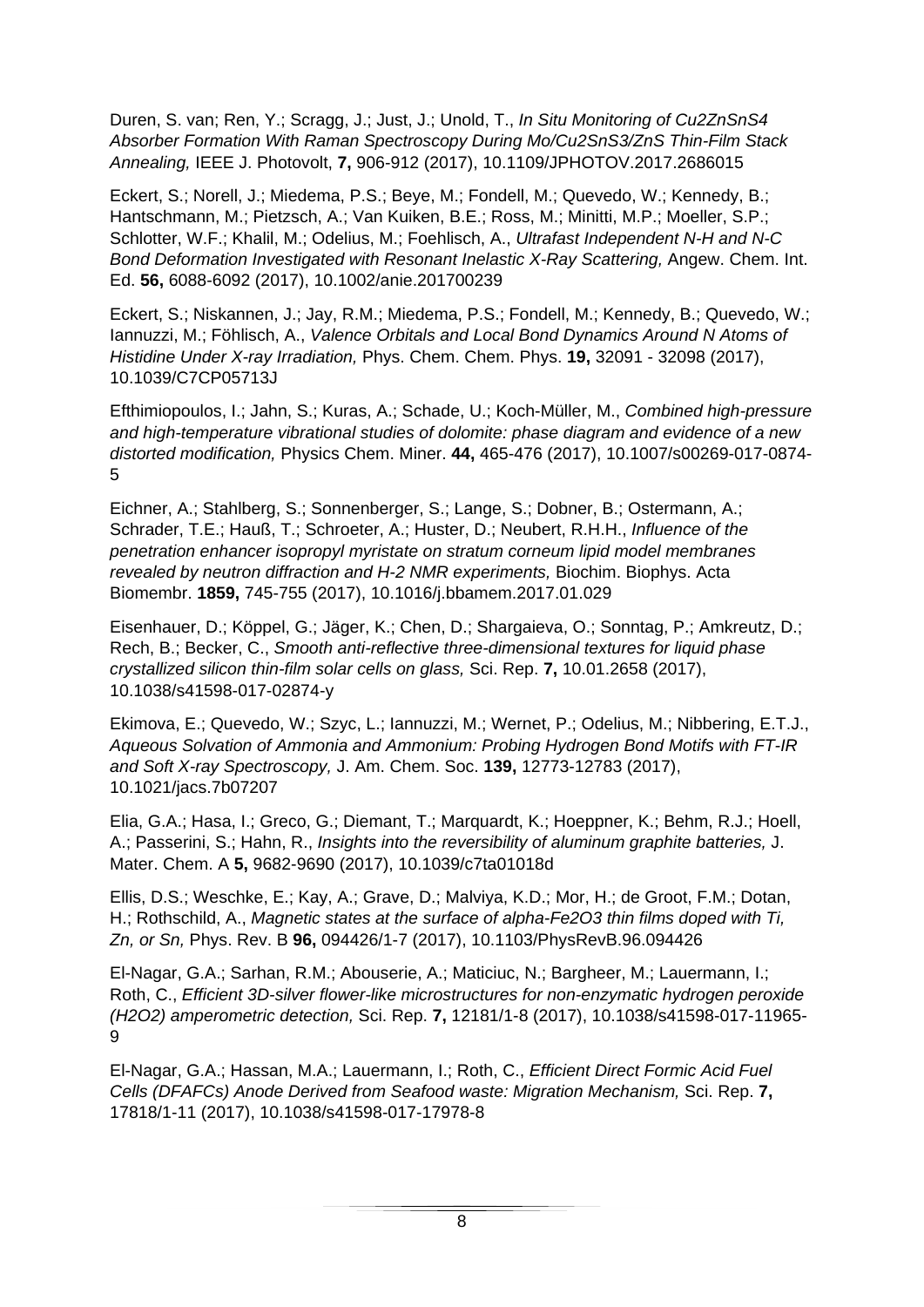El-Nagar, Gumaa A.; Hassan, Mohamed A.; Fetyan, Abdulmonem; Kayarkatte, Manoj Krishna; Lauermann, Iver; Roth, Christina, *A Promising N-doped Carbon-Metal Oxide Hybrid Electrocatalyst Derived from Crustacean's Shells: Oxygen Reduction and Oxygen Evolution,*  Appl. Cat. B **214,** 137-147 (2017), 10.1016/j.apcatb.2017.05.030

Emmer, H.; Chen, C.T.; Saive, R.; Friedrich, D.; Horie, Y.; Arbabi, A.; Faraon, A.; Atwater, H.A., *Fabrication of Single Crystal Gallium Phosphide Thin Films on Glass,* Sci. Rep. **7,**  06.01.4643 (2017), 10.1038/s41598-017-05012-w

Eschenlohr, A.; Persichetti, L.; Kachel, T.; Gabureac, M.; Gambardella, P.; Stamm, C., *Spin currents during ultrafast demagnetization of ferromagnetic bilayers,* J. Phys.: Condens. Matter **29,** 384002/1-8 (2017), 10.1088/1361-648X/aa7dd3

Evangelio, L.; Gramazio, F.; Lorenzoni, M.; Gorgoi, M.; Espinosa, F.; García, R.; Pérez-Murano, F.; Fraxedas, J., *Identifying the nature of surface chemical modification for directed self-assembly of block copolymers,* Beilstein J. Nanotechnol. **8,** 1972-1981 (2017), 10.3762/bjnano.8.198

Fan, J.; Menéndez, E.; Guerrero, M.; Quintana, A.; Weschke, E.; Pellicer, E.; Sort, J., *Unraveling the Origin of Magnetism in Mesoporous Cu-Doped SnO2 Magnetic Semiconductors,* Nanomat. **7,** 348/1-17 (2017), 10.3390/nano7110348

Fantin, A.; Scherb, T.; Seeger, J.; Schumacher, G.; Gerhards, U.; Ivanova, M.; Meulenberg, W.; Dittmeyer, R.; Banhart, J., *Relation between composition and vacant oxygen sites in the* mixed ionicelectronic conductors La5.4W1-yMyO12-delta (M = Mo, Re; 0≤ y≤0.2) and their mother compound La6-xWO12-delta (0.4≤x≤0.8), Solid State Ionics **306,** 104-111 (2017), 10.1016/j.ssi.2017.04.005

Farajian, M.; Hardenacke, V.; Pfeiffer, W.; Klaus, M.; Kornmeier, J.R., *Numerical and experimental investigations on shot-peened high-strength steel by means of hole drilling, Xray, synchrotron and neutron diffraction analysis,* Mater. Test. **59,** 161-165 (2017), 10.3139/120.110978

Favaro, M.; Abdi, F.F.; Lamers, M.; Crumlin, E.J.; Liu, Z.; van de Krol, R.; Starr, D.E., *Light-Induced Surface Reactions at the Bismuth Vanadate/Potassium Phosphate Interface,* J. Phys. Chem. B **122,** 801-809 (2017), 10.1021/acs.jpcb.7b06942

Feichtner, T.; Christiansen, S.; Hecht, B., *Mode-matching for Optical Antennas,* Phys. Rev. Lett. **119,** 217401/1-6 (2017), 10.1103/PhysRevLett.119.217401

Feng, H.L.; Adler, P.; Reehuis, M.; Schnelle, W.; Pattison, P.; Hoser, A.; Felser, C.; Jansen, M., *High-Temperature Ferrimagnetism with Large Coercivity and Exchange Bias in the Partially Ordered 3d/5d Hexagonal Perovskite Ba2Fe1.12Os0.88O6,* Chem. Mater. **29,** 886- 895 (2017), 10.1021/acs.chemmater.6b04983

Ferreira-Cardoso, S.; Araújo, R.; Martins, N.E.; Martins, G.G.; Walsh, S.; Martins, R.M.S.; Kardjilov, N.; Manke, I.; Hilger, A.; Castanhinha, R., *Floccular fossa size is not a reliable proxy of ecology and behaviour in vertebrates,* Sci. Rep. **1,6840277777777777,** 01.Nov (2017), 10.1038/s41598-017-01981-0

Ferté, T.; Bergeard, N.; Le Guyader, L.; Hehn, M.; Malinowski, G.; Terrier, E.; Otero, E.; Holldack, K.; Pontius, N.; Boeglin, C., *Element-resolved ultrafast demagnetization rates in ferrimagnetic CoDy,* Phys. Rev. B **96,** 134303-8 (2017), 10.1103/PhysRevB.96.134303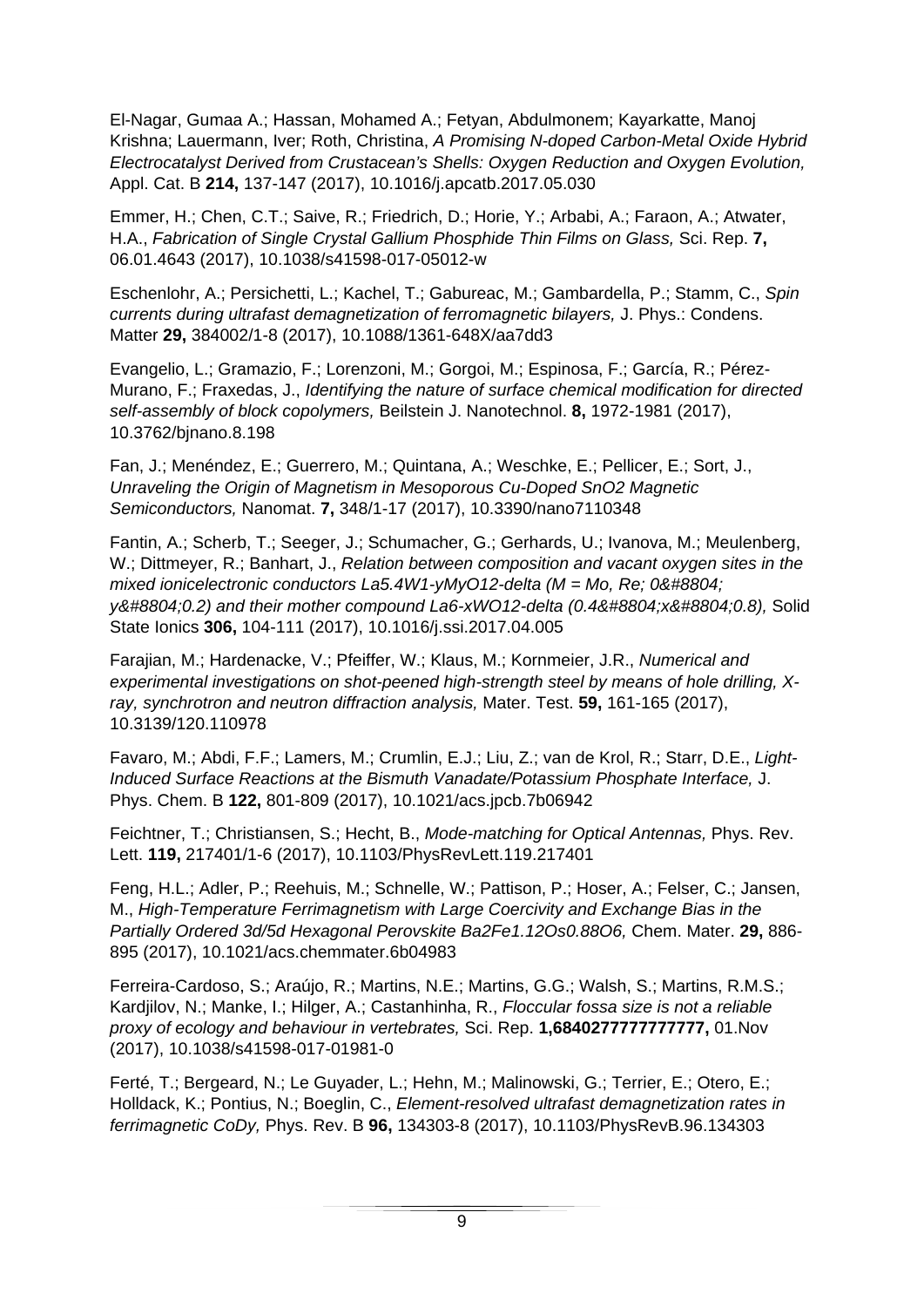Ferté, T.; Bergeard, N.; Malinowski, G.; Abrudan, R.; Kachel, T.; Holldack, K.; Hehn, M.; Boeglin, C., *Ultrafast hot-electron induced quenching of Tb 4f magnetic order*, Phys. Rev. B **96,** 144427/1-7 (2017), 10.1103/PhysRevB.96.144427

Figueiras, F.; Karpinsky, D.; Tavares, P.; Gonçalves, J.; Yáñez-Vilar, S.; Moreira Dos Santos, A.; Franz, A.; Tovar, M.; Moreira, Jo.; Amaral, V., *Novel multiferroic state and magnetoelectric coupling enhance-ment by breaking the geometric magnetic frustration in LuMn1-xO3,* Phys. Chem. Chem. Phys. **19,** 1335-1341 (2017), 10.1039/C6CP07682C

Filatova, E.; Egorova, Y.; Galdina, K.; Scherb, T.; Schumacher, G.; Bouwmeester, H.; Baumann, S., *Effect of Fe content on atomic and electronic structure of complex oxides Sr(Ti,Fe)O3-delta,* Solid State Ionics **308,** 27-33 (2017), 10.1016/j.ssi.2017.05.016

Filsinger, K.A.; Schnelle, W.; Adler, P.; Fecher, G.H.; Reehuis, M.; Hoser, A.; Hoffmann, J.- U.; Werner, P.; Greenblatt, M.; Felser, C., *Antiferromagnetic structure and electronic properties of BaCr2As2 and BaCrFeAs2,* Phys. Rev. B **95,** 184414/1-13 (2017), 10.1103/PhysRevB.95.184414

Flewett, S.; Mishra, D.; Mori, T.J.A.; Guenther, C.M.; Denardin, J.C.; Oyarzún, S.; Michea, S.; Engel, D.; Fohler, M.; Rocha, T.C.R.; Ovalle F., A.; Núñez A., L.T.; Pfau, B.; Escrig, J.; Eisebitt, S., *Three-dimensional characterization of Co/Pd multilayer thin films using resonant soft x-ray scattering,* Phys. Rev. B **95,** 094430/1-11 (2017), 10.1103/PhysRevB.95.094430

Fogh, E.; Toft-Petersen, R.; Ressouche, E.; Niedermayer, C.; Holm, S.L.; Bartkowiak, M.; Prokhnenko, O.; Sloth, S.; Isaksen, F.W.; Vaknin, D.; Christensen, N.B., *Magnetic order, hysteresis, and phase coexistence in magnetoelectric LiCoPO4,* Phys. Rev. B **96,** 104420/1- 10 (2017), 10.1103/PhysRevB.96.104420

Fondell, M.; Eckert, S.; Jay, R.; Weniger, C.; Quevedo, W.; Niskanen, J.; Kennedy, B.; Sorgenfrei, F.; Schick, D.; Giangrisostomi, E.; Ovsyannikov, R.; Adamczyk, K.; Huse, N.; Wernet, P.; Mitzner, R.; Föhlisch, A., *Time-resolved soft X-ray absorption spectroscopy in transmission mode on liquids at MHz repetition rates,* Str. Dyn. **4,** 054902/1-11 (2017), 10.1063/1.4993755

Forbes, R.; Boguslavskiy, A.E.; Wilkinson, I.; Underwood, J.G.; Stolow, A., *Excited state wavepacket dynamics in NO2 probed by strong-field ionization,* J. Chem. Phys. **147,**  054305/1-12 (2017), 10.1063/1.4996461

Forbes, R.; Makhija, V.; Veyrinas, K.; Stolow, A.; Lee, J.W.L.; Burt, M.; Brouard, M.; Vallance, C.; Wilkinson, I.; Lausten, R.; Hockett, P., *Time-resolved multi-mass ion imaging: Femtosecond UV-VUV pump-probe spectroscopy with the PImMS camera, J. Chem. Phys.* **147,** 013911/1-10 (2017), 10.1063/1.4978923

Fritsch, K.; Ross, K.A.; Granroth, G.E.; Ehlers, G.; Noad, H.M.L.; Dabkowska, H.A.; Gaulin, B.D.G., *Quasi-two-dimensional spin correlations in the triangular lattice bilayer spin glass LuCoGaO4,* Phys. Rev. B **96,** 094414/1-7 (2017), 10.1103/PhysRevB.96.094414

Gao, H.; Jia, H.; Bierer, B.; Wöllenstein, J.; Lu, Y.; Palzer, S., *Scalable gas sensors fabrication to integrate metal oxide nanoparticles with well-defined shape and size, Sens.* Act. B **249,** 639-646 (2017), 10.1016/j.snb.2017.04.031

Gaowei, M.; Ding, Z.; Schubert, S.; Bhandari, H.B.; Sinsheimer, J.; Kühn, J.; Nagarkar, V.V.; Marshall, M.S.J.; Walsh, J.; Muller, E.M.; Attenkofer, K.; Frisch, H.J.; Padmore, H.; Smedley, J., *Synthesis and X-ray characterization of sputtered bi-alkali antimonide photocathodes,*  APL Mater. **5,** 116104/1-7 (2017), 10.1063/1.5010950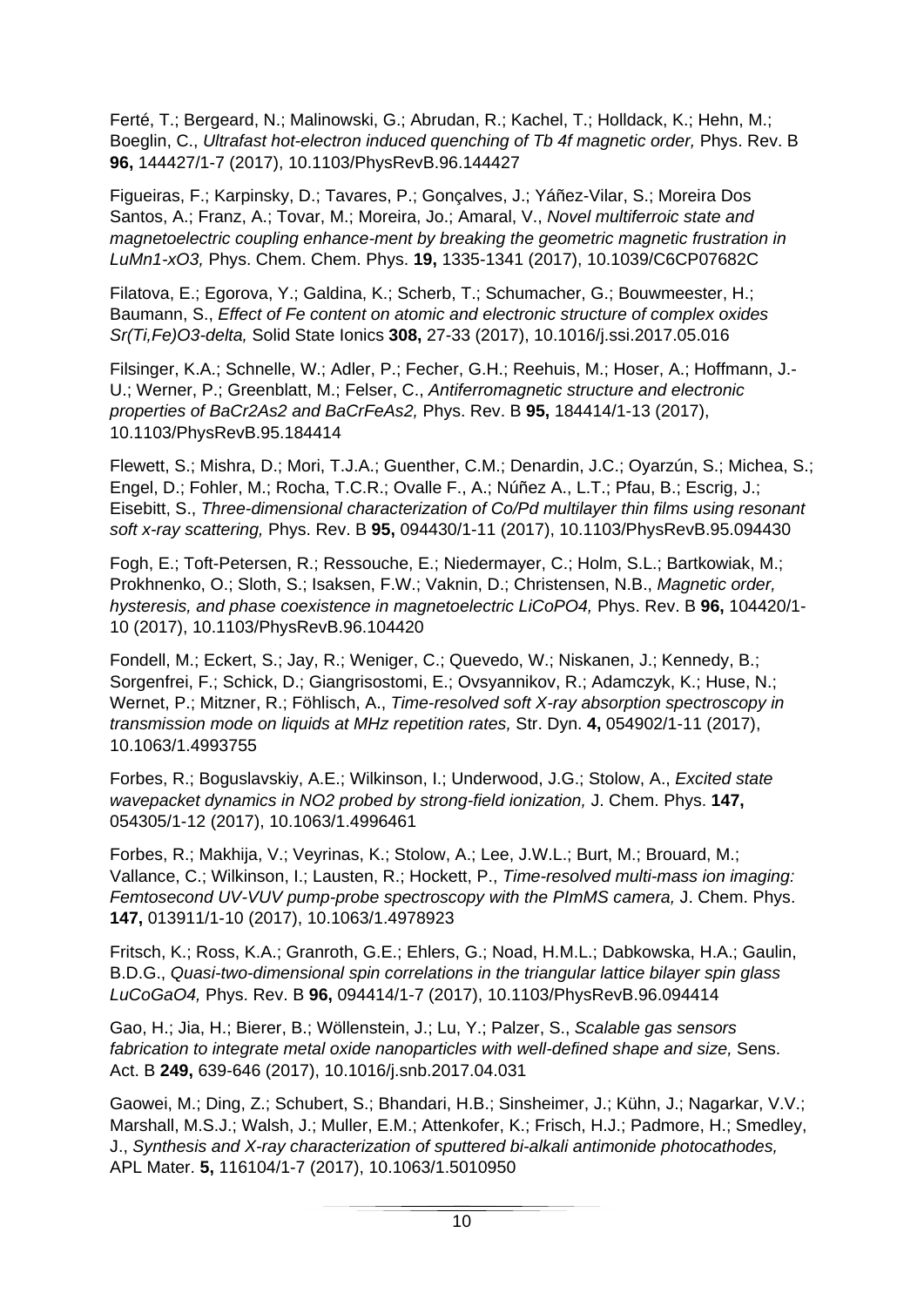Garcia-Moreno, F.; Kamm, P.; Neu, T.; Heim, K.; Rack, A.; Banhart, J., *In situ X-ray tomography of aqueous foams: Analysis of columnar foam generation,* Colloids Surf A: Physicochem Eng. Aspects **53,** 78-84 (2017), 10.1016/j.colsurfa.2017.03.011

Gazizulina, A.; Quintero-Castro, D.L.; Schilling, A., *Single-crystal growth and study of the mixed spin-dimer system Ba3-xSrxCr2O8,* Phys. Rev. B **96,** 184201/1-7 (2017), 10.1103/PhysRevB.96.184201

Gehlmann, M.; Aguilera, I.; Bihlmayer, G.; Nemsak, S.; Nagler, P.; Gospodaric, P.; Zamborlini, G.; Eschbach, M.; Feyer, V.; Kronast, F.; Mlynczak, E.; Korn, T.; Plucinski, L.; Schüller, C.; Blügel, S.; Schneider, C., *Direct Observation of the Band Gap Transition in Atomically Thin ReS2,* Nano Lett. **17,** 5187-5192 (2017), 10.1021/acs.nanolett.7b00627

Geselbracht, P.; Schneidewind, A.; Doerr, M.; Granovsky, S.; Rotter, M.; Loewenhaupt, M.; Scheerer, G.W.; Ren, Z.; Prokes, K., *Magnetic phase diagram of CeCu2Ge2 up to 15 T: On the route to understand field-induced phase transitions,* Phys. Rev. B **95,** 214425/1-10 (2017), 10.1103/PhysRevB.95.214425

Ghafoor, N.; Birch, J.; Aquila, A.; Gullikson, E.; Schäfers, F., *Impact of B4C on structure and optical performance of Cr/Sc multilayer X-ray mirrors,* Opt. Express **25,** 18274-18287 (2017), 10.1364/OE.25.018274

Giliberti, V.; Badioli, M.; Nucara, A.; Calvani, P.; Ritter, E.; Puskar, L.; Aziz, E.F.; Hegemann, P.; Schade, U.; Ortolani, M.; Baldassarre, L., *Heterogeneity of the Transmembrane Protein Conformation in Purple Membranes Identified by Infrared Nanospectroscopy,* Small **13,**  1701181/1-9 (2017), 10.1002/smll.201701181

Godehusen, K.; Richter, T.; Zimmermann, P.; Wernet, Ph., *Iron L-Edge Absorption Spectroscopy of Iron Pentacarbonyl and Ferrocene in the Gas Phase, J. Phys. Chem. A 121,* 66-72 (2017), 10.1021/acs.jpca.6b10399

Goudket, P.; Junginger, T.; Xiao, B.P., *Devices for SRF material characterization,*  Supercond. Sci. Technol. **30,** 013001/1-13 (2017), 10.1088/0953-2048/30/1/013001

Grigoriev, Maxim; Fakhrtdinov, Rashid; Irzhak, Dmitry; Firsov, Alexander; Firsov, Anatoly; Svintsov, Alexander; Erko, Alexey; Roshchupkin, Dmitry, *Two-dimensional X-ray focusing by off-axis grazing incidence phase Fresnel zone plate on the laboratory X-ray source,* Opt. Comm. **385,** 15-18 (2017), 10.1016/j.optcom.2016.10.024

Grisorio, R.; Roose, B.; Colella, S.; Listorti, A.; Suranna, G.P.; Abate, A., *Molecular Tailoring of Phenothiazine-Based Hole-Transporting Materials for High-Performing Perovskite Solar Cells,* ACS En. Lett. **2,** 1029-1034 (2017), 10.1021/acsenergylett.7b00054

Grisorio, R.; Lacobellis, R.; Listorti, A.; De Marco, L.; Cipolla, M.P.; Manca, M.; Rizzo, A.; Abate, A.; Gigli, G.; Suranna, G.P., *Rational Design of Molecular Hole-Transporting Materials*  for Perovskite Solar Cells: Direct versus Inverted Device Configurations, ACS Appl. Mater. Interfaces **9,** 24778-24787 (2017), 10.1021/acsami.7b05484

Groitl, F.; Toft-Petersen, R.; Quintero-Castro, D.; Meng, S.; Lu, Z.; Huesges, Z.; Le, M.D.; Alimov, S.; Wilpert, T.; Kiefer, K.; Gerischer, S.; Bertin, A.; Habicht, K., *MultiFLEXX - The new multi-analyzer at the cold triple-axis spectrometer FLEXX,* Sci. Rep. **7,** 13637/1-12 (2017), 10.1038/s41598-017-14046-z

Grosse, M.; Kardjilov, N., *Which resolution can be achieved in practice in neutron imaging experiments? – A general view and application on the Zr - ZrH2 and ZrO2 - ZrN systems,*  Physics Proc. **88,** 266-274 (2017), 10.1016/j.phpro.2017.06.037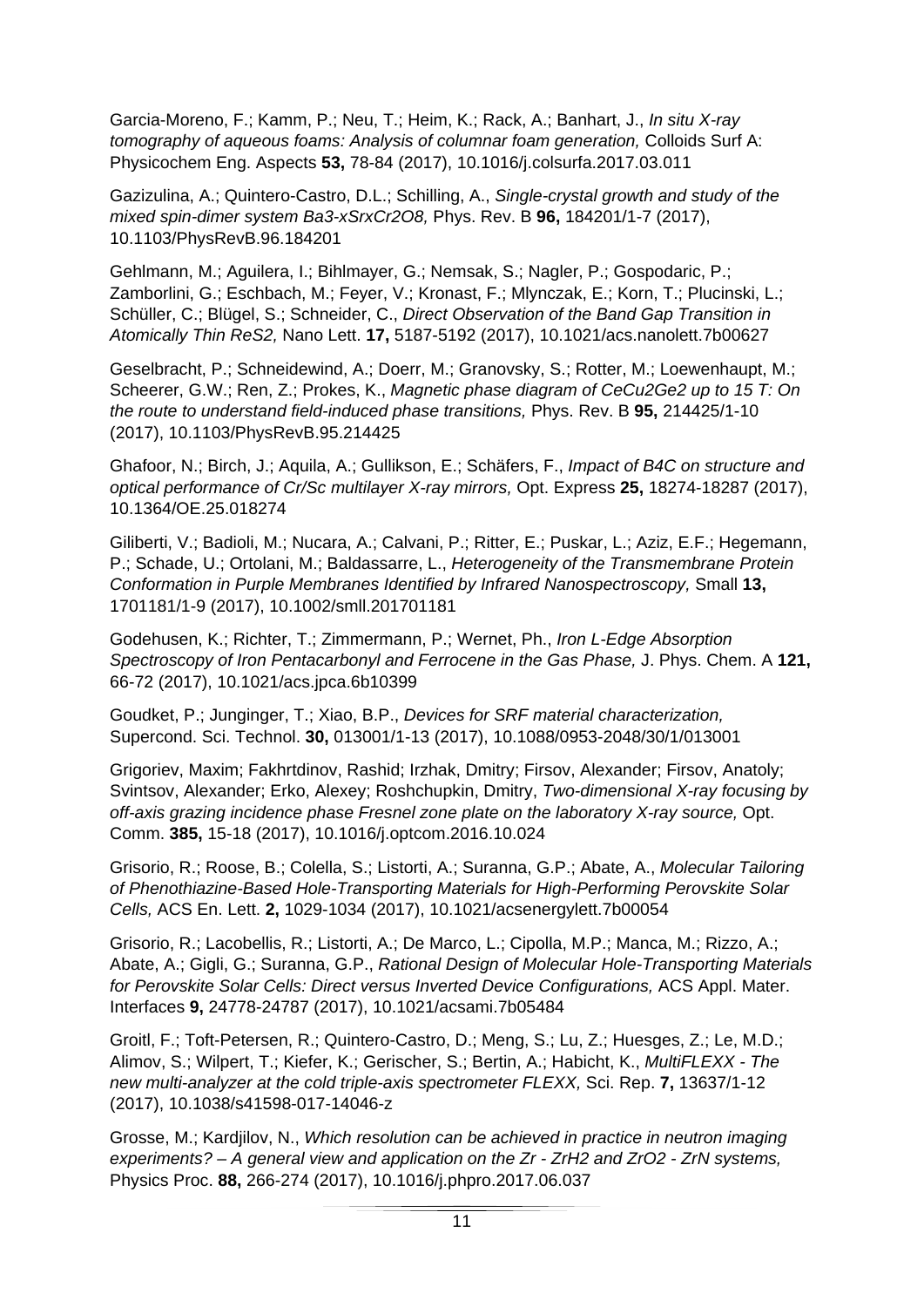Guc, M.; Lähderanta, E.; Hajdeu-Chicarosh, E.; Levcenko, S.; Shakhov, M.A.; Zakharchuk, I.; Arushanov, E.; Lisunov, K.G., *Mechanisms of charge transfer and electronic properties of Cu2ZnGeS4 from investigations of the high-field magnetotransport,* Sci. Rep. **7,** 10685/1-13 (2017), 10.1038/s41598-017-10883-0

Guc, M.; Levcenko, S.; Zalamai, V.; Arushanov, E.; Syrbu, N.N., *Raman scattering in right angle configuration on Cu2ZnSiSe4 single crystals,* Opt. Mat. **73,** 119-123 (2017), 10.1016/j.optmat.2017.08.001

Guerra, J.; Tejada, A.; Korte, L.; Kegelmann, L.; Töfflinger, A.; Albrecht, S.; Rech, B.; Weingärtner, R., *Determination of the complex refractive index and optical bandgap of CH3NH3PbI3 thin films,* J. Appl. Phys. **121,** 173104/1-6 (2017), 10.1063/1.4982894

Gurieva, G.; Levcenco, S.; Pereira Correia de Sousa, A.; Unold, T.; Schorr, S., *Investigation of Detection Limits of ZnSe and Cu2SnSe3 Secondary Phases in Cu2ZnSnSe4,* Phys. Status Solidi C **14,** 1700166/1-5 (2017), 10.1002/pssc.201700166

Gurudayal, Gurudayal; Peter, Laurence M.; Wong, Lydia H.; Abdi, Fatwa F., *Revealing the Influence of Doping and Surface Treatment on the Surface Carrier Dynamics in Hematite Nanorod Photoanodes,* ACS Appl. Mater. Interfaces **9,** 41265-41272 (2017), 10.1021/acsami.7b13263

Hages, C.J.; Redinger, A.; Levcenko, S.; Hempel, H.; Koeper, M.J.; Agrawal, R.; Greiner, D.; Kaufmann, C.A.; Unold, T., *Identifying the Real Minority Carrier Lifetime in Nonideal Semiconductors: A Case Study of Kesterite Materials,* Adv. Energy Mater. **7,** 1700167/1-10 (2017), 10.1002/aenm.201700167

Haghdadi, N.; Abou-Ras, D.; Cizek, P.; Hodgson, P.D.; Rollett, A.D.; Beladi, H., *Austeniteferrite interface crystallography dependence of sigma phase precipitation using the fiveparameter characterization approach,* Scripta Mater. **196,** 264-268 (2017), 10.1016/j.matlet.2017.03.090

Hajdeu-Chicarosh, E.; Guc, M.; Neldner, K.; Gurieva, G.; Schorr, S.; Arushanov, E.; Lisunov, K.G., *Mechanisms of conductivity and energy spectrum of near-edge holes in Cu2ZnSnS4 powder samples,* J. Alloy. Compd. **703,** 315-320 (2017), 10.1016/j.jallcom.2017.01.352

Hajduk, S.; Berglund, S.; Podlogar, M.; Drazic, G.; Abdi, F.; Orel, Z.; Shalom, M., *Conformal Carbon Nitride Coating as an Efficient Hole Extraction Layer for ZnO Nanowires-Based Photoelectrochemical Cells,* Adv. Mater. Interfaces **4,** 1700924 (2017), 10.1002/admi.201700924

Haller, A.; Chiang, Y.-C.; Menger, M.; Aziz, E.F.; Bande, A., *Strong Field Control of the Interatomic Coulombic Decay Process in Quantum Dots,* Chem. Phys. **482,** 135-145 (2017), 10.1016/j.chemphys.2016.09.020

Hamann-Borrero, J.E.; Macke, S.; Gray, B.; Kareev, M.; Schierle, E.; Partzsch, S.; Zwiebler, M.; Treske, U.; Koitzsch, A.; Büchner, B.; Freeland, J.W.; Chakhalian, J.; Geck, J., *Siteselective spectroscopy with depth resolution using resonant x-ray reflectometry,* Sci. Rep. **7,**  13792/1-11 (2017), 10.1038/s41598-017-12642-7

Handick, E.; Reinhard, P.; Wilks, R.G.; Pianezzi, F.; Kunze, T.; Kreikemeyer-Lorenzo, D.; Weinhardt, L.; Blum, M.; Yang, W.; Gorgoi, M.; Ikenaga, E.; Gerlach, D.; Ueda, S.; Yamashita, Y.; Chikyow, T.; Heske, C.; Buecheler, S.; Tiwari, A.N.; Bär, M., *Formation of a K-In-Se Surface Species by NaF/KF Postdeposition Treatment of Cu(In,Ga)Se-2 Thin-Film*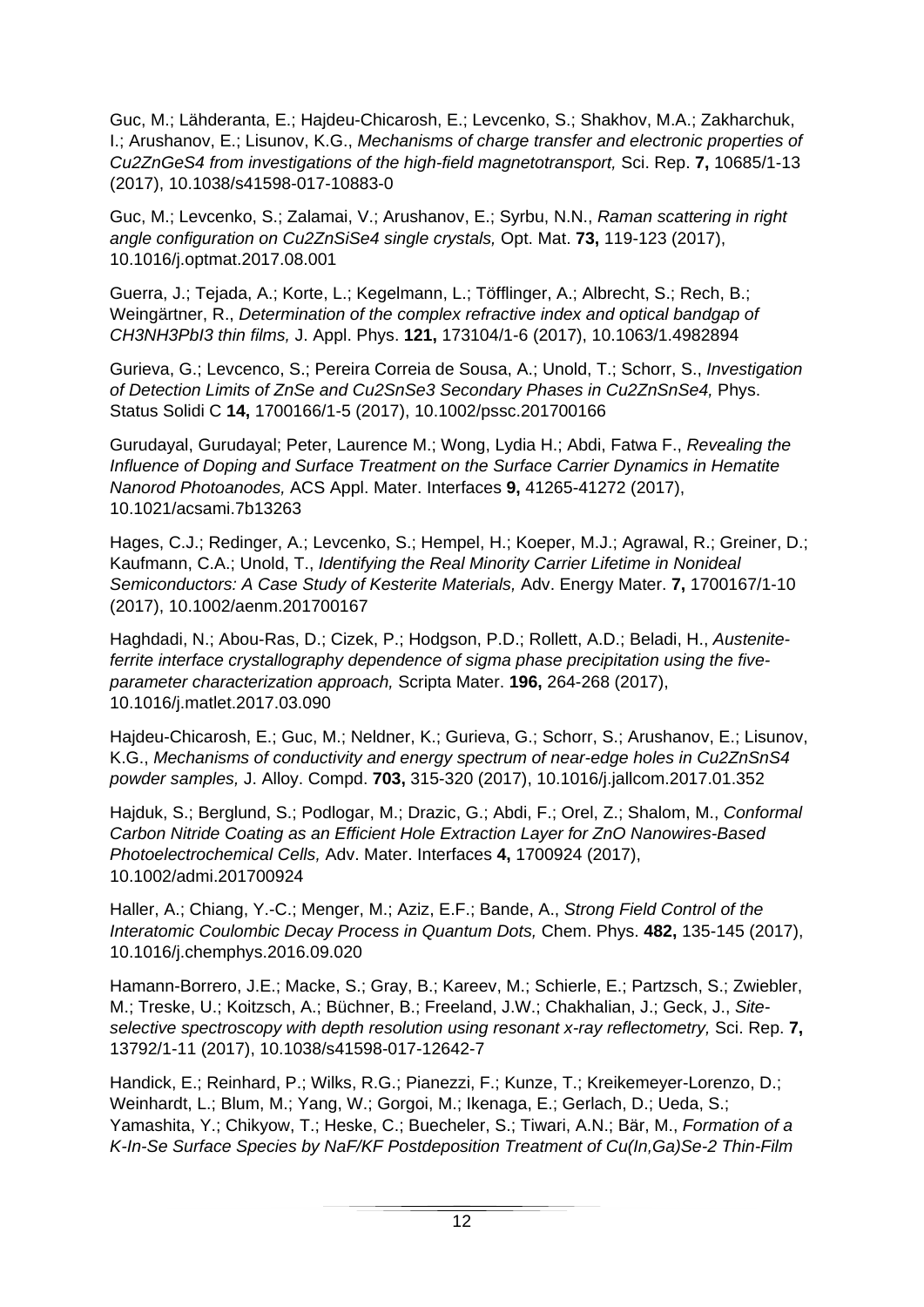*Solar Cell Absorbers,* ACS Appl. Mater. Interfaces **9,** 3581-3589 (2017), 10.1021/acsami.6b11892

Hänisch, J.; Klimm, C.; Rappich, J., *Electropolishing and passivation of Silicon Nanowires towards hybrid interfaces,* Electrochim. Acta **226,** 46-52 (2017), 10.1016/j.electacta.2016.12.110

Hans, A.; Ozga, C.; Seidel, R.; Schmidt, P.; Ültzhöffer, T.; Holzapfel, X.; Wenzel, P.; Reiß, P.; Pohl, M.N.; Unger, I.; Aziz, E.F.; Ehresmann, A.; Slavícek, P.; Winter, B.; Knie, A., *Optical Fluorescence Detected from X-ray Irradiated Liquid Water,* J. Phys. Chem. B **121,** 2326– 2330 (2017), 10.1021/acs.jpcb.7b00096

Härk, E.; Kardjilov, N.; Hilger, A.; Petzold, A.; Risse, S.; Vaas, I.; Goerigk, G.; Jafta, C.J.; Ballauff, M.; Lust, E., *The Nanoporous RP-20 Carbon Electrode as a Model for Energy Storage and Conversion Systems – Studied with µCT, SAXS and SANS Techniques,* ECS Trans. **77,** 1133-1144 (2017), 10.1149/07711.1133ecst

Heidmann, B.; Ringleb, F.; Eylers, K.; Levcenco, S.; Bonse, J.; Andree, S.; Krüger, J.; Unold, T.; Boeck, T.; Lux-Steiner, M.C.; Schmid, M., *Local growth of CuInSe2 micro solar cells for concentrator application,* Mat. Today En. **6,** 238-247 (2017), 10.1016/j.mtener.2017.10.010

Heim, K.; Vinod-Kumar, G.S.; Garcia-Moreno, F.; Banhart, J., *Stability of various particlestabilised aluminium alloysfoams made by gas injection,* J. Mater. Sci. **52,** 6401-6414 (2017), 10.1007/s10853-017-0874-3

Heinemann, M.D.; van Hest, M.F.A.M.; Contreras, M; Perkins, J.D.; Zakutayev, A; Kaufmann, C.A.; Unold, T; Ginsley, D.S.; Berry, J.J., *Amorphous oxides as electron transport layers in Cu(In,Ga)Se2superstrate devices,* Phys. Status Solidi A **214,** 1600870/1-6 (2017), 10.1002/pssa.201600870

Heinemann, M.D.; Mainz, R.; Österle, F.; Rodriguez-Alvarez, H.; Greiner, D.; Kaufmann, C.A.; Unold, T., *Evolution of opto-electronic properties during film formation of complex semiconductors,* Sci. Rep. **7,** 48463/1-9 (2017), 10.1038/srep45463

Heinz, M.; Dubiel, M.; Meinertz, J.; Ihlemann, J.; Hoell, A., *Investigation of gold and bimetallic gold/silver nanoparticles in soda-lime-silicate glasses formed by means of excimer laser irradiation,* **,** 100930I/1-6 (2017), 10.1117/12.2249751

Hempel, H.; Unold, T.; Eichberger, R., *Measurement of charge carrier mobilities in thin films on metal substrates by reflection time resolved terahertz spectroscopy,* Opt. Express **25,**  17227-17236 (2017), 10.1364/OE.25.017227

Henning, L.M.; Zavareh, S.; Kamm, P.H.; Höner, M.; Fischer, H.; Banhart, J.; Schmidt, F.; Gurlo, A., *Manufacturing and Characterization of Highly PorousBioactive Glass Composite Scaffolds Using UnidirectionalFreeze Casting,* Adv. Eng. Mater. **19,** 1700129/1-9 (2017), 10.1002/adem.201700129

Hering, M.; Reuther, J., *Functional renormalization group analysis of Dzyaloshinsky-Moriya and Heisenberg spin interactions on the kagome lattice,* Phys. Rev. B **95,** 054418/1-12 (2017), 10.1103/PhysRevB.95.054418

Hernandez-Garcia, C.; Krasilnikov, M.; Asova, G.; Bakr, M.; Boonpornprasert, P.; Godd, J.; Gross, M.; Huck, H.; Isaev, I.; Kalantaryan, D.; Khojoyan, M.; Kourkafas, G.; Lishlin, O.; Malyutin, D.; Melkumyna, D.; Oppelt, A.; Otevrel, M.; Pathak, G.; Renier,, *Charge production studies from Cs2TE photocathodes in a normal conductiong RF gun,* Nucl. Instrum. Methods Phys. Res. Sect. A **871,** 97-104 (2017), 10.1016/j.nima.2017.06.051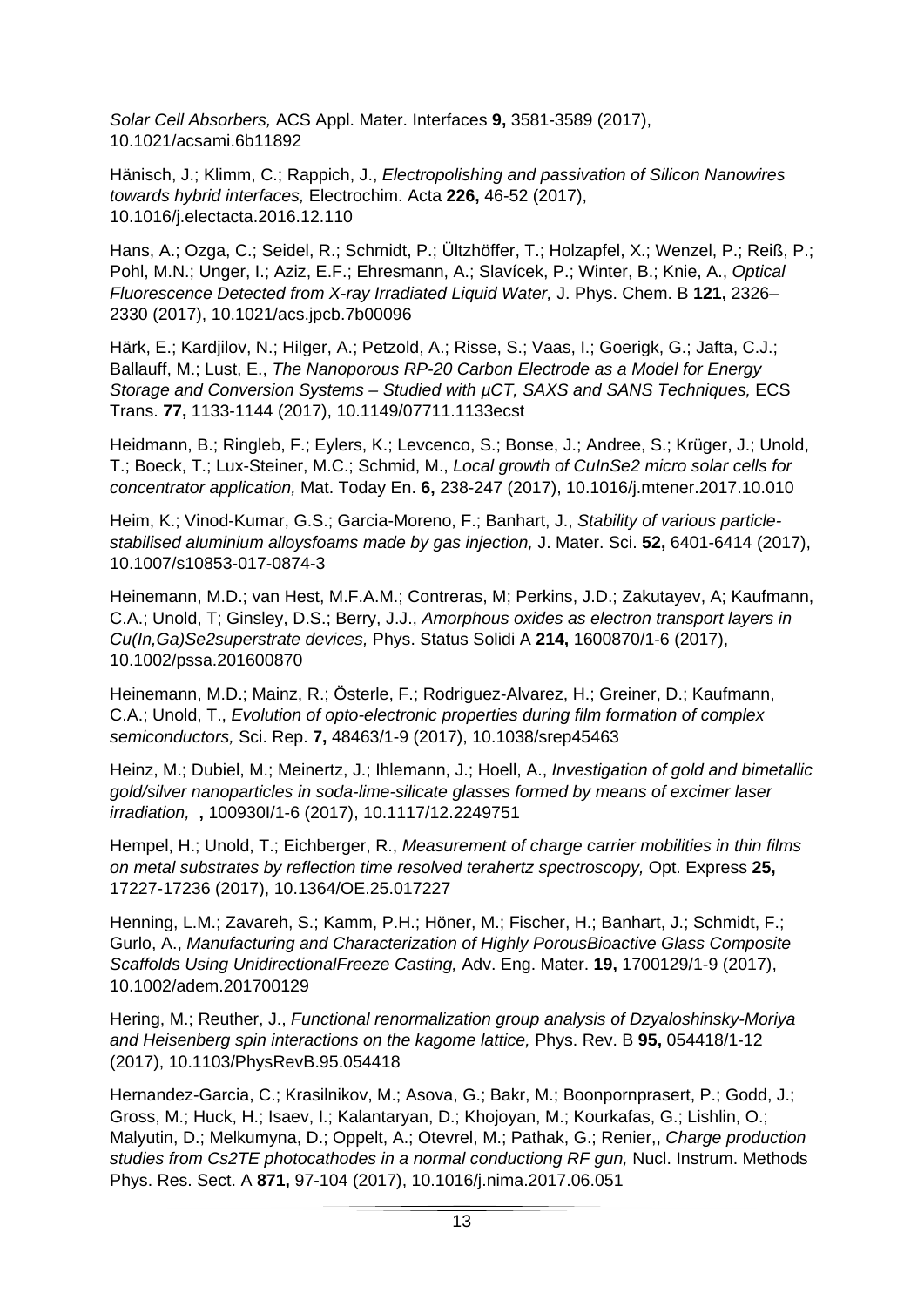Hofmann, O.T.; Glowatzki, H.; Buerker, C.; Rangger, G.M.; Broeker, B.; Niederhausen, J.; Hosokai, T.; Salzmann, I.; Blum, R.-P.; Rieger, R.; Vollmer, A.; Rajput, P.; Gerlach, A.; Muellen, K.; Schreiber, F.; Zojer, E.; Koch, N.; Duhm, S., *Orientation-Dependent Work-Function Modification Using Substituted Pyrene-Based Acceptors,* J. Phys. Chem. C **121,**  24657-24668 (2017), 10.1021/acs.jpcc.7b08451

Hofmann, T.; Wallacher, D.; Toft-Petersen, R.; Ryll, B.; Reehuis, M.; Habicht, K., *Phonons in mesoporous silicon: The influence of nanostructuring on the dispersion in the Debye regime,*  Microporous Mesoporous Mater. **243,** 263-270 (2017), 10.1016/j.micromeso.2017.02.023

Hollas, D.; Pohl, M.N.; Seidel, R.; Aziz, E.F.; Slavicek, P.; Winter, B., *Aqueous Solution Chemistry of Ammonium Cation in the Auger Time Window,* Sci. Rep. **7,** 756/1-10 (2017), 10.1038/s41598-017-00756-x

Hong, T.; Matsumoto, M.; Qiu, Y.; Chen, W.; Gentile, T.R.; Watson, S.; Awwadi, F.F.; Turnbull, M.M.; Dissanayake, S.E.; Agrawal, H.; Toft-Petersen, R.; Klemke, B.; Coester, K.; Schmidt, K.P.; Tennant, D.A., *Higgs amplitude mode in a two-dimensional quantum antiferromagnet near the quantum critical point,* Nat. Phys. **13,** 638 (2017), 10.1038/nphys4182

Hoogeveen, D.A.; Fournier, M.; Bonke, S.A.; Nattestad, A.; Mishra, A.; Bäuerle, P.; Spiccia, L.; Mozer, A.J.; Simonov, A.N., *Origin of Photoelectrochemical Generation of Dihydrogen by a Dye-Sensitized Photocathode without an Intentionally Introduced Catalyst,* J. Phys. Chem. C **121,** 25836–25846 (2017), 10.1021/acs.jpcc.7b08067

Hu, T.; Becker, T.; Pourdavoud, N.; Zhao, J.; Brinkmann, K.O.; Heiderhoff, R.; Gahlmann, T.; Huang, Z.; Olthof, S.; Meerholz, K.; Többens, D.; Cheng, B.; Chen, Y.; Riedl, T., *Indium-Free Perovskite Solar Cells Enabled by Impermeable Tin-Oxide Electron Extraction Layers, Adv.* Mater. **29,** 1606656/1-9 (2017), 10.1002/adma.201606656

Hu, Y.; Brus, V.; Cao, W.; Liao, K.; Phan, H.; Wang, M.; Banerjee, K.; Bazan, G.C.; Nguyen, T.-Q., *Understanding the Device Physics in Polymer-Based Ionic-Organic Ratchets,* Adv. Mater. **29,** 1606464/1-7 (2017), 10.1002/adma.201606464

Huesges, Zita; Lucas, Stefan; Wunderlich, Sarah; Yokaichiya, Fabiano; Prokes, Karel; Schmalzl, Karin; Lemee-Cailleau, Marie-Helene; Pedersen, Bjorn; Fritsch, Veronika; Löhneysen, Hilbert v.; Stockert, Oliver, *Evolution of the partially frustrated magnetic order in CePd1-xNixAl,* Phys. Rev. B **96,** 144405/1-5 (2017), 10.1103/PhysRevB.96.144405

Hwang, J-G.; Yang, T.-K.; Forck, P.; Noh, S.Y.; Hahn, G.; Choi, M., *Development of high resolution linear-cut beam position monitor for heavyion synchrotron of KHIMA project, Nucl.* Instrum. Methods Phys. Res. Sect. A **852,** 33-39 (2017), 10.1016/j.nima.2017.01.073

Irkhina, A.; Levcenko, S.; Hinrichs, V.; Plate, P.; Unold, T., *Metal acetate based synthesis of small-sized Cu2ZnSnS4 nanocrystals: effect of injection temperature and synthesis time,*  RSC Adv. **7,** 11752-11760 (2017), 10.1039/c6ra28588k

Jäckle, S.; Liebhaber, M.; Gersmann, C.; Mews, M.; Jäger, K.; Christiansen, S.; Lips, K., *Potential of PEDOT:PSS as a hole selective front contact for silicon heterojunction solar cells,* Sci. Rep. **7,** 08.01.2170 (2017), 10.1038/s41598-017-01946-3

Jafta, C.J.; Petzold, A.; Risse, S.; Clemens, D.; Wallacher, D.; Goerigk, G.; Ballauff, M., *Correlating pore size and shape to local disorder in microporous carbon: A combined small angle neutron and X-ray scattering study,* Carbon **123,** 440-447 (2017), 10.1016/j.carbon.2017.07.046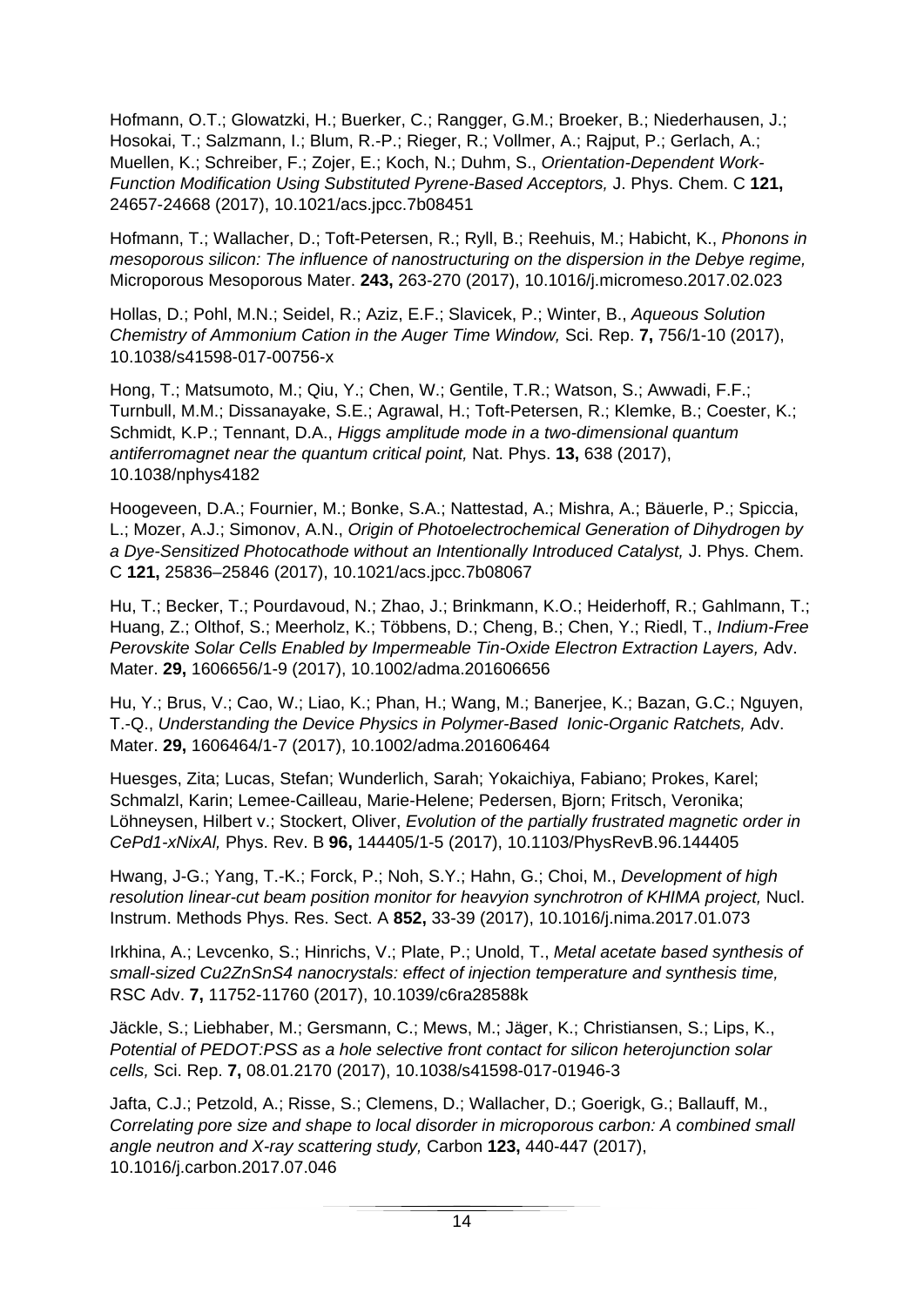Jäger, K.; Korte, L.; Rech, B.; Albrecht, S., *Numerical Optical Optimization of Planar Perovskite-Silicon Tandem Solar Cells with Regular and Inverted Device Architectures,* Opt. Express **25,** A473-A482 (2017), 10.1364/OE.25.00A473

Jal, E.; López-Flores, V.; Pontius, N.; Ferté, T.; Bergeard, N.; Boeglin, C.; Vodungbo, B.; Lüning, J.; Jaouen, N., *Structural dynamics during laser-induced ultrafast demagnetization,*  Phys. Rev. B **95,** 184422/1-8 (2017), 10.1103/PhysRevB.95.184422

Jamro, R.; Kardjilov, N.; Rabíra, M.H.; Zain, M.R.M.; Mohamed, A.I.A.; Ali, N.S.M.; Idris, F.; Ahmad, M.H.A.R.M.; Yazid, K.; Yazid, H.; Azman, A.; Mamat, M.R., *Monte Carlo simulation for designing collimator of the neutron radiography facility in Malaysia, Physics Proc.* 88, 361-368 (2017), 10.1016/j.phpro.2017.06.049

Jang, J.; Friedrich, D.; Müller, S.; Lamers, M.; Hempel, H.; Lardhi, S.; Cao, Z.; Harb, M.; Cavallo, L.; Heller, R.; Eichberger, R.; van de Krol, R.; Abdi, F. F., *Enhancing Charge Carrier Lifetime in Metal Oxide Photoelectrodes through Mild Hydrogen Treatment,* Adv. Energy Mater. **7,** 1701536/1-11 (2017), 10.1002/aenm.201701536

Jang, S.W.; Kim, E.-S.; Heo, A.; Honda, Y.; Tauchi, T.; Terunuma, N.; Hwang, J.G., *Development of a low-Q cavity-type beam positionmonitoring system, IEEE Trans. Nucl. Sci.* **64,** 2353 - 2360 (2017), 10.1109/TNS.2017.2718033

Jayasekara, W.T.; Pandey, A; Kreyssig, A.; Sangeetha, N.S.; Sapkota, A.; Kothapalli, K.; Anand, V.K.; Tian, W.; Vaknin, D.; Johnston, D.C.; McQueeney, R.J.; Goldman, A.I.; Ueland, B.G., *Suppression of magnetic order in CaCo1.86As2 with Fe substitution: Magnetization, neutron diffraction, and x-ray diffraction studies of Ca(Co1-xFex)yAs2,* Phys. Rev. B **95,**  064425/1-12 (2017), 10.1103/PhysRevB.95.064425

Jerliu, B.; Dörrer, L.; Hüger, E.; Seidlhofer, B.-K.; Steitz, R.; Borchardt, G.; Schmidt, H., *Electrochemical lithiation of silicon electrodes: neutron reflectometry and secondary ion mass spectrometry investigations,* Int. J. Mat. Res. **108,** 999-1007 (2017), 10.3139/146.111536

Jia, H.; Cao, J.; Lu, Y., *Design and fabrication of functional hybrid materials for catalytic applications,* Curr. Op. Green Sust. Chem. **4,** 16-22 (2017), 10.1016/j.cogsc.2017.02.002

Jörg, T.; Cordill, M.J.; Franz, R.; Kirchlechner, C.; Többens, D.M.; Winkler, J.; Mitterer, C., *Thickness dependence of the electro-mechanical response of sputter-deposited Mo thin films on polyimide: Insights from in situ synchrotron diffraction tensile tests,* Mater. Sci. Eng. A **697,** 17-23 (2017), 10.1016/j.msea.2017.04.101

Jost, M.; Albrecht, S.; Kegelmann, L.; Christian, W.; Lang, F.; Lipovsek, B.; Krc, J.; Korte, L.; Neher, D.; Rech, B.; Topic, M., *Efficient Light Management by Textured Nanoimprinted Layers for Perovskite Solar Cells,* ACS Phot. **4,** 1232-1239 (2017), 10.1021/acsphotonics.7b00138

Jovanovic, M.; Antic, D.; Rooklin, D.; Bande, A.; Michl, J., *Intuitive Understanding of sigma Delocalization in Loose and sigma Localization in Tight Helical Conformations of a Saturated Chain: Oligosilanes,* Chem.-Asian J. **12,** 1250-1263 (2017), 10.1002/asia.201700226

Junginger, T.; Aull, S.; Welsch, C.; Weingarten, W., *Experimental evidence for electric surface resistancein niobium,* IEEE Trans. Appl. Supercond. **27,** 3500607/1-7 (2017), 10.1109/TASC.2017.2739646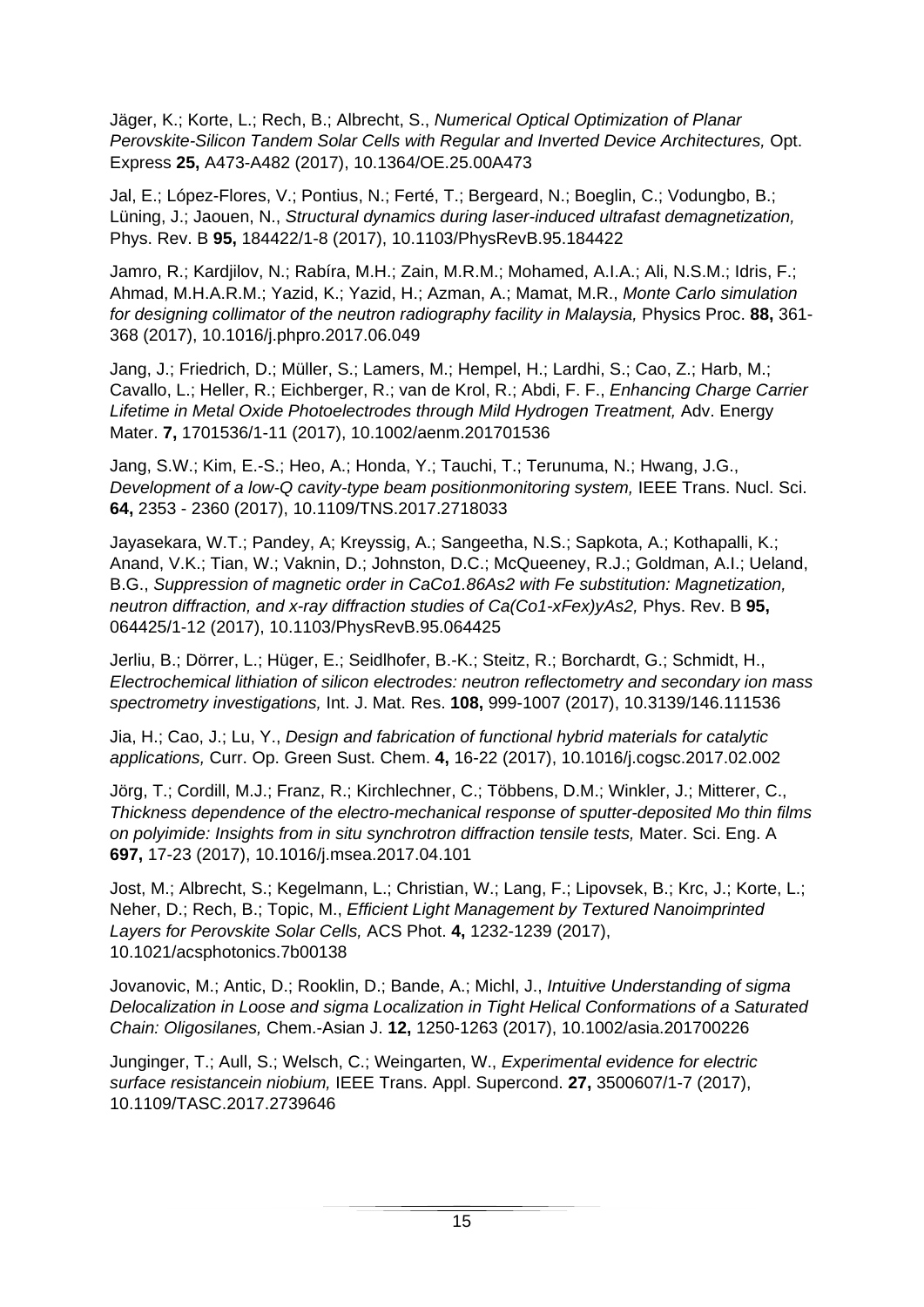Junginger, T.; Calatroni, S.; Sublet, A.; Terenziani, G.; Prokscha, T.; Salman, Z.; Suter, A.; Proslier, T.; Zasadzinski, J., *A low energy muon spin rotation and point contact tunneling study of niobium films prepared for superconducting cavities,* Supercond. Sci. Technol. **30,**  125013/1-14 (2017), 10.1088/1361-6668/aa8926

Junginger, T.; Wasserman, W.; Laxdal, R. E., *Superheating in coated niobium,* Supercond. Sci. Technol. **30,** 125012/1-5 (2017), 10.1088/1361-6668/aa8e3a

Just, J.; Lützenkirchen-Hecht, D.; Müller, O.; Frahm, R.; Unold, T., *Depth distribution of secondary phases in kesterite Cu2ZnSnS4 by angle-resolved X-ray absorption spectroscopy,*  APL Mater. **5,** 126106/1-7 (2017), 10.1063/1.5000306

Kadkhodazadeh, S.; Christensen, T.; Beleggia, M.; Mortensen, N.A.; Wagner, J.B., *The Substrate Effect in Electron Energy-Loss Spectroscopy of Localized Surface Plasmons in Gold and Silver Nanoparticles,* ACS Phot. **4,** 251-261 (2017), 10.1021/acsphotonics.6b00489

Kaestner, A.P.; Kis, Z.; Radebe, M.J.; Mannes, D.; Hovind, J.; Grünzweig, C.; Kardjilov, N.; Lehmann, E.H., *Samples to Determine the Resolution of Neutron Radiography and Tomography,* Physics Proc. **88,** 258-265 (2017), 10.1016/j.phpro.2017.06.036

Kamimura, J.; Bogdanoff, P.; Abdi, F. F.; Lähnemann, J.; Van de Krol, R.; Riechert, H.; Geelhaar, L., *Photoelectrochemical Properties of GaN Photoanodes with Cobalt Phosphate Catalyst for Solar Water Splitting in Neutral Electrolyte,* J. Phys. Chem. C **121,** 12540-12545 (2017), 10.1021/acs.jpcc.7b02253

Kamimura, J.; Bogdanoff, P.; Ramsteiner, M.; Corfdir, P.; Feix, F.; Geelhaar, L.; Riechert, H., *p-Type Doping of GaN Nanowires Characterized by Photoelectrochemical Measurements,*  Nano Lett. **17,** 1529-1537 (2017), 10.1021/acs.nanolett.6b04560

Kamm, P.; Garcia-Moreno, F.; Neu, T.; Heim, K.; Mokso, R.; Banhart, J., *Fast Synchrotron X-Ray Tomography of DynamicProcesses in Liquid Aluminium Alloy Foam,* Adv. Eng. Mater. **19,** 01.Jun (2017), 10.1002/adem.201600550

Kapadia, P.; Davies, C.; Pirling, T.; Hofmann, M.; Wimpory, R.; Hosseinzadeh, F.; Dean, D.; Nikbin, K., *Erratum: Quantification of residual stresses in electron beam welded fracture mechanics specimens,* Int. J. Solids Str. **113,** 255 (2017), 10.1016/j.ijsolstr.2017.03.017

Kapadia, P.; Davies, C.; Pirling, T.; Hofmann, M.; Wimpory, R.; Hosseinzadeh, F.; Dean, D.; Nikbin, K., *Quantification of Residual Stresses in Electron Beam Welded Fracture Mechanics Specimens,* Int. J. Solids Str. **0,** 106-118 (2017), 10.1016/j.ijsolstr.2016.11.028

Kapishnikov, S.; Grolimund, D.; Schneider, G.; Pereiro, E.; McNally, J.; Als-Nielsen, J.; Leiserowitz, L., *Unraveling heme detoxification in the malaria parasite by in situ correlative Xray fluorescence microscopy and soft X-ray tomography,* Sci. Rep. **7,** 12.01.7610 (2017), 10.1038/s41598-017-06650-w

Kapon, I.; Ellis, D.S.; Drachuck, G.; Bazalitski, G.; Weschke, E.; Schierle, E.; Strempfer, J.; Niedermayer, C.; Keren, A., *Opening a nodal gap by fluctuating spin-density wave in lightly doped La2-xSrxCuO4,* Phys. Rev. B **95,** 104512/1-5 (2017), 10.1103/PhysRevB.95.104512

Karge, L.; Mukherji, D.; Strunz, P.; Beran, P.; Hofmann, M.; Gavilano, J.; Keiderling, U.; Dolotko, O.; Kriele, A.; Rösler, J.; Petry, W., *The influence of C/Ta ratio on TaC precipitates in Co-Re base alloys investigated by small-angle neutron scattering,* Acta Mater. **132,** 354- 366 (2017), 10.1016/j.actamat.2017.04.029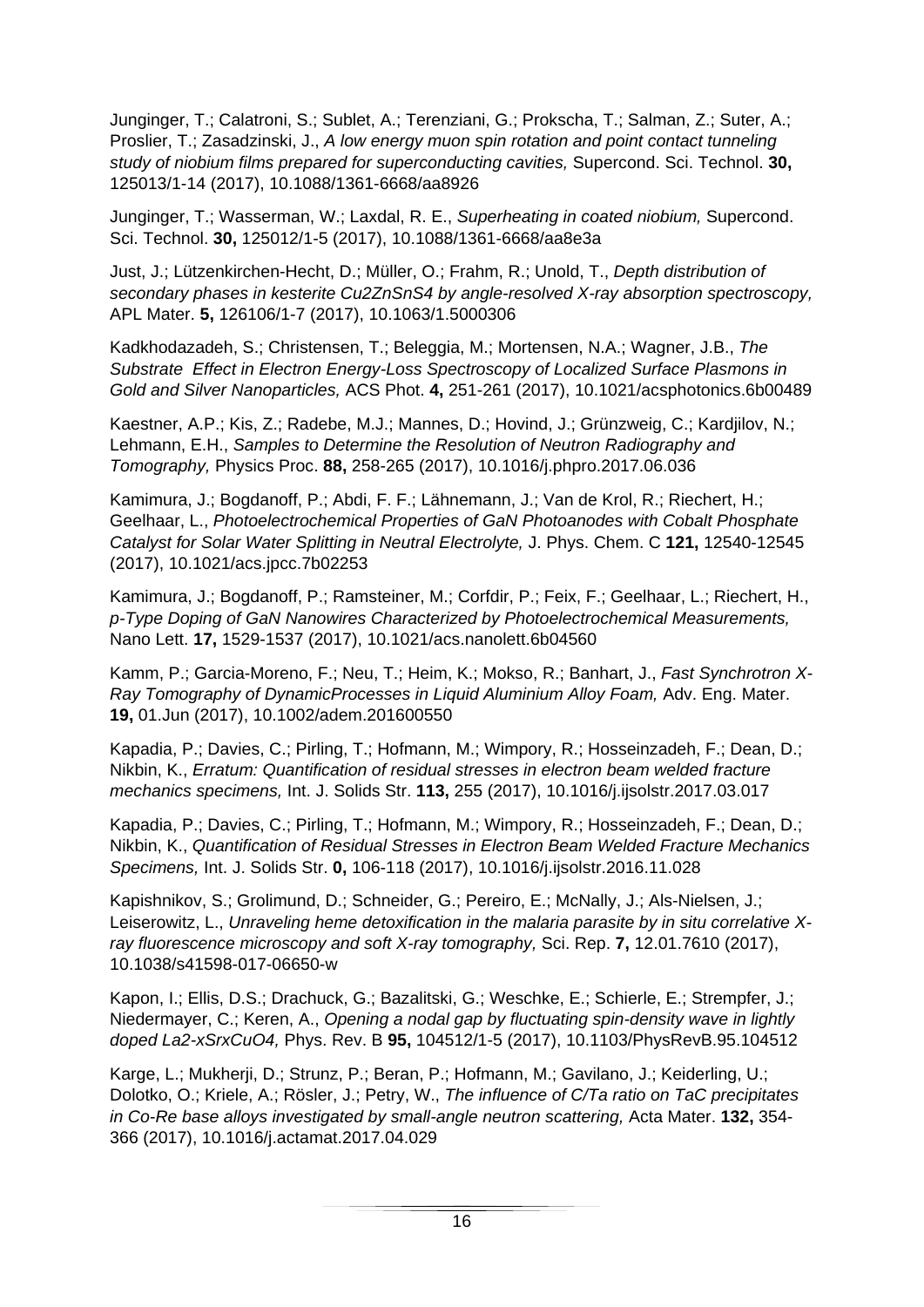Karpinsky, D.V.; Troyanchuk, I.O.; Bushinsky, M.V.; Ignatenko, O.V.; Silibin, M.V.; Gavrilov, S.A.; Franz, A., *Structural and magnetic phase transitions in Bi1-xCaxFe1-xMnxO3 multiferroics,* J. Alloy. Compd. **692,** 955-960 (2017), 10.1016/j.jallcom.2016.09.091

Kaspar, K.; Fritsch, K.; Habicht, K.; Willenberg, B.; Hillebrecht, H., *Solvent-Based Synthesis of Nano-Bi0.85Sb0.15 for Low-Temperature Thermoelectric Applications,* J. of Elect. Mat. **46,**  92-100 (2017), 10.1007/s11664-016-4820-y

Kegelmann, L.; Wolff, C.; Awino, C.; Lang, F.; Unger, E.; Korte, L.; Dittrich, T.; Neher, D.; Rech, B.; Albrecht, S., *It Takes Two to Tango-Double-Layer Selective Contacts in Perovskite Solar Cells for Improved Device Performance and Reduced Hysteresis,* ACS Appl. Mater. Interfaces **9,** 17245-17255 (2017), 10.1021/acsami.7b00900

Kermarrec, E.; Gaudet, J.; Fritsch, K.; Khasanov, R.; Guguchia, Z.; Ritter, C.; Ross, K.A.; Dabkowska, H.A.; Gaulin, B.D., *Ground state selection under pressure in the quantum pyrochlore magnet Yb2Ti2O7,* Nat. Commun. **8,** 14810/1-5 (2017), 10.1038/ncomms14810

Kesal, D.; Christau, S.; Trapp, M.; Krause, P.; von Klitzing, R., *The internal structure of PMETAC brush/gold nanoparticle composites: a neutron and X-ray reflectivity study, Phys.* Chem. Chem. Phys. **19,** 30636-30646 (2017), 10.1039/c7cp04404f

Khaydukov, Yu.; Morari, R.; Lenk, D.; Zdravkov, V.; Merkel, D. G.; Seidlhofer, B. -K.; Mueller, C.; von Nidda, H. -A. Krug; Keller, T.; Steitz, R.; Sidorenko, A.; Horn, S.; Tidecks, R.; Keimer, B., *Magnetic state of Nb(1-7nm)/Cu30Ni70 (6nm) superlattices revealed by Polarized Neutron Reflectometry and SQUID magnetometry,* J. Phys. Conf. **862,** 012013/1-8 (2017), 10.1088/1742-6596/862/1/012013

Khoroshilov, A.; Krasnorussky, V.; Bogach, A.; Glushkova, V.; Demishev, S.; Levchenko, A.; Shitsevalova, N.; Filipov, V.; Gabani, S.; Flachbart, K.; Anisimov, M.; Siemensmeyer, K.; Sluchanko, N., *Anisotropy of Magnetoresistance in HoB12,* Acta Phys. Pol. A **131,** 976-978 (2017), 10.12693/APhysPolA.131.976

Kipgen, L.; Bernien, M.; Nickel, F.; Naggert, H.; Britton, A.J.; Arruda, L.M.; Schierle, E.; Weschke, E.; Tuczek, F.; Kuch, W., *Soft-x-ray-induced spin-state switching of an adsorbed Fe(II) spin-crossover complex,* J. Phys.: Condens. Matter **29,** 394003/1-7 (2017), 10.1088/1361-648X/aa7e52

Klaus, M.; Genzel, C., *Nondestructive Separation of Residual Stress and Composition Gradients in Thin Films by Angle- and Energy-Dispersive X-Ray Diffraction. I. Theoretical Concepts,* J. Appl. Crystallogr. **50,** 252-264 (2017), 10.1107/S1600576716020598

Klaus, M.; Genzel, C.; García, J., *Nondestructive Separation of Residual Stress and Composition Gradients in Thin Films by Angle- and Energy-Dispersive X-Ray Diffraction. II. Experimental Validation,* J. Appl. Crystallogr. **50,** 265-277 (2017), 10.1107/S1600576716020604

Kleinbichler, A.; Todt, J.; Zechner, J.; Wöhlert, S.; Többens, D.M.; Cordill, M.J., *Annealing effects on the film stress and adhesion of tungsten-titanium barrier layers,* Surf. Coating Tech. **332,** 376-381 (2017), 10.1016/j.surfcoat.2017.07.087

Klimkowicz, A.; Swierczek, K.; Zheng, K.; Wallacher, D.; Takasaki, A., *Oxygen release from BaLnMn2O6 (Ln: Pr, Nd, Y) under reducing conditions as studied by neutron diffraction,* J. Mater. Sci. **52,** 6476-6485 (2017), 10.1007/s10853-017-0883-2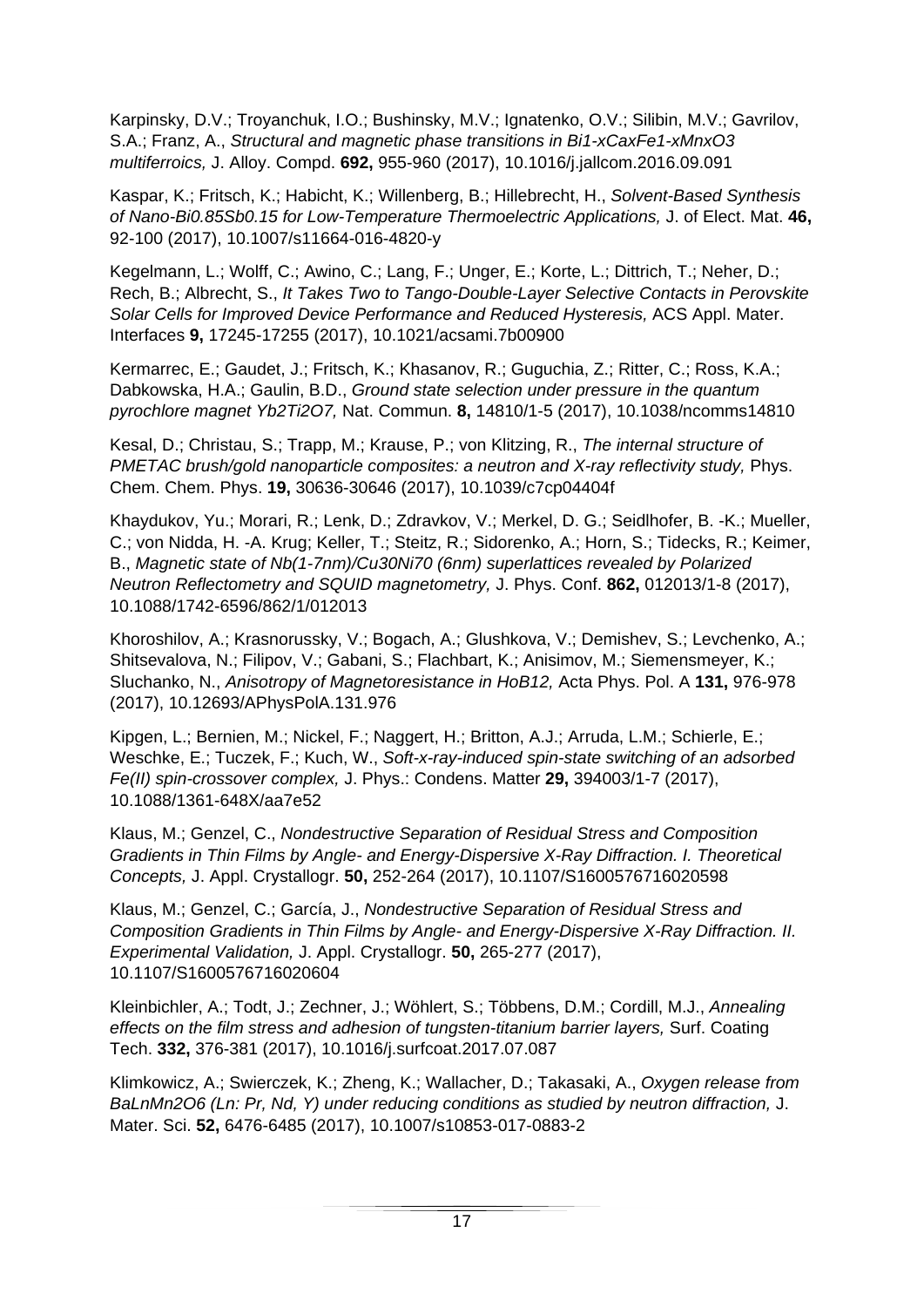Klimovskikh, I.I.; Shikin, A.M.; Otrokov, M.M.; Ernst, A.; Rusinov, I.P.; Tereshchenko, O.E.; Golyashov, V.A.; Sánchez-Barriga, J.; Varykhalov, A.; Rader, O.; Kokh, K.A.; Chulkov, E.V., *Giant Magnetic Band Gap in the Rashba-Split Surface State of Vanadium-Doped BiTeI: A Combined Photoemission and Ab Initio Study,* Sci. Rep. **7,** 08.01.3353 (2017), 10.1038/s41598-017-03507-0

Klyushina, E.; Lake, B.; Islam, N.; Park, J.; Scheidewind, A.; Guidi, T.; Goremychkin, E.; Klemke, B.; Månsson, M., *Investigation of the spin-1 honeycomb antiferromagnet BaNi2V2O8 with easy-plane anisotropy,* Phys. Rev. B **96,** 214428/1-14 (2017), 10.1103/PhysRevB.96.214428

Koc, A.; Reinhardt, M.; Von Reppert, A.; Rössle, M.; Leitenberger, W.; Dumesnil, K.; Gaal, P.; Zamponi, F.; Bargheer, M., *Ultrafast x-ray diffraction thermometry measures the influence of spin excitations on the heat transport through nanolayers,* Phys. Rev. B **96,** 014306/1-7 (2017), 10.1103/PhysRevB.96.014306

Koc, A.; Reinhardt, M.; Von Reppert, A.; Rössle, M.; Leitenberger, W.; Gleich, M.; Weinelt, M.; Zamponi, F.; Bargheer, M., *Grueneisen-approach for the experimental determination of transient spin and phonon energies from ultrafast x-ray diffraction data: gadolinium,* J. Phys.: Condens. Matter **29,** 264001/1-8 (2017), 10.1088/1361-648X/aa7187

Kodalle, T.; Schmidt, S.S.; Wolf, C.; Greiner, D.; Bloeck, U.; Schubert-Bischoff, P.; Kaufmann, C.A.; Schlatmann, R., *Investigating sulfur distribution and corresponding bandgap grading in Cu(In,Ga)(S,Se)2 absorber layers processed by fast atmospheric chalcogenization of metal precursors,* J. Alloy. Compd. **703,** 600-604 (2017),

Koeper, M.J.; Hages, C.J.; Li, J.V.; Levi, D.; Agrawal, R., *Metastable defect response in CZTSSe from admittance spectroscopy,* Appl. Phys. Lett. **111,** 142105/1-5 (2017), 10.1063/1.4996283

Kölbach, M.; Fiechter, S.; van de Krol, R.; Bogdanoff, P., *Evaluation of electrodeposited alpha-Mn2O3 as a catalyst for the Oxygen Evolution Reaction,* Catal. Today **290,** 02.Sep (2017), 10.1016/j.cattod.2017.03.030

Komissarova, T.A.; Lebedev, M.V.; Sorokin, S.V.; Klimko, G.V.; Sedova, I.V.; Gronin, S.V.; Komissarov, K.A.; Calvet, W.; Drozdov, M.N.; Ivanov, S.V., *Electronic, structural and chemical properties of GaAs/ZnSe heterovalent interfaces as dependent on MBE growth conditions and ex situ annealing,* Semicond. Sc. Tech. **32,** 045012/1-9 (2017), 10.1088/1361- 6641/aa5fd1

Kondela, T.; Gallová, J.; Hauß, T.; Barnoud, J.; Marrink, S.-J.; Kucerka, N., *Alcohol Interactions with Lipid Bilayers,* Mol. **22,** 15.01.2078 (2017), 10.3390/molecules22122078

Kondrakov, A.O.; Gesswein, H.; Galdina, K.; de Biasi, L.; Meded, V.; Filatova, E.O; Schumacher, G.; Wenzel, W.; Hartmann, P.; Brezesinski, T.; Janek, J., *Charge-Transfer-Induced Lattice Collapse in Ni-Rich NCM Cathode Materials during Delithiation, J. Phys.* Chem. C **121,** 24381-24388 (2017), 10.1021/acs.jpcc.7b06598

Köppel, G.; Amkreutz, D.; Sonntag, P.; Yang, G.; van Swaaij, R.; Isabella, O.; Zeman, M.; Rech, B.; Becker, C., *Periodic and Random Substrate Textures for Liquid Phase Crystallized Silicon Thin-Film Solar Cells,* IEEE J. Photovolt, **7,** 85-90 (2017), 10.1109/JPHOTOV.2016.2618605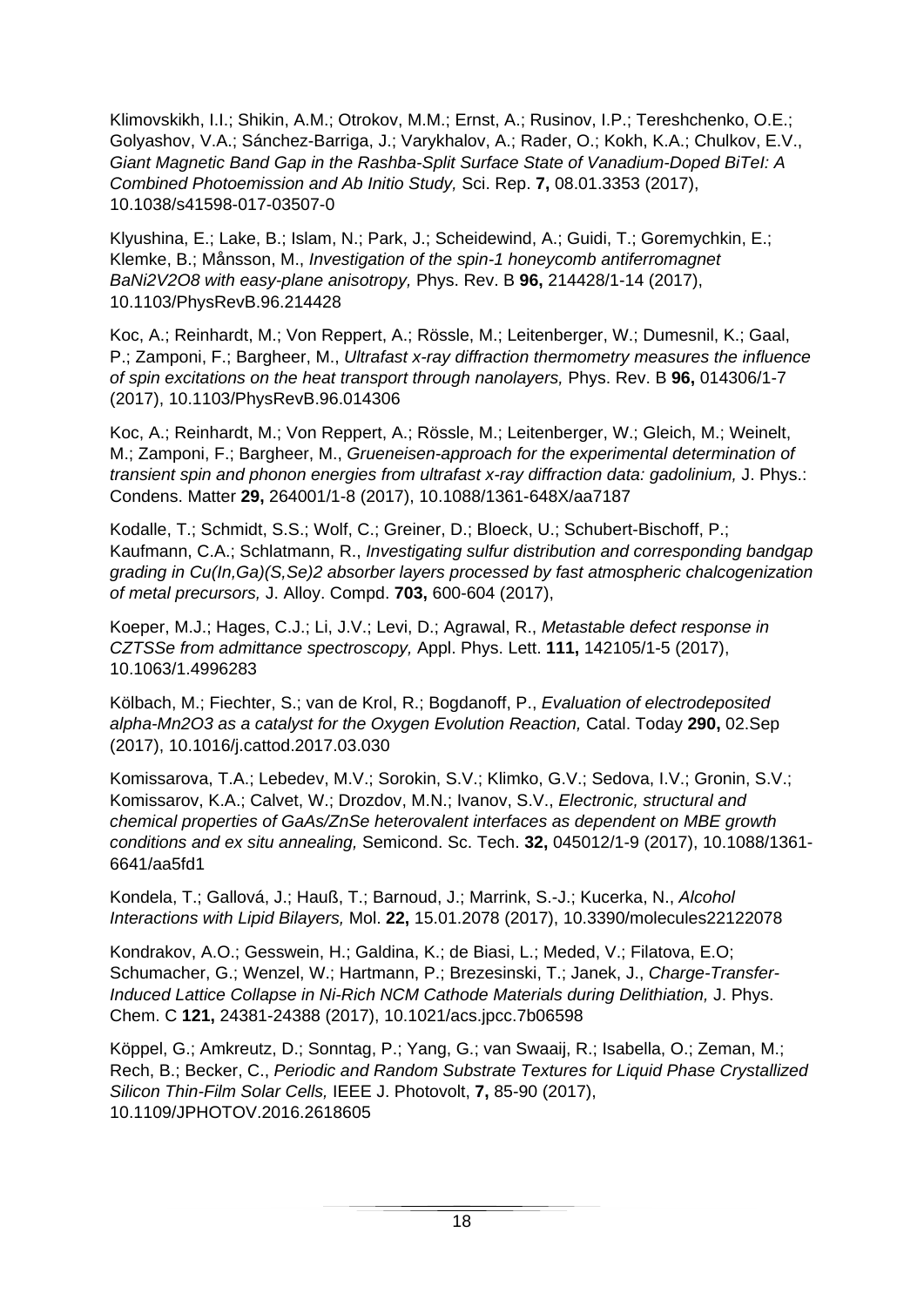Köppel, G.; Eisenhauer, D.; Rech, B.; Becker, C., *Combining tailor-made textures for light incoupling and light trapping in liquid phase crystallized silicon thin-film solar cells, Opt.* Express **25,** A467-A472 (2017), 10.1364/OE.25.00A467

Köppel, G.; Eisenhauer, D.; Rech, B.; Becker, C., *Tailoring nano-textures for optimized light in-coupling in liquid phase crystallized silicon thin-film solar cells,* Phys. Status Solidi C **14,**  1700175/1-5 (2017), 10.1002/pssc.201700175

Köszegi, J.; Kugeler, O.; Abou-Ras, D.; Knobloch, J.; Schäfer, R., *A magneto-optical study on magnetic flux expulsion and pinning in high-purity niobium,* J. Appl. Phys. **122,** 173901/1- 9 (2017), 10.1063/1.4996113

Kourkafas, G.; Asova, G.; Bakr Arby, M.; Boonpornprasert, P.; Gross, M.; Good, J.; Hernandez-Garcia, C.; Huck, H.; Kalantaryan, D.; Krasilnikov, M.; Lishilin, O.; Melkumyan, D; Malyutin, D.; Matveenko, A.; Marchetti, B., *Transverse beam matching under the influence of space charge,* Nucl. Instrum. Methods Phys. Res. Sect. A **865,** 133-138 (2017), 10.1016/j.nima.2016.10.044

Kozhevnikov, I.V.; Buzmakov, A.V.; Siewert, F.; Tiedtke, K.; Störmer, M.; Samoylova, L.; Sinn, H., *Growth of nano-dots on the grazing incidence mirror surface under FEL irradiation: Analytic approach to modeling,* Proc. SPIE **10236,** 102360D/1-7 (2017), 10.1117/12.2269371

Kozhevnikov, S.V.; Keller, T.; Khaydukov, Yu.N.; Ott, F.; Radu, F., *Characterization methods for neutron channeling in planar waveguides,* Nucl. Instrum. Methods Phys. Res. Sect. A **875,** 177-184 (2017), 10.1016/j.nima.2017.09.031

Krause, S.; Bon, V.; Stoeck, U.; Senkovska, I.; Többens, D.; Wallacher, D.; Kaskel, S., *A Stimuli-Responsive Zirconium Metal–Organic Framework Based on Supermolecular Design,*  Angew. Chem. **129,** 10816-10820 (2017), 10.1002/ange.201702357

Krivenkov, M.; Golias, E.; Marchenko, D.; Sánchez-Barriga, J.; Bihlmayer, G.; Rader, O.; Varykhalov, A., *Nanostructural origin of giant Rashba effect in intercalated graphene,* 2D Mat. **4,** 035010/1-11 (2017), 10.1088/2053-1583/aa7ad8

Krivenkov, M.; Marchenko, D.; Sánchez-Barriga, J.; Rader, O.; Varykhalov, A., *Suppression of electron scattering resonances in graphene by quantum dots,* Appl. Phys. Lett. **111,**  161605/1-5 (2017), 10.1063/1.4994193

Krüger, P.; Sluban, M.; Umek, P.; Guttmann, P.; Bittencourt, C., *Chemical Bond Modification upon Phase Transformation of TiO2 Nanoribbons Revealed by Nanoscale X-ray Linear Dichroism,* J. Phys. Chem. C **121,** 17038-17042 (2017), 10.1021/acs.jpcc.7b06968

Kubin, M.; Kern, J.; Gul, S.; Kroll, T.; Chatterjee, R.; Löchel, H.; Fuller, F.; Sierra, R.; Quevedo, W.; Weniger, C.; Rehanek, J.; Firsov, A.; Laksmono, H.; Weninger, C.; Alonso-Mori, R.; Nordlund, D.; Lassalle-Kaiser, B.; Glownia, J.; Krzywinski, J.; Mo, *Soft x-ray absorption spectroscopy of metalloproteins and high-valent metal-complexes at room temperature using free-electron lasers,* Str. Dyn. **4,** 054307/1-16 (2017), 10.1063/1.4986627

Kumar, M.; Sarau, G.; Heilmann, M.; Christiansen, S.; Kumar, V.; Singh, R, *Effect of ammonification temperature on the formation of coaxial GaN/Ga2O3 nanowires,* J. Phys. D. Appl. Phys. **0,** 035502 (9pp) (2017), 10.1088/1361-6463/50/3/035302

Kunnus, K.; Josefsson, I.; Schreck, S.; Quevedo, W.; Miedema, P.; Techert, S.; de Groot, F.; Föhlisch, A.; Odelius, M.; Wernet, P., *Quantifying covalent interactions with resonant inelastic soft X-ray scattering: Case study of Ni2+ aqua complex,* Chem. Phys. Lett **669,** 196- 201 (2017), 10.1016/j.cplett.2016.12.046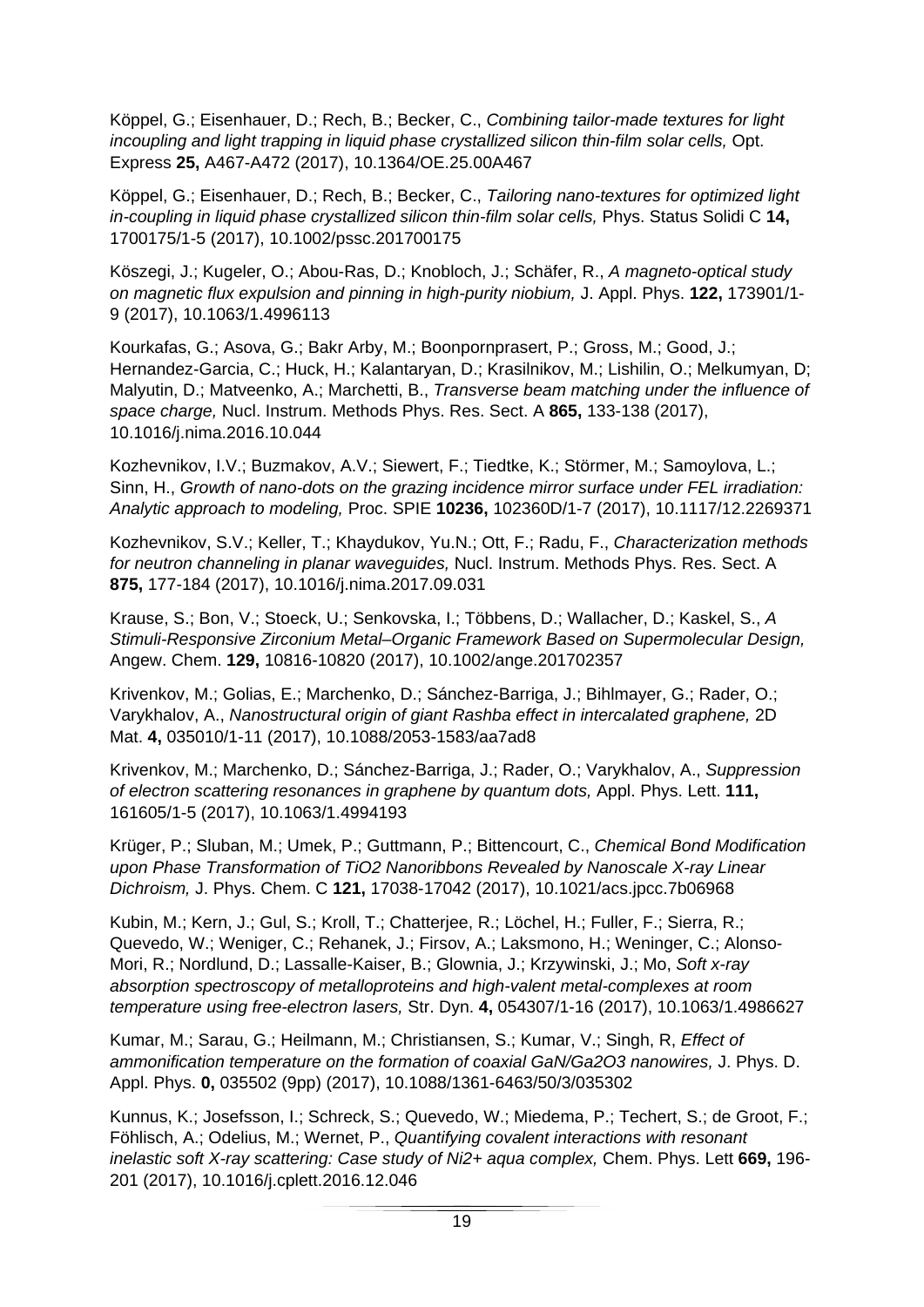Kwamen, C.; Rössle, M.; Reinhardt, M.; Leitenberger, W.; Zamponi, F.; Alexe, M.; Bargheer, M., *Simultaneous dynamic characterization of charge and structural motion during ferroelectric switching,* Phys. Rev. B **96,** 134105/1-6 (2017), 10.1103/PhysRevB.96.134105

Landi, G.; Neitzert, H.C.; Barone, C.; Mauro, C.; Lang, F.; Albrecht, S.; Rech, B.; Pagano, S., *Correlation between Electronic Defect States Distribution and Device Performance of Perovskite Solar Cells,* Adv. Sc. **4,** 1700183/1-11 (2017), 10.1002/advs.201700183

Larsen, J.; Schaffer, T.K.; Hansen, U.B.; Holm, S.L.; Ahl, S.R.; Toft-Petersen, R.; Taylor, J.; Ehlers, G.; Jensen, J.; Ronnow, H.M.; Lefmann, K.; Christensen, N.B., *Spin excitations and quantum criticality in the quasi-one-dimensional Ising-like ferromagnet CoCl2 center dot 2D(2)O in a transverse field,* Phys. Rev. B **96,** 174424/1-6 (2017), 10.1103/PhysRevB.96.174424

Latzel, M.; Büttner, P.; Sarau, G.; Höflich, K.; Heilmann, M.; Chen, W.; Wen, X.; Conibeer, G.; Christiansen, S.H., *Significant performance enhancement of InGaN/GaN nanorod LEDs with multi-layer graphene transparent electrodes by alumina surface passivation,*  Nanotechnology **28,** 055201/1-7 (2017), 10.1088/1361-6528/28/5/055201

Laubach, M.; Reuther, J.; Thomale, R.; Rachel, S., *Three-band Hubbard model for Na2IrO3: Topological insulator, zigzag antiferromagnet, and Kitaev-Heisenberg material,* Phys. Rev. B **96,** 045144/1-6 (2017), 10.1103/PhysRevB.96.121110

Lebedev, A.M.; Sukhanov, L.P.; Brzhezinskaya, M.; Menshikov, K.A.; Svechnikov, N.Yu.; Chumakov, R.G.; Stankevich, V.G., *On the Interaction of Self-Assembled C60F18 Polar Moleculeswith the Ni(100) Surface,* J. Surf. Invest. **11,** 814–822 (2017), 10.1134/S102745101704022X

Lebedev, M.; Calvet, W.; Kaiser, B.; Jägermann, W., *Synchrotron Photoemission Spectroscopy Study of p-GaInP2(100) Electrodes Emersed from Aqueous HCl Solution under Cathodic Conditions,* J. Phys. Chem. C **121,** 8889-8901 (2017), 10.1021/acs.jpcc.7b01343

Lee, J.H.; Kim, K.-E.; Jang, B.-K.; Ünal, A.A.; Valencia, S.; Kronast, F.; Ko, K.-T.; Kowarik, S.; Seidel, J.; Yang, C.-H., *Strain-gradient-induced magnetic anisotropy in straight-stripe mixed-phase bismuth ferrites: Insight into flexomagnetism,* Phys. Rev. B **96,** 064402/1-11 (2017), 10.1103/PhysRevB.96.064402

Leon, A.; Fiedler, A.; Blum, M.; Benkert, A.; Meyer, F.; Yang, W.; Bär, M.; Scheiba, F.; Ehrenberg, H.; Weinhardt, L.; Heske, C., *Valence Electronic Structure of Li2O2, Li2O, Li2CO3, and LiOH Probed by Soft X-ray Emission Spectroscopy,* J. Phys. Chem. C **121,**  5460-5466 (2017), 10.1021/acs.jpcc.6b11119

Liehr, A.; Zinn, W.; Degener, S.; Scholtes, B.; Niendorf, T.; Genzel, C., *Energy resolved residual stress analysis with laboratory X-ray sources = Eigenspannungsanalysen unter Verwendung energieauflösender Detektoren und Laborröntgenquellen,* HTM **72,** 115-121 (2017), 10.3139/105.110316

Ligorio, G.; Nardi, M.V.; Koch, N., *Lithography-Free Miniaturization of Resistive Nonvolatile Memory Devices to the 100 nm Scale by Glancing Angle Deposition, Nano Lett.* **17,** 1149-1153 (2017), 10.1021/acs.nanolett.6b04794

Lin, X.; Wegner, B.; Lee, K.M.; Fusella, M.; Zhang, F.; Moudgil, K.; Rand, B.; Barlow, S.; Marder, S.; Koch, N.; Kahn, A., *Beating the thermodynamic limit with photo-activation of ndoping in organic semiconductors,* Nat. Mater. **16,** 1209-1215 (2017), 10.1038/NMAT5027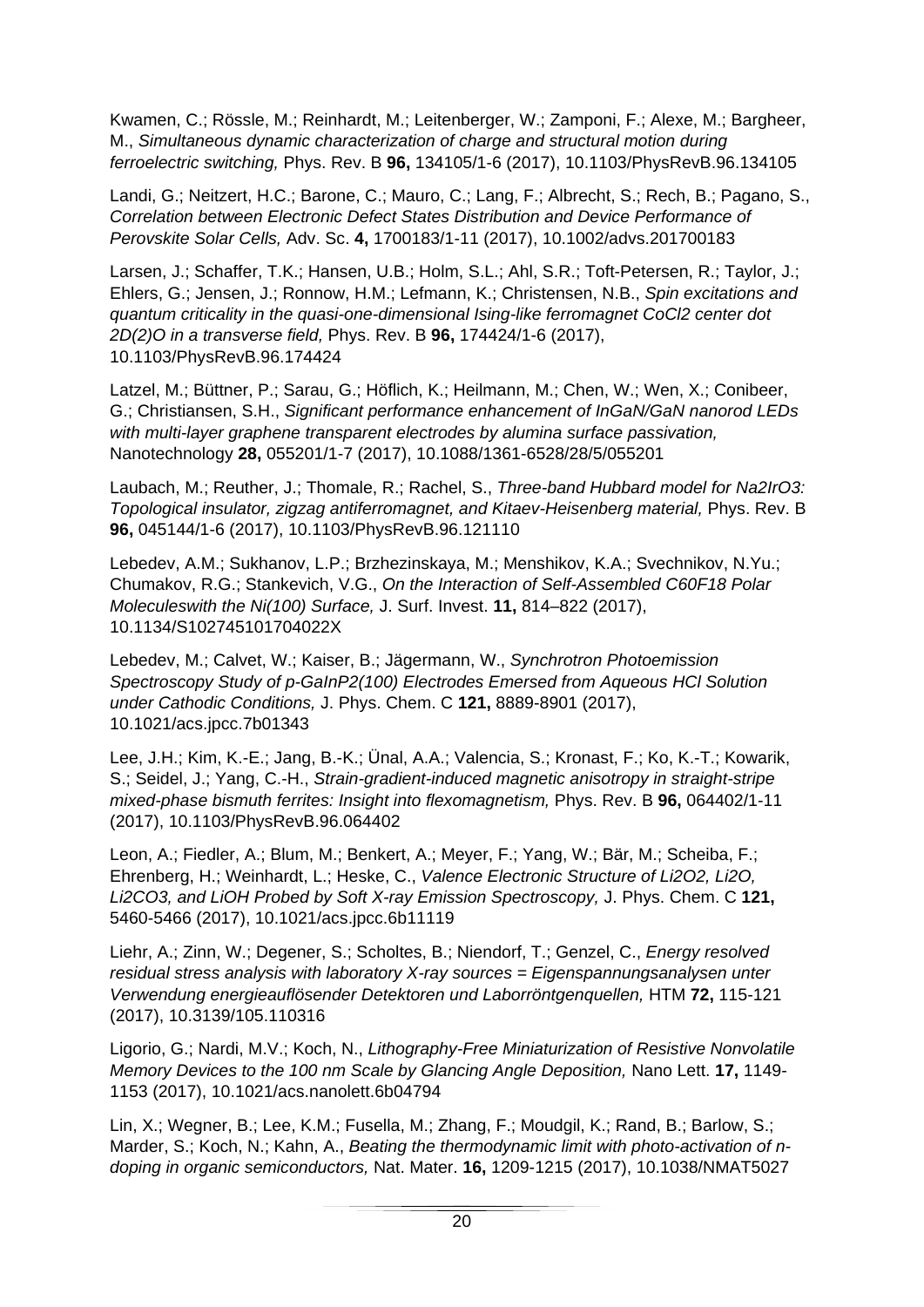Liu, Y.; Lang, F.; Dittrich, T.; Steigert, A.; Fischer, C.-H.; Köhler, T.; Plate, P.; Rappich, J.; Lux-Steiner, M.Ch.; Schmid, M., *Enhancement of photocurrent in an ultra-thin perovskite solar cell by Ag nanoparticles deposited at low temperature,* RSC Adv. **7,** 1206-1214 (2017), 10.1039/c6ra25149h

Liu, Y.; Plate, P.; Hinrichs, V.; Köhler, T.; Song, M.; Manley, P.; Schmid, M.; Bartsch, P.; Fiechter, S.; Lux-Steiner, M.Ch.; Fischer, C.H., *Size and density controlled deposition of Ag nanoparticle films by a novel low temperature spray chemical vapour deposition method – research into mechanism, particle growth and optical simulation, J. Nanopart. Res. 19,* 141/1-15 (2017), 10.1007/s11051-017-3834-6

Lo Celso, F.; Yoshida, Y.; Castiglione, F.; Ferro, M.; Mele, A.; Jafta, C.J.; Triolo, A.; Russina, O., *Direct experimental observation of mesoscopic fluorous domains in fluorinated room temperature ionic liquids,* Phys. Chem. Chem. Phys. **19,** 13101-13110 (2017), 10.1039/c7cp01971h

Lomadze, N.; Kopyshev, A.; Bargheer, M.; Wollgarten, M.; Santer, S., *Mass production of polymer nano-wires filled with metal nano-particles,* Sci. Rep. **7,** 10.01.8506 (2017), 10.1038/s41598-017-08153-0

López González, D.; Casiraghi, A.; Kronast, F.; Franke, K.; van Dijken, S., *Influence of magnetic field and ferromagnetic film thickness on domain pattern transfer in multiferroic heterostructures,* J. Magn. Magn. Mater. **441,** 404-408 (2017), 10.1016/j.jmmm.2017.06.004

Macor, L.; Sigal, A.; Dittrich, T.; Rappich, J.; Otero, L.; Gervaldo, M., *Large electron-hole diffusion lengths in methylammonium lead triiodide perovskite films prepared by an electrochemical-chemical approach,* ECS J. Solid State Sci. Technol. **6,** P819-P821 (2017), 10.1149/2.0181712jss

Majumdar, I.; Ümsür, B.; Chacko, B.; Greiner, D.; Lux-Steiner, M.Ch.; Schlatmann, R.; Lauermann, I., *Surface Modifications of Na and K Metal Incorporated Cu(In,Ga)Se2 Absorbers Investigated by Synchrotron-Based Spectroscopies,* Phys. Status Solidi C **14,**  1700167/1-7 (2017), 10.1002/pssc.201700167

Malyutin, D.; Gross, M.; Isaev, I.; Khojoyan, M.; Krasilnikov, M.; Otevrel, M.; Stephan, F.; Kourkafas, G.; Marchetti, B.; Vashchenko, G., *Longitudinal Phase space tomography using a bosster cavity at PITZ,* Nucl. Instrum. Methods Phys. Res. Sect. A **871,** 105-112 (2017), 10.1016/j.nima.2017.07.043

Mandal, P.S.; Springholz, G.; Volobuev, V.V.; Caha, O.; Varykhalov, A.; Golias, E.; Bauer, G.; Rader, O.; Sánchez-Barriga, J., *Topological quantum phase transition from mirror to time reversal symmetry protected topological insulator,* Nat. Commun. **8,** 968/1-7 (2017), 10.1038/s41467-017-01204-0

Márquez, J.; Stange, H.; Hages, C.; Schaefer, N.; Levcenko, S.; Giraldo, S.; Saucedo, E.; Schwarzburg, K.; Abou-Ras, D.; Redinger, A.; Klaus, M.; Genzel, C.; Unold, T.; Mainz, R., *Chemistry and dynamics of Ge in kesterite: towards band gap graded absorbers,* Chem. Mater. **29,** 9399-9406 (2017), 10.1021/acs.chemmater.7b03416

Marx, V. M.; Cordill, M. J.; Többens, D. M.; Kirchlechner, C.; Dehm, G., *Effect of annealing on the size dependent deformation behavior of thin cobalt films on flexible substrates,* Thin Solid Films **624,** 34-40 (2017), 10.1016/j.tsf.2017.01.011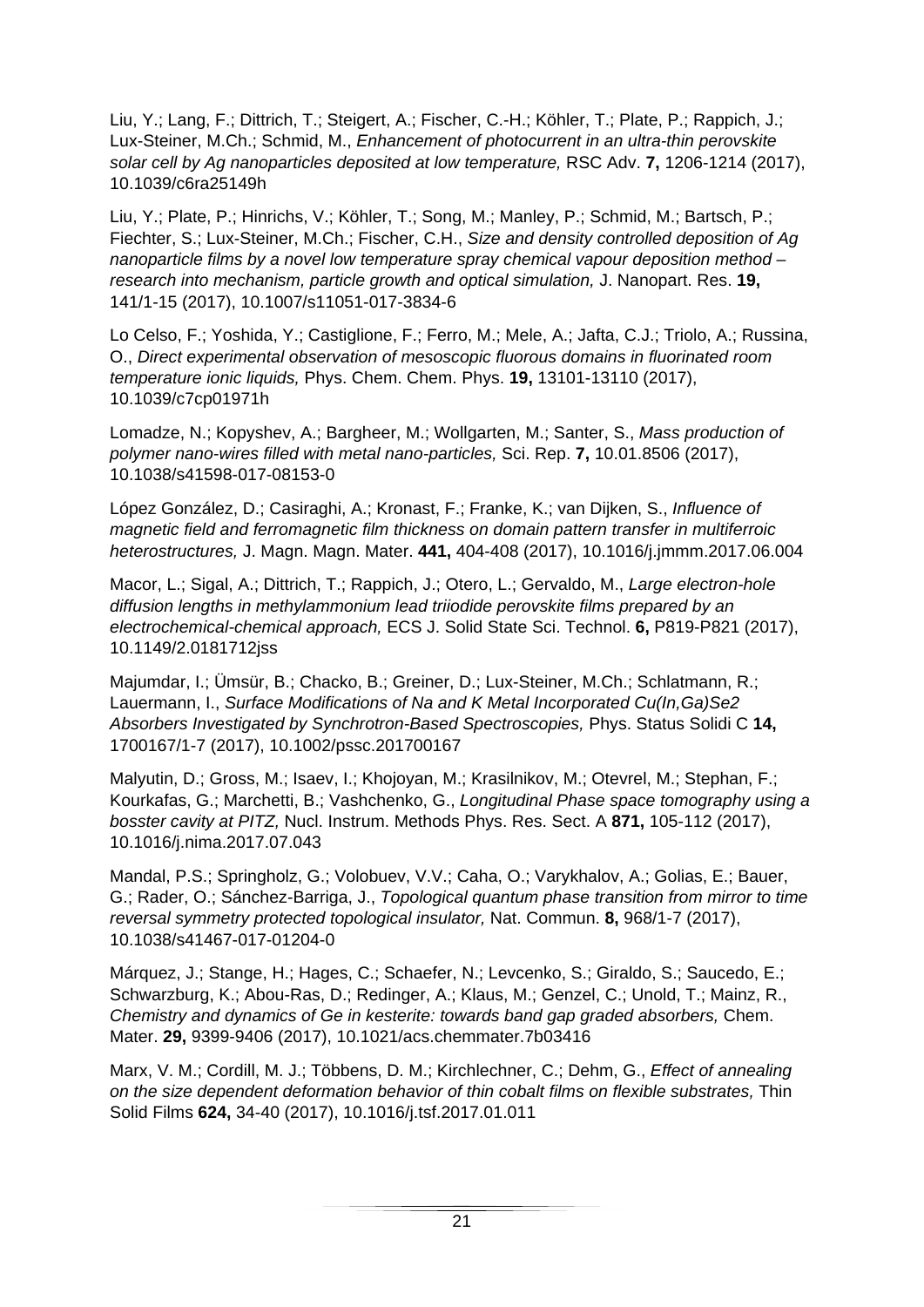Massue, C.; Pfeifer, V.; van Gastel, M.; Noack, J.; Algara-Siller, G.; Cap, S.; Schloegl, R., *Reactive Electrophilic OI- Species Evidenced in High-Performance Iridium Oxohydroxide Water Oxidation Electrocatalysts,* ChemSusChem **10,** 4786-4798 (2017), 10.1002/cssc.201701291

Matias, F.; Fadanelli, R.C.; Grande, P.L.; Koyal, NE.; Diez Muino, R.; Borisov, A.G.; Arista, N.R.; Schiwietz, G., *Ground- and excited-state scattering potentials for the stopping of protons in an electron gas,* J. Phys. B **50,** 185201/1-8 (2017), 10.1088/1361-6455/aa843d

Matsuzaki, K.; Vassant, S.; Liu, H.; Dutschke, A.; Hoffmann, B.; Chen, X.; Christiansen, S.; Buck, M.; Hollingsworth, J.; Götzinger, S.; Sandoghdar, V., *Strong plasmonic enhancement of biexciton emission: controlled coupling of a single quantum dot to a gold nanocone antenna,* Sci. Rep. **7,** 42307/1-11 (2017), 10.1038/srep42307

Mawass, M.-A.; Richter, K.; Bisig, A.; Reeve, R.M.; Krüger, B.; Weigand, M.; Stoll, H.; Krone, A.; Kronast, F.; Schütz, G.; Kläui, M., *Switching by Domain-Wall Automotion in Asymmetric Ferromagnetic Rings,* Phys. Rev. Appl. **7,** 044009/1-10 (2017), 10.1103/PhysRevApplied.7.044009

May, M.M.; Lackner, D.; Ohlmann, J.; Dimroth, F.; van de Krol, R.; Hannappel, T.; Schwarzburg, K., *On the benchmarking of multi-junction photoelectrochemical fuel generating devices,* Sust. En. Fuels **1,** 492-503 (2017), 10.1039/C6SE00083E

Mazzarella, L.; Kirner, S.; Gabriel, O.; Schmidt, S.S.; Korte, L.; Stannowski, B.; Rech, B.; Schlatmann, R., *Nanocrystalline silicon emitter optimization for Si-HJ solar cells: Substrate selectivity and CO2 plasma treatment effect,* Phys. Status Solidi A **214,** 1532958/1-7 (2017), 10.1002/pssa.201532958

Mei, S.; Jafta, C.J.; Lauermann, I.; Ran, Q.; Kärgell, M.; Ballauff, M.; Lu, Y., *Porous Ti4O7 Particles with Interconnected-Pores Structure as High-Efficiency Polysulfide Mediator for Lithium-Sulfur Batteries,* Adv. Funct. Mater. **27,** 1701176/1-10 (2017), 10.1002/adfm.201701176

Mesilov, V.V.; Galakhov, V.R.; Udintseva, M.S.; Yermakov, A.Ye.; Uimin, M.A.; Zakharova, G.S.; Smirnov, D.A.; Gubkin, A.F.; Sherstobitova, E.A., *Soft X-ray absorption spectroscopy of titanium dioxide nanopowders with cobalt impurities,* J. Exp. Theor. Phys. **124,** 908-913 (2017), 10.1134/S106377611705003X

Mesilov, V.V.; Galakhov, V.R.; Gubkin, A.F.; Sherstobitova, E.A.; Zakharova, G.S.; Uimin, M.A.; Yermakov, A.Ye.; Kvashnina, K.O.; Smirnov, D.A., *X-ray Diffraction and X-ray Spectroscopy Studies of Cobalt-Doped Anatase TiO2:Co Nanopowders,* J. Phys. Chem. C **121,** 24235-24244 (2017), 10.1021/acs.jpcc.7b05873

Mews, M.; Lemaire, A.; Korte, L., *Sputtered Tungsten Oxide as Hole Contact for Silicon Heterojunction Solar Cells,* IEEE J. Photovolt, **7,** 1209-1215 (2017), 10.1109/JPHOTOV.2017.2714193

Meyer, F.; Blum, M.; Benkert, A.; Hauschild, D.; Jeyachandran, Y.L.; Wilks, R.G.; Yang, W.; Bär, M.; Heske, C.; Reinert, F.; Zharnikov, M.; Weinhardt, L., *X-ray Emission Spectroscopy of Proteinogenic Amino Acids at All Relevant Absorption Edges,* J. Phys. Chem. B **121,** 6549- 6556 (2017), 10.1021/acs.jpcb.7b04291

Miedema, P.S.; Mitzner, R.; Ganschow, S.; Föhlisch, A.; Beye, M., *X-ray spectroscopy on the active ion in laser crystals,* Phys. Chem. Chem. Phys. **19,** 21800-21806 (2017), 10.1039/c7cp03026f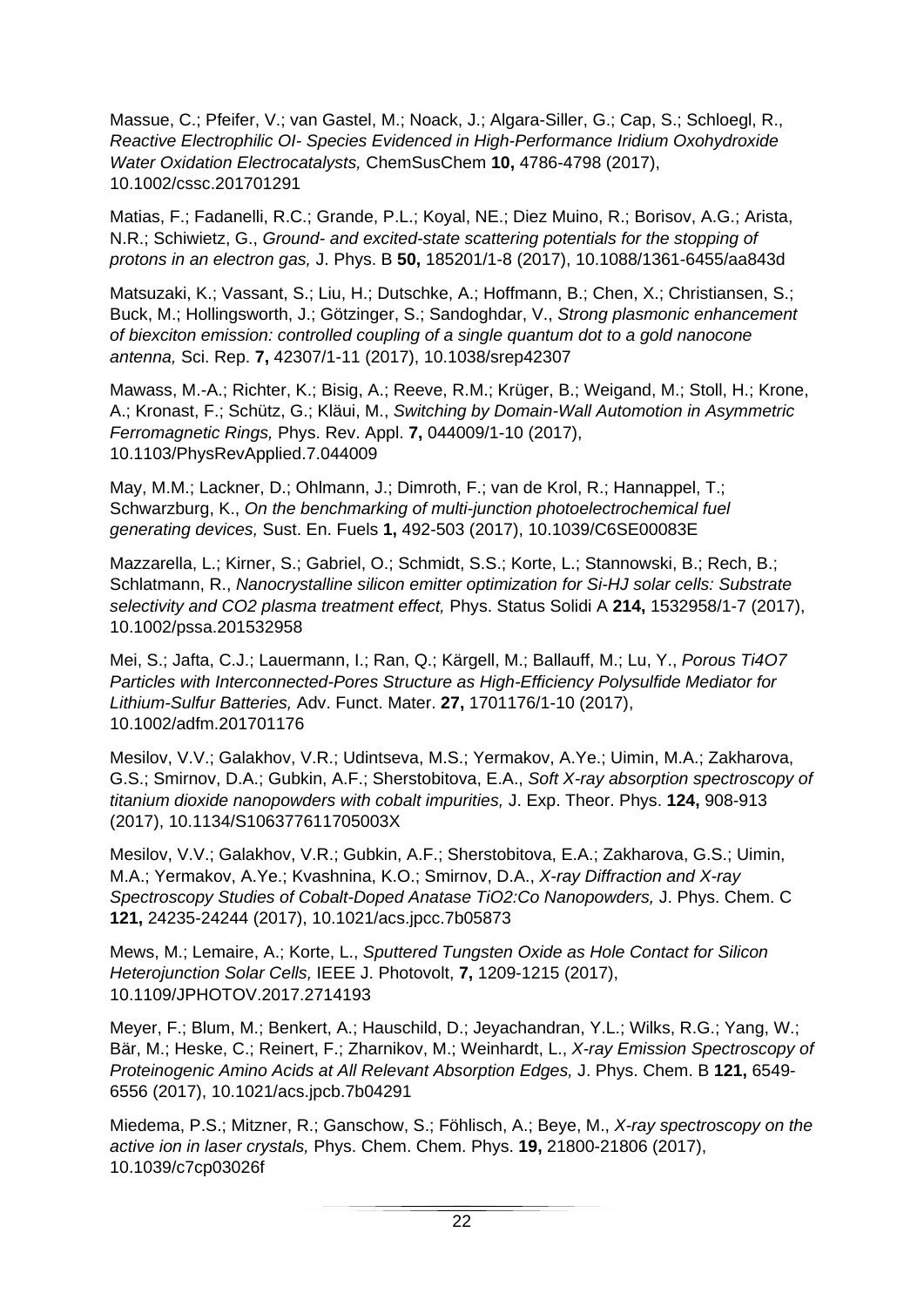Mihalik, M.; Mihalik, M.; Hoser, A.; Pajerowski, D.M.; Kriegner, D.; Legut, D.; Lebecki, K.M.; Vavra, M.; Fitta, M.; Meisel, M.W., *Magnetic structure of the mixed antiferromagnet NdMn0.8Fe0.2O3,* Phys. Rev. B **96,** 134430/1-10 (2017), 10.1103/PhysRevB.96.134430

Mikhlin, Y.; Nasluzov, V.; Romanchenko, A.; Tomashevich, Y.; Shor, A.; Felix Duarte, R., *Layered structure of the near-surface region of oxidized chalcopyrite (CuFeS2): hard X-ray photoelectron spectroscopy, X-ray absorption spectroscopy and DFT+U studies,* Phys. Chem. Chem. Phys. **19,** 2749-2759 (2017), 10.1039/c6cp07598c

Milovanovic, P.; Zimmermann, E.A.; vom Scheidt, A.; Hoffmann, B.; Sarau, G.; Yorgan, T.; Schweizer, M.; Amling, M.; Christiansen, S.; Busse, B., *The Formation of Calcified Nanospherites during Micropetrosis Represents a Unique Mineralization Mechanism in Aged Human Bone,* Small **13,** 1602215/1-10 (2017), 10.1002/smll.201602215

Mishurova, T.; Cabeza, S.; Artzt, K.; Haubrich, J.; Klaus, M.; Genzel, C.; Requena, G.; Bruno, G., *An assessment of subsurface residual stresses analysis in SLM Ti-6Al-4V,* Mater. **10,** 348/1-14 (2017), 10.3390/ma10040348

Moguilevski, A.; Wilke, M.; Grell, G.; Bokarev, S.; Aziz, S.; Engel, N.; Raheem, A.; Kühn, O.; Kiyan, I.; Aziz, E., *Ultrafast spin crossover in [FeII(bpy)3]2+: revealing two competing mechanisms by means of XUV photoemission spectroscopy,* ChemPhysChem **18,** 465-469 (2017), 10.1002/cphc.201601396

Monni, R.; Auböck, G.; Kinschel, D.; Aziz-Lange, K.; Gray, H.; Vlcek, A.; Chergui, M., *Conservation of vibrational coherence in ultrafast electronic relaxation: The case of diplatinum complexes in solution,* Chem. Phys. Lett **0,** (2017), 10.1016/j.cplett.2017.02.071

Möser, J.; Lips, K.; Tseytlin, M.; Eaton, G.; Eaton, S.; Schnegg, A., *Using rapid-scan EPR to improve the detection limit of quantitative EPR by more than one order of magnitude, J.* Magn. Reson. **281,** 17-15 (2017), 10.1016/j.jmr.2017.04.003

Mukherjee, M.; Garcia-Moreno, F.; Jimenez, C.; Rack, A.; Banhart, J., *Microporosity in aluminium foams,* Acta Mater. **131,** 156-168 (2017), 10.1016/j.actamat.2017.03.039

Müller, P.; Bon, V.; Senkovska, I.; Getzschmann, J.; Weiss, M.S.; Kaskel, S., *Crystal Engineering of Phenylenebis(azanetriyl))tetrabenzoate Based Metal-Organic Frameworks for Gas Storage Applications,* Cryst. Growth Design **17,** 3221-3228 (2017), 10.1021/acs.cgd.7b00184

Mundt, L.; Heinz, F.; Albrecht, S.; Mundus, M.; Saliba, M.; Correa-Baena, J.P.; Anaraki, E.; Korte, L.; Grätzel, M.; Hagfeldt, A.; Rech, B.; Schubert, M.; Glunz, S., *Nondestructive Probing of Perovskite Silicon TandemSolar Cells Using Multiwavelength Photoluminescence Mapping,* IEEE J. Photovolt, **7,** 1081-1086 (2017), 10.1109/JPHOTOV.2017.2688022

Nehrkorn, J.; Holldack, K.; Bittl, R.; Schnegg, A., *Recent progress in synchrotron-based frequency-domain Fourier-transform THz-EPR,* J. Magn. Reson. **280,** Okt.19 (2017), 10.1016/j.jmr.2017.04.001

Neu, T.R.; Pfretzschner, B.; Garcia-Moreno, F.; Banhart, J., *Influence of the Heating Rate on the Foaming Behavior of Various Aluminium Alloys,* Metals **7,** 323/1-5 (2017), 10.3390/met7090323

Neubert, T.J.; Rösicke, F.; Sun, G.; Janietz, S.; Gluba, M.; Hinrichs, K.; Nickel, N.; Rappich, J., *Functionalization of gold and graphene electrodes by p-maleimido-phenyl towards thiolsensing systems investigated by EQCM and IR ellipsometric spectroscopy,* Appl. Surf. Sci. **421,** 755-760 (2017), 10.1016/j.apsusc.2017.04.235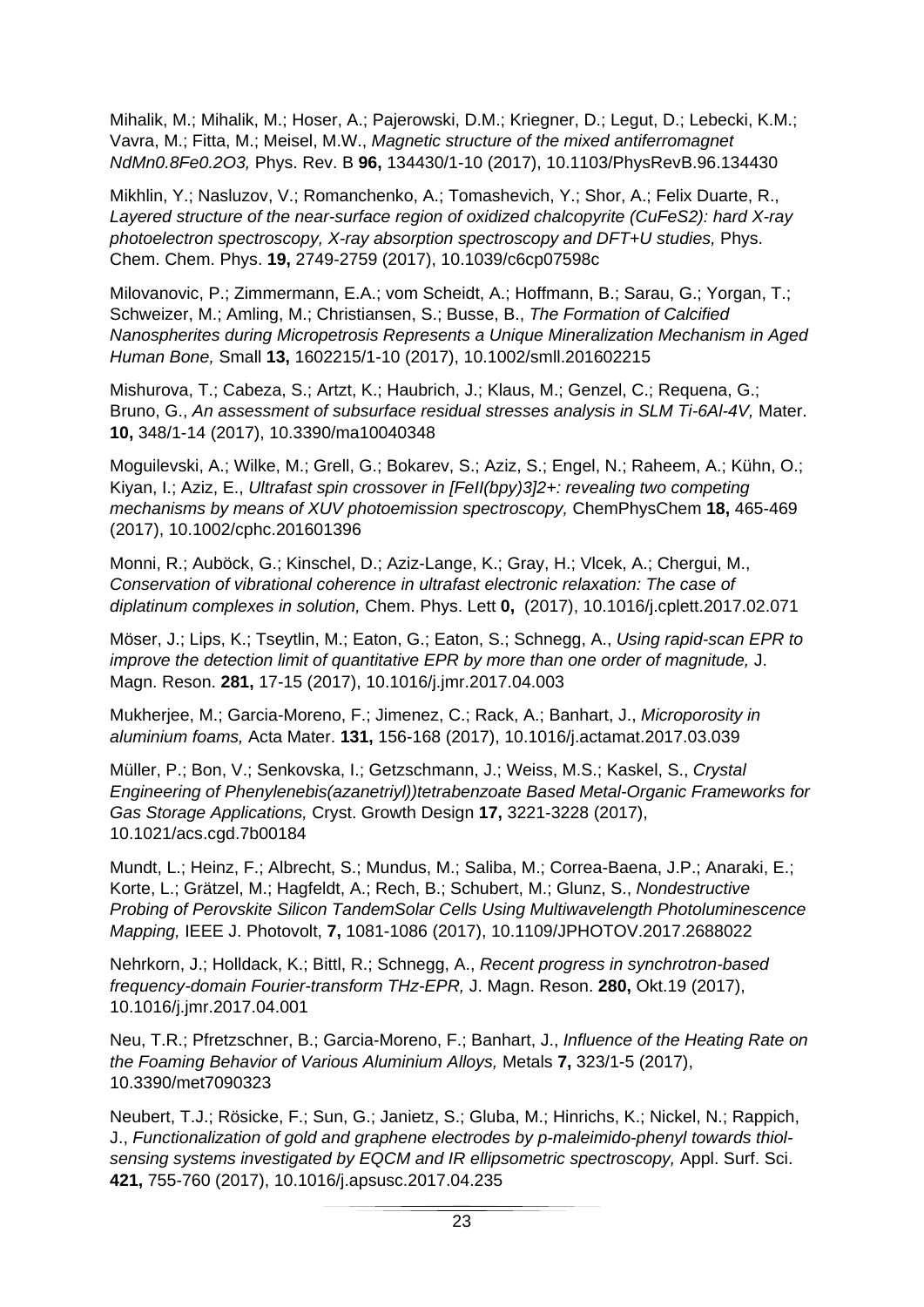Neubert, T.J.; Rösicke, F.; Sun, G.; Janietz, S.; Gluba, M.A.; Hinrichs, K.; Nickel, N.H.; Rappich, J., *Publishers Note (Formerly: Functionalization of gold and graphene electrodes by p-maleimido-phenyl towards thiol-sensing systems investigated by EQCM and IR ellipsometric spectroscopy),* Appl. Surf. Sci. **392,** 975 (2017), 10.1016/j.apsusc.2016.09.120

Nickel, N.H.; Lang, F.; Brus, V. V.; Sharaieva, O.; Rappich, J., *Unraveling the Light-Induced Degradation Mechanisms of CH3NH3PbI3 Perovskite Films,* Adv. El. Mat. **3,** 1700158/1-9 (2017), 10.1002/aelm.201700158

Nicoara, N.; Kunze, T.; Jackson, P.; Hariskos, D.; Duarte, R.; Wilks, R.; Witte, W.; Bär, M.; Sadewasser, S., *Evidence for Chemical and Electronic Nonuniformities in the Formation of the Interface of RbF-Treated Cu(In,Ga)Se-2 with CdS,* ACS Appl. Mater. Interfaces **9,** 44173- 44180 (2017), 10.1021/acsami.7b12448

Niessen, F.; Villa, M.; Apel, D.; Keßler, O.; Reich, M.; Hald, J.; Somers, M.A.J., *In Situ Techniques for the Investigation of the Kinetics of Austenitization of Supermartensitic Stainless Steel,* Mater. Sci. Forum **879,** 1381-1386 (2017), 10.4028/www.scientific.net/MSF.879.1381

Niskanen, J.; Jankala, K.; Huttula, M.; Föhlisch, A., *QED effects in 1s and 2s single and double ionization potentials of the noble gases,* J. Chem. Phys. **146,** 144312/1-5 (2017), 10.1063/1.4979991

Niskanen, J.; Sahle, C.J.; Gilmore, K.; Uhlig, F.; Smiatek, J.; Foehlisch, A., *Disentangling structural information from core-level excitation spectra,* Phys. Rev. E **96,** 013319/1-8 (2017), 10.1103/PhysRevE.96.013319

Oberacker, E.; Paul, K.; Huelnhagen, T.; Oezerdem, C.; Winter, L.; Pohlmann, A.; Boehmert, L.; Stachs, O.; Heufelder, J.; Weber, A.; Rehak, M.; Seibel, I.; Niendorf, T., *Magnetic resonance safety and compatibility of tantalum markers used in proton beam therapy for intraocular tumors: A 7.0 Tesla study,* Mag. Res. in Med. **78,** 1533-1546 (2017), 10.1002/mrm.26534

Okoro, S.C.; Niessen, F.; Villa, M.; Apel, D.; Montgomery, M.; Frandsen, F.J.; Pantleon, K., *Complementary Methods for the Characterization of CorrosionProducts on a Plant-Exposed Superheater Tube,* Met. Micro. Anal. **6,** 22-35 (2017), 10.1007/s13632-016-0325-6

Olar, T.; Manoharan, A.; Draxl, C.; Calvet, W.; Ümsur, B.; Parvan, V.; Chacko, B.; Xie, H.; Saucedo, E.; Valle-Rios, L.E.; Neldner, K.; Schorr, S.; Lux-Steiner, M.Ch.; Lauermann, I., *Valence and conduction band edges of selenide and sulfide-based kesterites - a study by xray based spectroscopy and ab initio theory,* Semicond. Sc. Tech. **32,** 104010/1-7 (2017), 10.1088/1361-6641/aa89db

Olgar, M.A.; Klaer, J.; Mainz, R.; Ozyuzer, L.; Unold, T., *Cu2ZnSnS4-based thin films and solar cells by rapid thermal annealing processing,* Thin Solid Films **628,** 01.Jun (2017), 10.1016/j.tsf.2017.03.008

Opherden, L.; Hornung, J.; Xu, J.; Islam, A.T.M.N.; Lake, B.; Wosnitza, J., *Evolution of antiferromagnetic domains in the all-in-all-out ordered pyrochlore Nd2Zr2O7,* Phys. Rev. B **95,** 184418/1-6 (2017), 10.1103/PhysRevB.95.184418

Orletskyi, I.G.; Solovan, M.M.; Brus, V.V.; Pinna, F.; Cicero, G.; Maryanchuk, P.D.; Maistruk, E.V.; Ilashchuk, M.I.; Boichuk, T.I.; Tresso, E., *Structural, optical and electrical properties of Cu2ZnSnS4 films prepared from a non-toxic DMSO-based sol-gel and synthesized in low vacuum,* J. Phys. Chem. Solids **100,** 154-160 (2017), 10.1016/j.jpcs.2016.09.015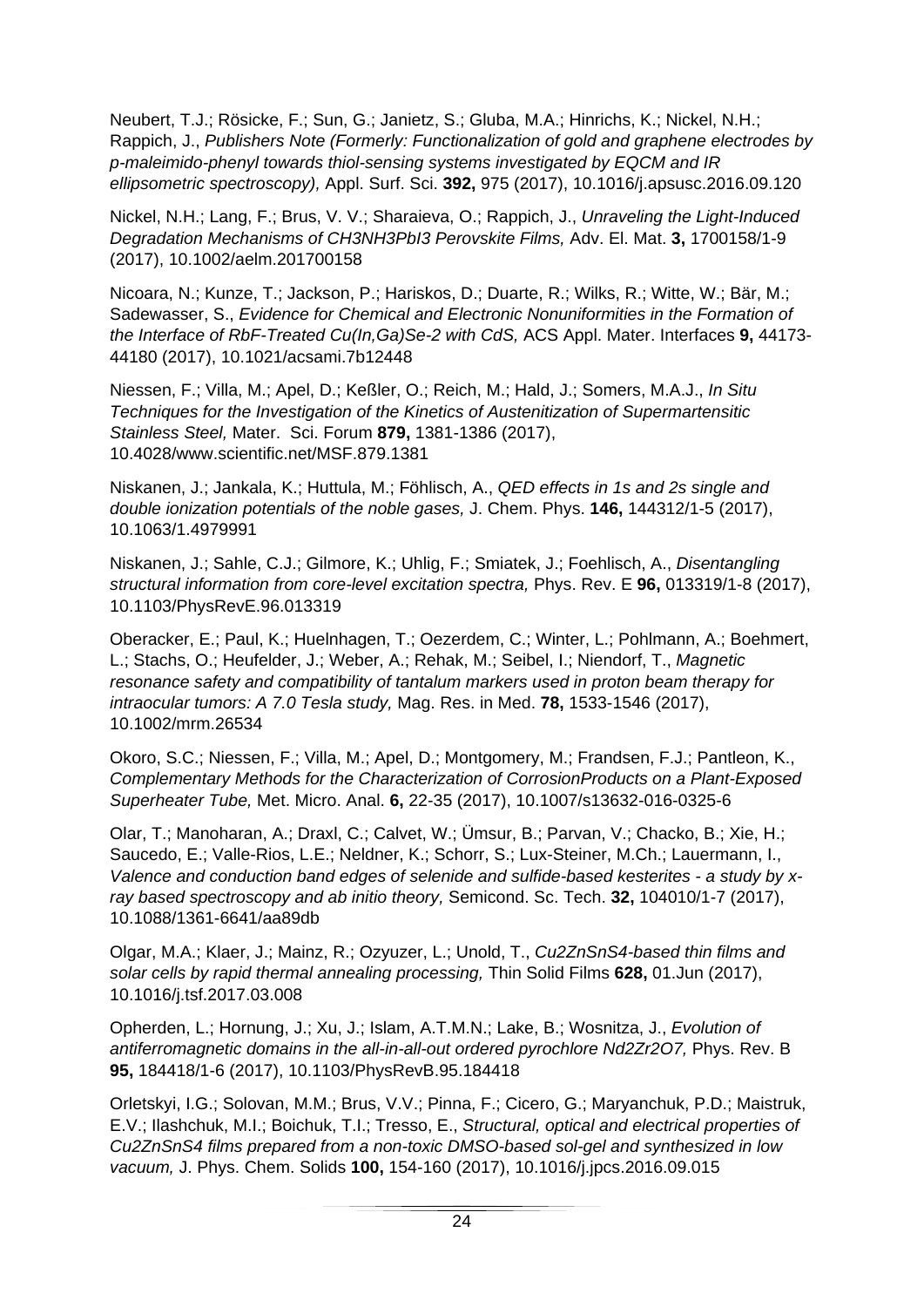Oßmann, B.; Sarau, G.; Schmitt, S.; Holtmannspötter, H.; Christiansen, S.; Dicke, W., *Development of an optimal filter substrate for the identification of small microplastic particles in food by micro-Raman spectroscopy,* Anal. Bioanal. Chem. **409,** 4099-4109 (2017), 10.1007/s00216-017-0358-y

Paeplow, M.; Garcia-Moreno, F.; Meagher, A.J.; Rack, A.; Banhart, J., *Coalescence avalanches in liquid aluminium foams,* Metals **7,** 298/1-6 (2017), 10.3390/met7080298

Palacios, M.A.; Nehrkorn, J.; Suturina, E.A.; Ruiz, E.; Gómez-Coca, S.; Holldack, K.; Schnegg, A.; Krzystek, J.; Moreno, J.M.; Colacio, E., *Analysis of magnetic anisotropy and the role of magnetic dilution in triggering SMM behaviour in a family of CoII-YIII dinuclear complexes with easy-plane anisotropy,* Chem. - a Eur. J. **23,** 11649-11661 (2017), 10.1002/chem.201702099

Palma, A.; Matteocci, F.; Agresti, A.; Pescetelli, S.; Calabrò, E.; Vesce, L.; Christiansen, S.; Schmidt, M.; Di Carlo, A., *Laser-Patterning Engineering for Perovskite Solar Modules With 95% Aperture Ratio,* IEEE J. Photovolt, **7,** 1674-1680 (2017), 10.1109/JPHOTOV.2017.2732223

Papagiannopoulos, A.; Vlassi, E.; Pispas, S.; Jafta, C.J., *Tuning the solution organization of cationic polymers through interactions with bovine serum albumin,* Phys. Chem. Chem. Phys. **19,** 18471-18480 (2017), 10.1039/c7cp02704d

Paul-Boncour, V.; Guillot, M.; Isnard, O.; Ouladdiaf, B.; Hoser, A.; Hansen, T.; Stuesser, N., *Interplay between crystal and magnetic structures in YFe2(H alpha D1-alpha)(4.2) compounds studied by neutron diffraction,* J. Solid State Chem. **245,** 98-109 (2017), 10.1016/j.jssc.2016.09.002

Pefoute, E.; Martin-Gondre, L.; Ollivier, J.; Soetens, J.-C.; Russina, M.; Desmedt, A., *Modeling the THF Clathrate Hydrate Dynamics by combining Molecular Dynamics and Quasi-Elastic Neutron Scattering,* Chem. Phys. **496,** 23-34 (2017), 10.1016/j.chemphys.2017.09.006

Petit, T.; Puskar, L.; Dolenko, T.; Choudhury, S.; Ritter, E.; Burikov, S.; Laptinskiy, K.; Brzustowski, Q.; Schade, U.; Yuzawa, H.; Nagasaka, M.; Kosugi, N.; Kurzyp, M.; Venerosy, A.; Girard, H.; Arnault, J.-C.; Osawa, E.; Nunn, N.; Shenderova, O.; Aziz,, *Unusual Water Hydrogen Bond Network around HydrogenatedNanodiamonds,* J. Phys. Chem. C **121,** 5185- 5194 (2017), 10.1021/acs.jpcc.7b00721

Petit, T.; Jian, R.; Choudhury, S.; Golnak, R.; Lalithambika, S.; Tesch, M.; Xiao, J.; Aziz, E., *X-ray absorption spectroscopy of TiO2 nanoparticles in water using a holey membranebased flow cell,* Adv. Mater. Interfaces **4,** 1700755/1-6 (2017), 10.1002/admi.201700755

Pfeifer, V.; Jones, T.E.; Velez, J.J.V.; Arrigo, R.; Piccinin, S.; Haevecker, M.; Knop-Gericke, A.; Schlögl, R., *In situ observation of reactive oxygen species forming on oxygen-evolving iridium surfaces,* Chem. Sci. **8,** 2143-2149 (2017), 10.1039/c6sc04622c

Pflueger, M.; Soltwisch, V.; Probst, J.; Scholze, F.; Krumrey, M., *Grazing-incidence smallangle X-ray scattering (GISAXS) on small periodic targets using large beams, IUCrJ 4, 431-*438 (2017), 10.1107/S2052252517006297

Pfrommer, J.; Azarpira, A.; Steigert, A.; Olech, K.; Menezes, P.W.; Felix Duarte, R.; Liao, X.; Wilks, R.G.; Bär, M.; Schedel-Niedrig, T.; Driess, M., *Active and Stable Nickel-Based Electrocatalysts Based on the ZnO:Ni System for Water Oxidation in Alkaline Media,*  ChemCatChem **9,** 672-676 (2017), 10.1002/cctc.201600922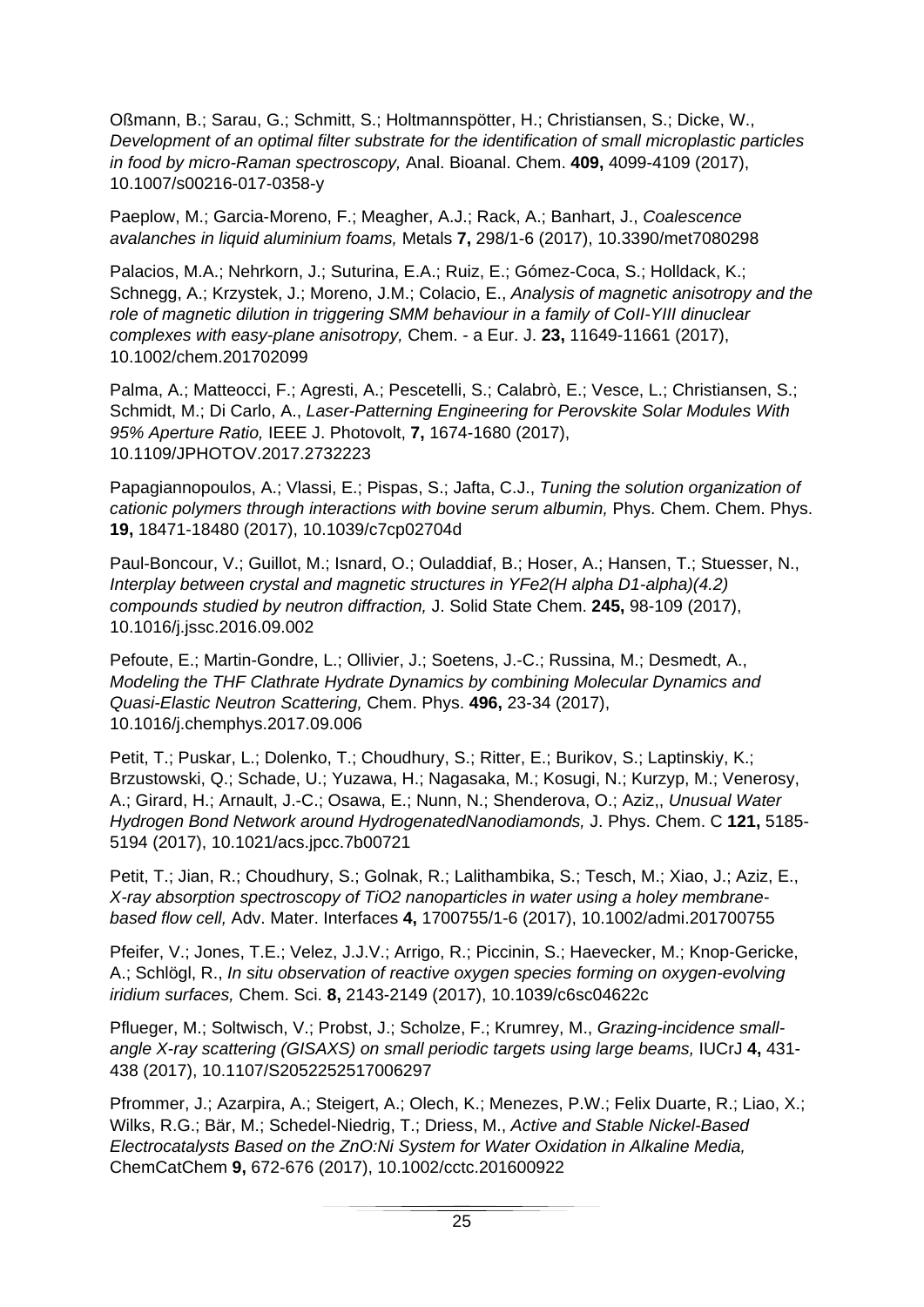Pham, T.; Forrest, K.A.; Furukawa, H.; Russina, M.; Albinati, A.; Georgiev, P. A.; Eckert, J.; Space, B, *High H2 Sorption Energetics in Zeolitic Imidazolate Frameworks,* J. Phys. Chem. C **121,** 1723–1733 (2017), 10.1021/acs.jpcc.6b11466

Pohl, M.; Richter, C.; Lugovoy, E.; Seidel, R.; Slavicek, P.; Aziz, E.F.; Abel, B.; Winter, B.; Hergenhahn, U., *Sensitivity of Electron Transfer Mediated Decay to Ion Pairing,* J. Phys. Chem. B **121,** 7709-7714 (2017), 10.1021/acs.jpcb.7b06061

Popp, A.; Pettenkofer, C., *Epitaxial growth of CuGaSe2 thin-films by MBE-Influence of the Cu/Ga ratio,* Appl. Surf. Sci. **416,** 815-823 (2017), 10.1016/j.apsusc.2017.04.217

Prado, A.R.; Yokaichiya, F.; Kobayashi Dias Franco, M.K.; Goncalves da Silva, C.M.; Oliveira-Nascimento, L.; Franz-Montan, M.; Volpato, M.C.; Cabeca, L.F.; de Paula, E., *Complexation of oxethazaine with 2-hydroxypropyl--cyclodextrin: increased drug solubility, decreased cytotoxicity and analgesia at inflamed tissues,* J. of Pharm. Phar. **69,** 652-662 (2017), 10.1111/jphp.12703

Preissler, N.; Töfflinger, J.A.; Gabriel, O.; Sonntag, P.; Amkreutz, D.; Stannowski, B.; Rech, B.; Schlatmann, R., *Passivation at the interface between liquid-phase crystallized silicon and silicon oxynitride in thin film solar cells,* Progr. Photovolt. **25,** 515-524 (2017), 10.1002/pip.2852

Preissler, N.; Amkreutz, D.; Sonntag, P.; Trahms, M.; Schlatmann, R.; Rech, B., *Interface Engineering for Liquid-Phase Crystallized-Silicon Solar Cells on Glass,* Sol. RRL **2017,**  1700015/1-5 (2017), 10.1002/solr.201700015

Prévot, M.; Jeanbourquin, X.; Bourée, W.; Abdi, F.; Friedrich, D.; Van de Krol, R.; Guijarro, N.; Le Formal, F.; Sivula, K., *Evaluating Charge Carrier Transport and Surface States in CuFeO2 Photocathodes,* Chem. Mater. **29,** 4952-4962 (2017), 10.1021/acs.chemmater.7b01284

Prokes, K.; Huang, Y.-K.; Reehuis, M.; Klemke, B.; Hoffmann, J.-U.; Sokolowski, A.; de Visser, A.; Mydosh, J. A., *Electronic properties of a heavy-fermion U(Ru0.92Rh0.08)2Si2 single crystal,* Phys. Rev. B **95,** 035138/1-10 (2017), 10.1103/PhysRevB.95.035138

Prokes, K.; Gorbunov, D.I.; Reehuis, M.; Klemke, B.; Gukasov, A.; Uhlirova, K.; Fabreges, X.; Skourski, Y.; Yokaichiya, F.; Hartwig, S.; Andreev, A.V., *Anisotropic physical properties of single-crystal U2Rh2Sn in high magnetic fields,* Phys. Rev. B **95,** 174433/1-12 (2017), 10.1103/PhysRevB.95.174433

Prokes, K.; Ressouche, E.; Mohan, A.; Wolter, A.U.B.; Büchner, B.; Hess, C., *Magnetic structure of La8Cu7O19,* Phys. Rev. B **95,** 024405/1-9 (2017), 10.1103/PhysRevB.95.024405

Prokes, K.; Bartkowiak, M.; Rivin, O.; Prokhnenko, O.; Förster, T.; Gerischer, S.; Wahle, R.; Huang, Y-K.; Mydosh, J.A., *Magnetic structure in a U(Ru0.92Rh0.08)2Si2 single crystal studied by neutron diffraction in static magnetic fields up to 24 T,* Phys. Rev. B **96,** 121117/1- 5 (2017), 10.1103/PhysRevB.96.121117

Puskar, L.; Ritter, E.; Schade, U.; Yandrasits, M.; Hamrock, S.; Schaberg, M.; Aziz, E.F., *Infrared dynamics study of thermally treated perfluoroimide acid proton exchange membranes,* Phys. Chem. Chem. Phys. **19,** 626-635 (2017), 10.1039/C6CP06627E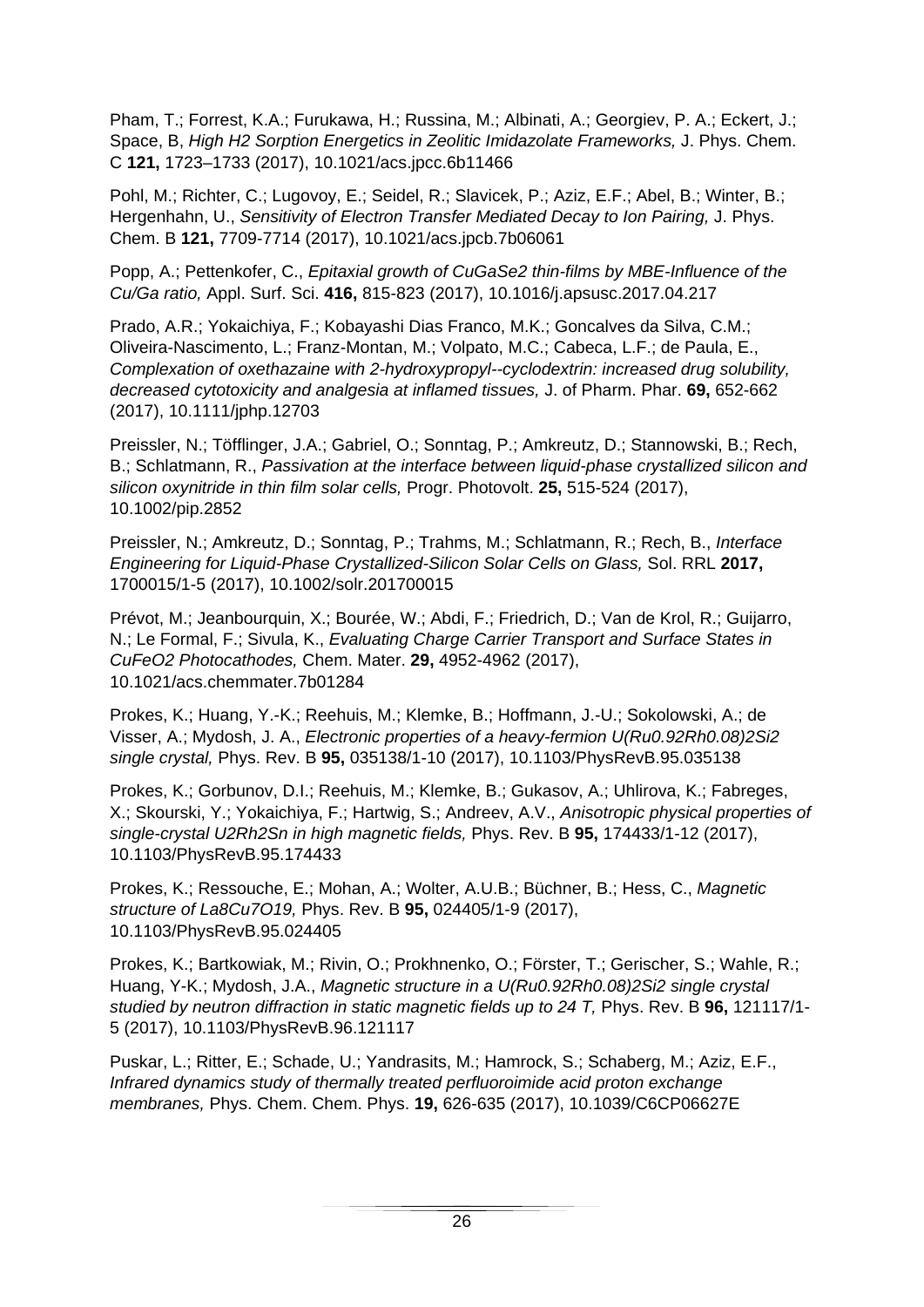Puszkiel, J.A.; Castro Riglos, M.V.; Ramallo-Lopez, J.M.; Mizrahi, M.; Karimi, F.; Santoru, A.; Hoell, A.; Gennari, F.C.; Arneodo Larochette, P.; Pistidda, C.; Klassen, T.; Bellosta von Colbe, J.M.; Dornheim, M., *A novel catalytic route for hydrogenation-dehydrogenation of 2LiH+MgB2 via in situ formed core-shell LixTiO2 nanoparticles,* J. Mater. Chem. A **5,** 12922- 12933 (2017), 10.1039/c7ta03117c

Qian, Y.; Niehoff, P.; Zhou, D.; Adam, R.; Mikhailova, D.; Pyschik, M.; Börner, M.; Klöpsch, R.; Rfaja, D.; Schumacher, G.; Ehreneberg, H.; Winter, M.; Schappacher, F., *Investigation of Nano-Sized Cu(II)O As a High Capacity Conversion Material for Li Metal Cells and Lithium Ion Full Cells,* J. Mater. Chem. A **14,** 6556-6568 (2017), 10.1039/C6TA10944F

Qian, Y.; Niehoff, P.; Zhou, D.; Adam, R.; Mikhailova, D.; Pyschik, M.; Boerner, M.; Kloepsch, R.; Rafaja, D.; Schumacher, G.; Ehrenberg, H.; Winter, M.; Schappacher, F., *Investigation of nano-sized Cu(II)O as a high capacity conversion material for Li-metal cells and lithium-ion full cells,* J. Mater. Chem. A **5,** 6556-6568 (2017), 10.1039/c6ta10944f

Radmilovic, V.V.; Göbelt, M.; Ophus, C.; Christiansen, S.; Spiecker, E.; Radmilovic, V.R., *Low temperature solid-state wetting and formation of nanowelds in silver nanowires,*  Nanotechnology **28,** 385701/1-9 (2017), 10.1088/1361-6528/aa7eb8

Raghuwanshi, V.S.; Wendt, R.; O'Neill, M.; Ochmann, M.; Som, T.; Fenger, R.; Mohrmann, M.; Hoell, A.; Rademann, K., *Bringing Catalysis with Gold Nanoparticles in Green Solvents to Graduate Level Students,* J. of Chem. Edu. **94,** 510-514 (2017), 10.1021/acs.jchemed.6b00388

Raheem, A.A.; Wilke, M.; Borgwardt, M.; Engel, N.; Bokarev, S.; Grell, G.; Aziz, S.G.; Kühn, O.; Kiyan, I.Yu.; Merschjann, C.; Aziz, E.F., *Ultrafast kinetics of linkage isomerism in Na2[Fe(CN)5NO] aqueous solution revealed by time-resolved photoelectron spectroscopy,*  Str. Dyn. **4,** 044031/1-15 (2017), 10.1063/1.4990567

Ralaiarisoa, M.; Busby, Y.; Frisch, J.; Salzmann, I.; Pireaux, J.-J.; Koch, N., *Correlation of annealing time with crystal structure, composition, and electronic properties of CH3NH3PbI3 xClx mixed-halide perovskite films,* Phys. Chem. Chem. Phys. **19,** 828-836 (2017), 10.1039/c6cp06347k

Redinger, A.; Levcenko, S.; Hages, C.J.; Greiner, D.; Kaufmann, C.A.; Unold, T., *Time resolved photoluminescence on Cu(In, Ga)Se-2 absorbers: Distinguishing degradation and trap states,* Appl. Phys. Lett. **110,** 122104/1-5 (2017), 10.1063/1.4977707

Reike, H.-P.; Bukejs, A.; Arlt, T.; Kardjilov, N.; Manke, I., *Phase-contrast synchrotron microtomography reveals the internal morphology of a new fossil species of the Corticariasylvicola-group (Coleoptera: Latridiidae),* Zoot. **4242,** 578-590 (2017), 10.11646/zootaxa.4242.3.9

Reis, R.; Duke, M.; Merenda, A.; Winther-Jensen, B.; Puskar, L.; Tobin, M.J.; Orbell, J.D.; Dumee, L.F., *Customizing the surface charge of thin-film composite membranes by surface plasma thin film polymerization,* J. Mem. Sci. **537,** 01.Okt (2017), 10.1016/j.memsci.2017.05.013

Ren, Y.; Richter, M.; Keller, J.; Redinger, A.; Unold, T.; Donzel-Gargand, O.; Scragg, J.J.S.; Björkmann, C.P., *Investigation of the SnS/Cu2ZnSnS4 Interfaces in Kesterite Thin-Film Solar Cells,* ACS En. Lett. **2,** 976-891 (2017), 10.1021/acsenergylett.7b00151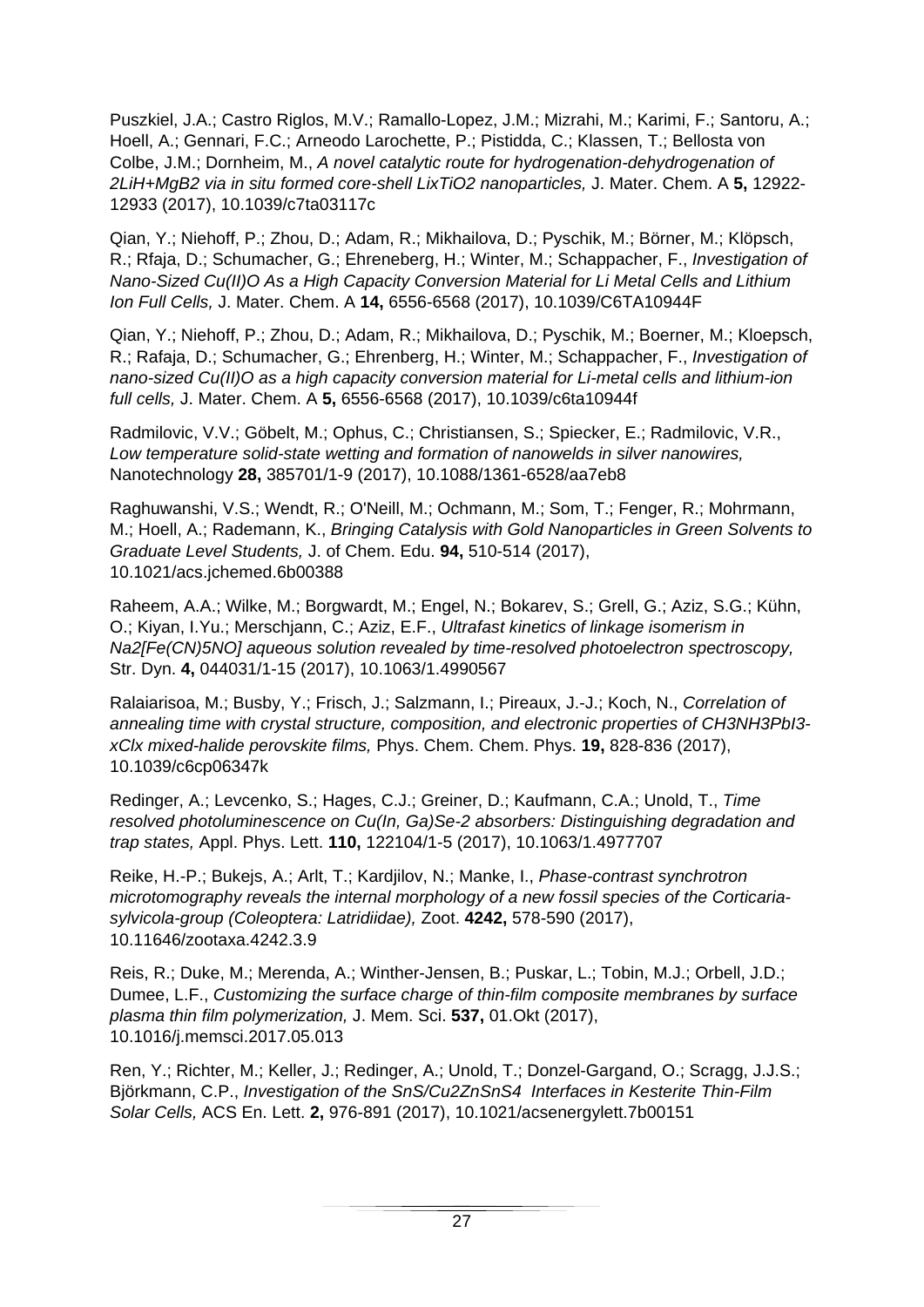Riechardt, A.I.; Karle, B.; Cordini, D.; Heufelder, J.; Budach, V.; Joussen, A.M.; Gollrad, J., *Proton therapy of iris melanoma with 50 CGE : Influence of target volume on clinical outcome,* Str. Onk. **193,** 943-950 (2017), 10.1007/s00066-017-1166-1

Riechardt, A.I.; Pilger, D.; Cordini, D.; Seibel, I.; Gundlach, E.; Hager, A.; Joussen, A.M., *Neovascular glaucoma after proton beam therapy of choroidal melanoma: incidence and risk factors,* Gr. Arch. for Cl. and Exp. Opht. **255,** 2263-2269 (2017), 10.1007/s00417-017-3737-3

Rivin, O.; Caspi, E.N.; Pesach, A.; Shaked, H.; Hoser, A.; Georgii, R.; Tao, Q.; Rosen, J.; Barsoum, M.W., *Evidence for Ferromagnetic Ordering in the MAX Phase (Cr0.96Mn0.04)2GeC,* Mat. Res. Lett. **5,** 465-471 (2017), 10.1080/21663831.2017.1317295

Roose, B.; Ummadisingu, A.; Correa-Baena, J.-P.; Saliba, M.; Hagfeldt, A.; Grätzel, M.; Steiner, U.; Abate, A., *Spontaneous crystal coalescence enables highly efficient perovskite solar cells,* Nano Energy **39,** 24-29 (2017), 10.1016/j.nanoen.2017.06.037

Rösicke, F.; Gluba, M. A.; Shaykhutdinov, T.; Sun, G.; Kratz, C.; Rappich, J.; Hinrichs, K.; Nickel, N.H., *Functionalization of any substrate using covalently modified large area CVD graphene,* Chem. Comm. **53,** 9308 - 9311 (2017), 10.1039/C7CC03951D

Rosnes, M.H.; Sheptyakov, D.; Franz, A.; Frontzek, M.; Dietzel, P.D.C.; Georgiev, P.A., *On the elusive nature of oxygen binding at coordinatively unsaturated 3d transition metal centers in metal-organic frameworks,* Phys. Chem. Chem. Phys. **19,** 26346-26357 (2017), 10.1039/C7CP05119K

Rouco, V.; Cordoba, R.; De Teresa, J.M.; Rodriguez, L.A.; Navau, C.; Del-Valle, N.; Via, G.; Sanchez, A.; Monton, C.; Kronast, F.; Obradors, X.; Puig, T.; Palau, A., *Competition between Superconductor - Ferromagnetic stray magnetic fields in YBa2Cu3O7- (x) films pierced with Co nano-rods,* Sci. Rep. **7,** 09.01.5663 (2017), 10.1038/s41598-017-05909-6

Rudolph-Mohr, N.; Tötzke, C.; Kardjilov, N.; Oswald, S., *Mapping water, oxygen, and pH dynamics in the rhizosphere of young maize roots,* J. Pl. Nutr. **180,** 336-346 (2017), 10.1002/jpln.201600120

Rule, K.; Willenberg, B.; Schäpers, M.; Wolter, A.; Büchner, B.; Drechsler, S.; Ehlers, G.; Tennant, D.; Mole, R.; Gardner, J.; Süllow, S.; Nishimoto, S., *Dynamics of linarite: Observations of magnetic excitations,* Phys. Rev. B **95,** 024430/1-6 (2017), 10.1103/PhysRevB.95.024430

Sales, M.; Plomp, J.; Bowman, W.; Tremsin, A.; Habicht, K.; Strobl, M., *On the analysis of time-of-flight spin-echo modulated dark-field imaging data,* J. Phys. Conf. **862,** 012026/1-10 (2017), 10.1088/1742-6596/862/1/012026

Salvemini, F.; Grazzi, F.; Kardjilov, N.; Wieder, F.; Manke, I.; Edge, D.; Williams, A.; Zoppi, M., *Combined application of imaging techniques for the characterization and authentication of ancient weapons,* EPJ **132,** 01.Okt (2017), 10.1140/epjp/i2017-11496-6

Sánchez-Barriga, J.; Battiato, M.; Golias, E.; Varykhalov, A.; Yashina, L. V.; Kornilov, O.; Rader, O., *Laser-induced persistent photovoltage on the surface of a ternary topological insulator at room temperature,* Appl. Phys. Lett. **110,** 141605/1-5 (2017), 10.1063/1.4979596

Sánchez-Barriga, J.; Battiato, M.; Krivenkov, M.; Golias, E.; Varykhalov, A.; Romualdi, A.; Yashina, L. V.; Minár, J.; Kornilov, O.; Ebert, H.; Held, K.; Braun, J., *Subpicosecond spin dynamics of excited states in the topological insulator Bi2Te3,* Phys. Rev. B **95,** 125405 (2017), 10.1103/PhysRevB.95.125405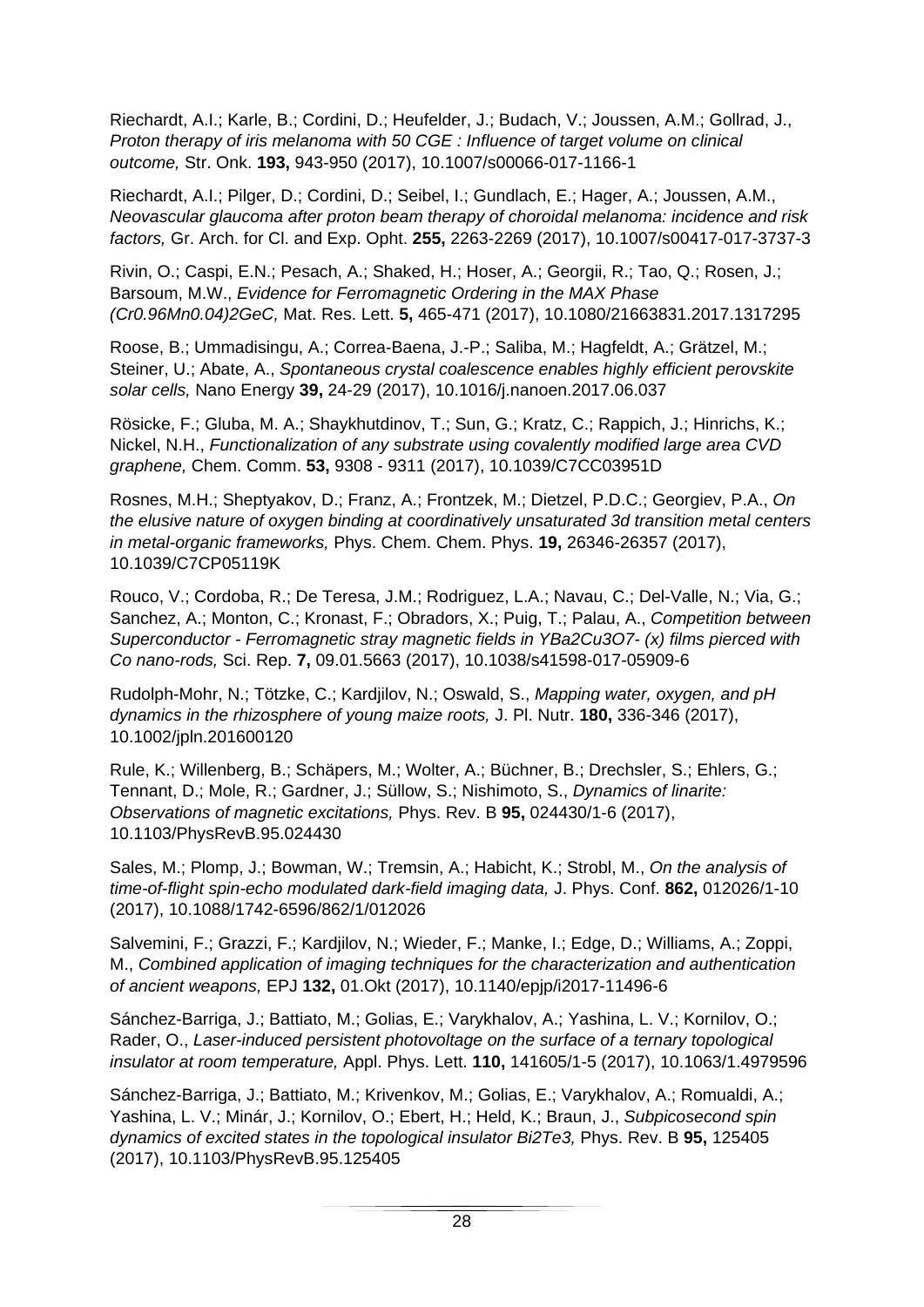Sánchez-Barriga, J.; Ogorodnikov, I.; Kuznetsov, M.V.; Volykhov, A.; Matsui, F.; Callaert, C.; Hadermann, J.; Verbitskiy, N.; Koch, R.; Varykhalov, A.; Rader, O.; Yashina, L.V., *Observation of hidden atomic order at the interface between Fe and topological insulator Bi2Te3,* Phys. Chem. Chem. Phys. **19,** 30520-30532 (2017), 10.1039/C7CP04875K

Sander, M.; Pudell, J.; Herzog, M.; Bargheer, M.; Bauer, R.; Besse, V.; Temnov, V.; Gaal, P., *Quantitative disentanglement of coherent and incoherent laser-induced surface deformations by time-resolved x-ray reflectivity,* Appl. Phys. Lett. **111,** 261903/1-4 (2017), 10.1063/1.5004522

Sander, M.; Herzog, M.; Pudell, J.; Bargheer, M.; Weinkauf, N.; Pedersen, M.; Newby, G.; Sellmann, J.; Schwarzkopf, J.; Besse, V.; Temnov, V.; Gaal, P., *Spatiotemporal Coherent Control of Thermal Excitations in Solids,* Phys. Rev. Lett. **119,** 075901/1-5 (2017), 10.1103/PhysRevLett.119.075901

Sapkota, A.; Ueland, B.; Anand, V.; Sangeetha, N.; Abernathy, D.; Stone, M.; Niedziela, J.; Johnston, D.; Kreyssig, A.; Goldman, A.; McQueeney, R., *Effective One-Dimensional Coupling in the Highly Frustrated Square-Lattice Itinerant Magnet CaCo2-yAs2,* Phys. Rev. Lett. **119,** 147201/1-5 (2017), 10.1103/PhysRevLett.119.147201

Sarau, G.; Heilmann, M.; Bashouti, M.; Latzel, M.; Tessarek, C.; Christiansen, S., *Efficient Nitrogen Doping of Single-Layer Graphene Accompanied by Negligible Defect Generation for Integration into Hybrid Semiconductor Heterostructures,* ACS Appl. Mater. Interfaces **9,**  10003-10011 (2017), 10.1021/acsami.7b00067

Schaber, J.; Krause, S.; Paasch, S.; Senkovska, I.; Bon, V.; Többens, D.; Wallacher, D.; Kaskel, S.; Brunner, E., *In Situ Monitoring of Unique Switching Transitions in the Pressure-Amplifying Flexible Framework Material DUT-49 by High-Pressure 129Xe NMR Spectroscopy,* J. Phys. Chem. C **121,** 5195-5200 (2017), 10.1021/acs.jpcc.7b01204

Schmidt, S.S.; Wolf, C.; Rodriguez-Alvarez, H.; Bäcker, J.-P.; Kaufmann, C.A.; Merdes, S.; Ziem, F.; Hartig, M.; Cinque, S.; Dorbandt, I.; Köble, C.; Abou-Ras, D.; Mainz, R.; Schlatmann, R., *Adjusting the Ga grading during fast atmospheric processing of Cu(In,Ga)Se2 solar cell absorber layers using elemental selenium vapor,* Progr. Photovolt. **25,** 341-357 (2017), 10.1002/pip.2865

Schmidt, S.S.; Merdes, S.; Steigert, A.; Klenk, R.; Kaufmann, C.A.; Sanli, E.S.; Aken, P.A.van; Oertel, M.; Schneikart, A.; Dimmler, B., *Interface engineering of Cu(In,Ga)Se2 and atomic layer deposited Zn(O,S) heterojunctions,* Jap. J. Appl. Phys. **56,** 08MC16/1-7 (2017), 10.7567/JJAP.56.08MC16

Schoen, D.; Golnak, R.; Tesch, M.F; Winter, B.; Velasco-Velez, J.-J.; Aziz, E.F.; Xiao, J., *Bulk-Sensitive Detection of the Total Ion Yield for X-ray Absorption Spectroscopy in Liquid Cells,* J. Phys. Chem. Lett. **8,** 5136-5140 (2017), 10.1021/acs.jpclett.7b02381

Schön, D.; Xiao, J.; Golnak, R.; Tesch, M.; Winter, B.; Velasco-Velez, J.-J.; Aziz, E.F., *Introducing Ionic-Current Detection for X-Ray Absorption Spectroscopy in Liquid Cells,* J. Phys. Chem. Lett. **8,** 2087-2092 (2017), 10.1021/acs.jpclett.7b00646

Schöppe, P.; Gurieva, G.; Giraldo, S.; Martinez-Criado, G.; Ronning, C.; Saucedo, E.; Schorr, S.; Schnohr, C.S., *Discrepancy between integral and local composition in offstoichiometric Cu2ZnSnSe4 kesterites : A pitfall for classification,* Appl. Phys. Lett. **110,**  043901/1-5 (2017), 10.1063/1.4974819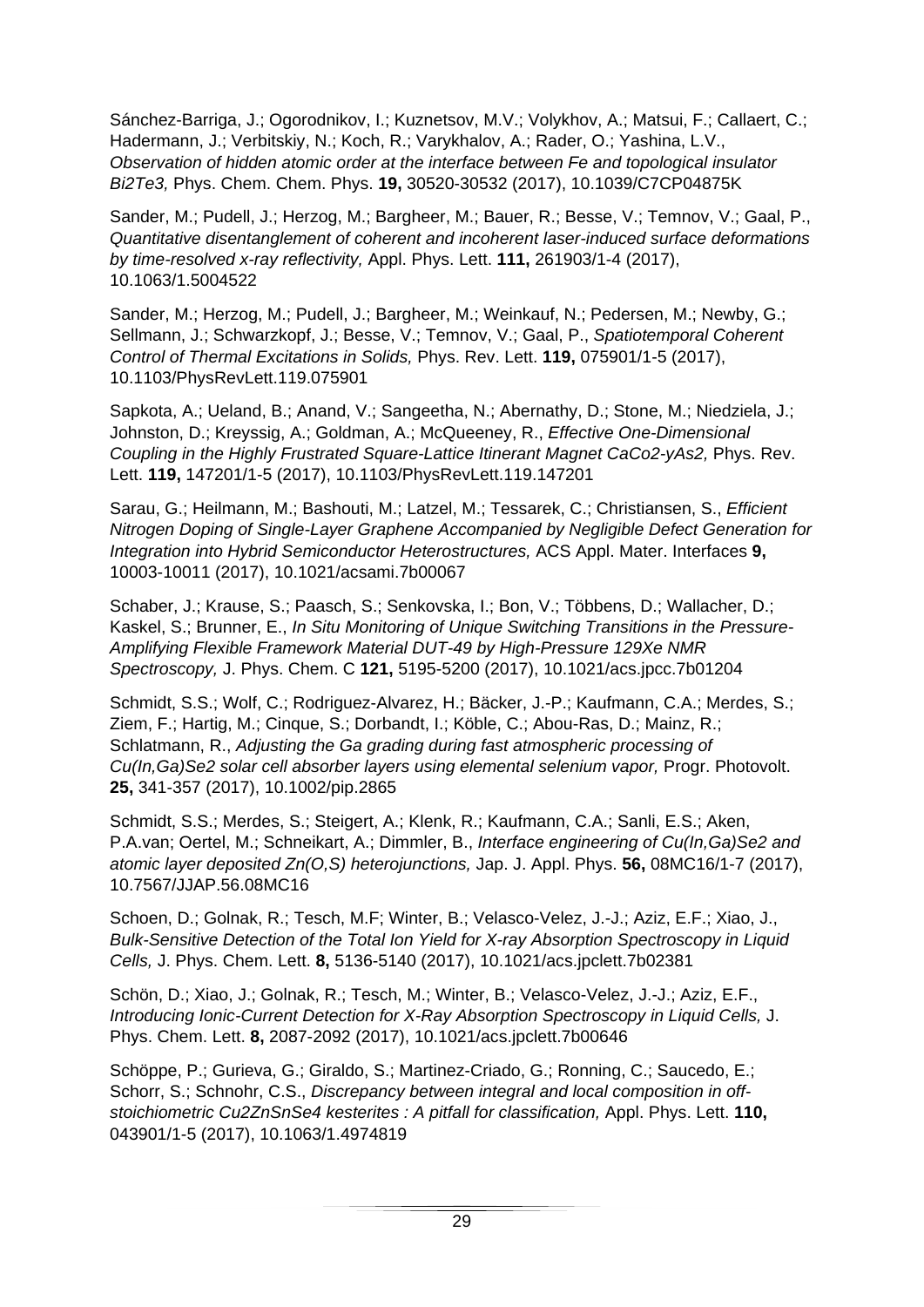Schroeter, A.; Stahlberg, S.; Skolova, B.; Sonnenberger, S.; Eichner, A.; Huster, D.; Vavrova, K.; Hauß, T.; Dobner, B.; Neubert, R.H.H.; Vogel, A., *Phase separation in ceramide[NP] containing lipid model membranes: neutron diffraction and solid-state NMR,* Soft Matter **13,**  2107-2119 (2017), 10.1039/c6sm02356h

Schultz, C.; Basulto, G.A.F.; Ring, S.; Wolf, C.; Schlatmann, R.; Stegemann, B., *Revealing and Identifying Laser-Induced Damages in CIGSe Solar Cells by Photoluminescence Spectroscopy,* IEEE J. Photovolt, **7,** 1442-1449 (2017), 10.1109/JPHOTOV.2017.2729888

Schwanke, C.; Stein, H.S.; Xi, L.; Sliozberg, K.; Schuhmann, W.; Ludwig, A.; Lange, K.M., *Correlating Oxygen Evolution Catalysts Activity and electronicStructure by a High-Throughput Investigation of Ni1-y-zFeyCrzOx,* Sci. Rep. **7,** 44192/1-7 (2017), 10.1038/srep44192

Seibel, I.; Riechardt, A.I.; Heufelder, J.; Cordini, D.; Joussen, A.M., *Adjuvant Ab Interno Tumor Treatment After Proton Beam Irradiation,* Am. J. of Opht. **178,** 94-100 (2017), 10.1016/j.ajo.2017.03.027

Seidel, R.; Pohl, M.N.; Ali, H.; Winter, B.; Aziz, E.F., *Advances in liquid phase soft-x-ray photoemission spectroscopy: A new experimental setup at BESSY II,* Rev. Sci. Instrum. **88,**  073107/1-8 (2017), 10.1063/1.4990797

Seidel, R.; Kraffert, K.; Kabelitz, A.; Pohl, M.N.; Kraehnert, R.; Emmerling, F.; Winter, B., *Detection of the electronic structure of iron-(III)-oxo oligomers forming in aqueous solutions,*  Phys. Chem. Chem. Phys. **19,** 32226-32234 (2017), 10.1039/c7cp06945f

Seidel, S.; Kunert, C.; Bundesmann, J.; Damerow, T.; Denker, A.; Weber, A., *A Multi-leaf Faraday Cup especially for the therapy of ocular tumors with protons,* **,** MOE02/2149-2152 (2017),

Senkovskiy, B.V.; Fedorov, A.V.; Haberer, D.; Farjam, M.; Simonov, K.A.; Preobrajenski, A.B.; Martensson, N.; Atodiresei, N.; Caciuc, V.; Bluegel, S.; Rosch, A.; Verbitskiy, N.I.; Hell, M.; Evtushinsky, D.V.; German, R.; Marangoni, T.; van Loosdrecht, P.H, *Semiconductor-to-Metal Transition and Quasiparticle Renormalization in Doped Graphene Nanoribbons,* Adv. El. Mat. **3,** 1600490/1-8 (2017), 10.1002/aelm.201600490

Shargaieva, Oleksandra; Lang, Felix; Rappich, Jörg; Dittrich, Thomas; Klaus, Manuela; Meixner, Matthias; Genzel, Christoph; Nickel, Norbert H., *The influence of the grain size on the properties of CH3NH3PbI3 thin films,* ACS Appl. Mater. Interfaces **9,** 38428-38435 (2017), 10.1021/acsami.7b10056

Shaykhutdinov, T.; Furchner, A.; Rappich, J.; Hinrichs, K., *Mid-infrared nanospectroscopy of Berreman mode and epsilon-near-zero local field confinement in thin films,* Opt. Mat. Expr. **7,**  3706-3714 (2017), 10.1364/OME.7.003706

Shmatko, V.; Leontyeva, D.; Nevzorova, N.; Smirnova, N.; Brzhezinskaya, M.; Yalovega, G., *Interaction between NiOx and MWCNT in NiOx/MWSNTs composite: XANES and XPS study,* J. Electr. Spectr. **220,** 76-80 (2017), 10.1016/j.elspec.2017.03.016

Siek, F.; Neb, S.; Bartz, P.; Hensen, M.; Strübner, C.; Fiechter, S.; Torrent Sucarrat, M.; Silkin, V.M.; Krasovskii, E.E.; Kabachnik, N.M.; Fritzsche, S.; Diéz Muino, R.; Echenique, P.M.; Kazansky, A.K.; Müller, N.; Pfeiffer, W.; Heinzmann, U., *Angular momentum induced delays in solid state photoemission enhanced by intra-atomic interactions,* Science **357,**  1274-1277 (2017), 10.1126/science.aam9598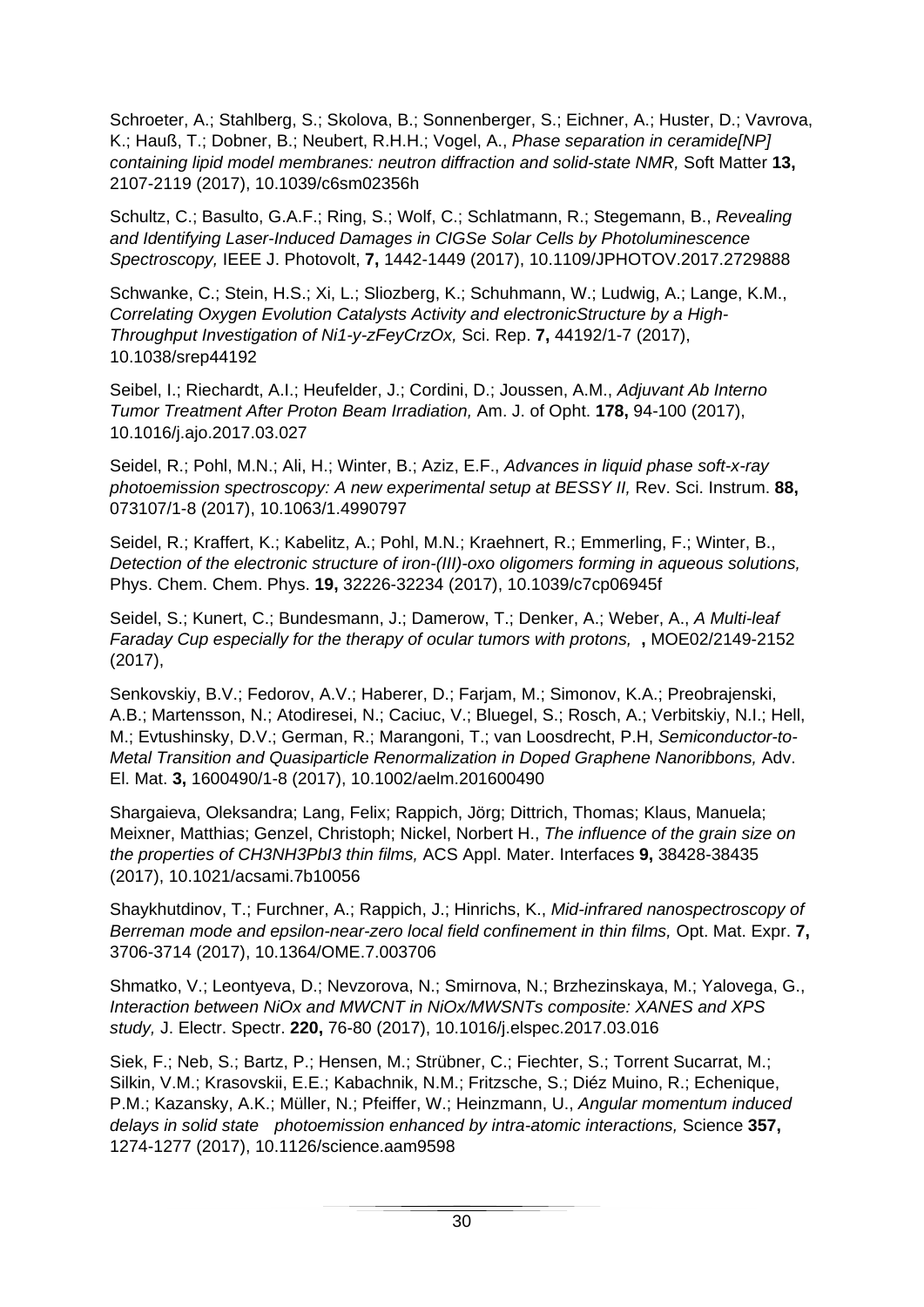Simsek Sanli, E.; Ramasse, Q.M.; Mainz, R.; Weber, A.; Abou-Ras, D.; Sigle, W.; Aken, P.A., *Evidence for Cu2-xSe platelets at grain boundaries and within grains in Cu(In,Ga)Se2 thin films,* Appl. Phys. Lett. **111,** 032103/1-5 (2017), 10.1063/1.4993917

Simsek Sanli, E.; Barragan-Yani, D.; Ramasse, Q.M.; Mainz, R.; Abou-Ras, D.; Weber, A.; Kleebe, H.-J.; van Aken, P.; Albe, K., *Point defect segregation and its role in the detrimental nature of Frank partials in Cu(In,Ga)Se2 thin-film absorbers,* Phys. Rev. B **95,** 195209/1-6 (2017), 10.1103/PhysRevB.95.195209

Smolin, S.Y.; Choquette, A.K.; Wilks, R.G.; Gauquelin, N.; Felix, R.; Gerlach, D.; Ueda, S.; Krick, A.L.; Verbeeck, J.; Baer, M.; Baxter, J.B.; May, S.J., *Energy Level Alignment and Cation Charge States at the LaFeO3/LaMnO3 (001) Heterointerface,* Adv. Mater. Interfaces **4,** 1700183/1-8 (2017), 10.1002/admi.201700183

Soltwisch, V.; Herrero, A.F.; Pflueger, M.; Haase, A.; Probst, J.; Laubis, C.; Krumrey, M.; Scholze, F., *Reconstructing detailed line profiles of lamellar gratings from GISAXS patterns with a Maxwell solver,* J. Appl. Crystallogr. **50,** 1524-1532 (2017), 10.1107/S1600576717012742

Sonnenberger, S.; Eichner, A.; Schmitt, T.; Hauß, T.; Lange, S.; Langner, A.; Neubert, R.H.H.; Dobner, B., *Synthesis of specific deuterated derivatives of the long chained stratum corneum lipids [EOS] and [EOP] and characterization using neutron scattering,* J. of Lab. Com. Radiop. **60,** 316-330 (2017), 10.1002/jlcr.3504

Sonnenschein, J.; Reuther, J., *Topological spinon bands and vison excitations in spin-orbit coupled quantum spin liquids,* Phys. Rev. B **96,** 235113/1-16 (2017), 10.1103/PhysRevB.96.235113

Sonntag, P.; Bokalic, M.; Filipic, M.; Frijnts, T.; Amkreutz, D.; Topic, M.; Rech, B., *Analysis of Local Minority Carrier Diffusion Lengths in Liquid-Phase Crystallized Silicon Thin-Film Solar Cells,* IEEE J. Photovolt, **7,** 32-36 (2017), 10.1109/JPHOTOV.2016.2615680

Sonntag, P.; Preissler, N.; Bokalic, M.; Trahms, M.; Haschke, J.; Schlatmann, R.; Topic, M.; Rech, B.; Amkreutz, D., *Silicon solar cells on glass with power conversion efficiency above 13% at thickness below 15 micrometer,* Sci. Rep. **7,** 873/1-12 (2017), 10.1038/s41598-017- 00988-x

Sreekantan Nair Lalithambika, S.; Atak, K.; Seidel, R.; Neubauer, A.; Brandenburg, T.; Xiao, J.; Winter, B; Aziz, E.F., *Chemical bonding in aqueous hexacyano cobaltate from photonand electron-detection perspectives,* Sci. Rep. **7,** 40811/1-13 (2017), 10.1038/srep40811

Stahlberg, S.; Eichner, A.; Sonnenberger, S.; Kovácik, A.; Lange, S.; Schmitt, T.; Demé, B.; Hauß, T.; Dobner, B.; Neubert, R.; Huster, D., *Influence of a Novel Dimeric Ceramide Molecule on the Nanostructure and Thermotropic Phase Behavior of a Stratum Corneum Model Mixture,* Langmuir **33,** 9211-9221 (2017), 10.1021/acs.langmuir.7b01227

Stang, J.C.; Hendrichs, M.S.; Merkle, A.; Peibst, R.; Stannowski, B.; Korte, L.; Rech, B., *ITOfree metallization for interdigitated back contact silicon heterojunction solar cells,* Energy Procedia **124,** 379-383 (2017), 10.1016/j.egypro.2017.09.253

Stang, J.-C.; Franssen, T.; Haschke, J.; Mews, M.; Merkle, A.; Peibst, R.; Rech, B.; Korte, L., *Optimised Metallisation for Interdigitated Back Contact Silicon Heterojunction Solar Cells,*  Sol. RRL **1,** 1700021/1-11 (2017), 10.1002/solr.201700021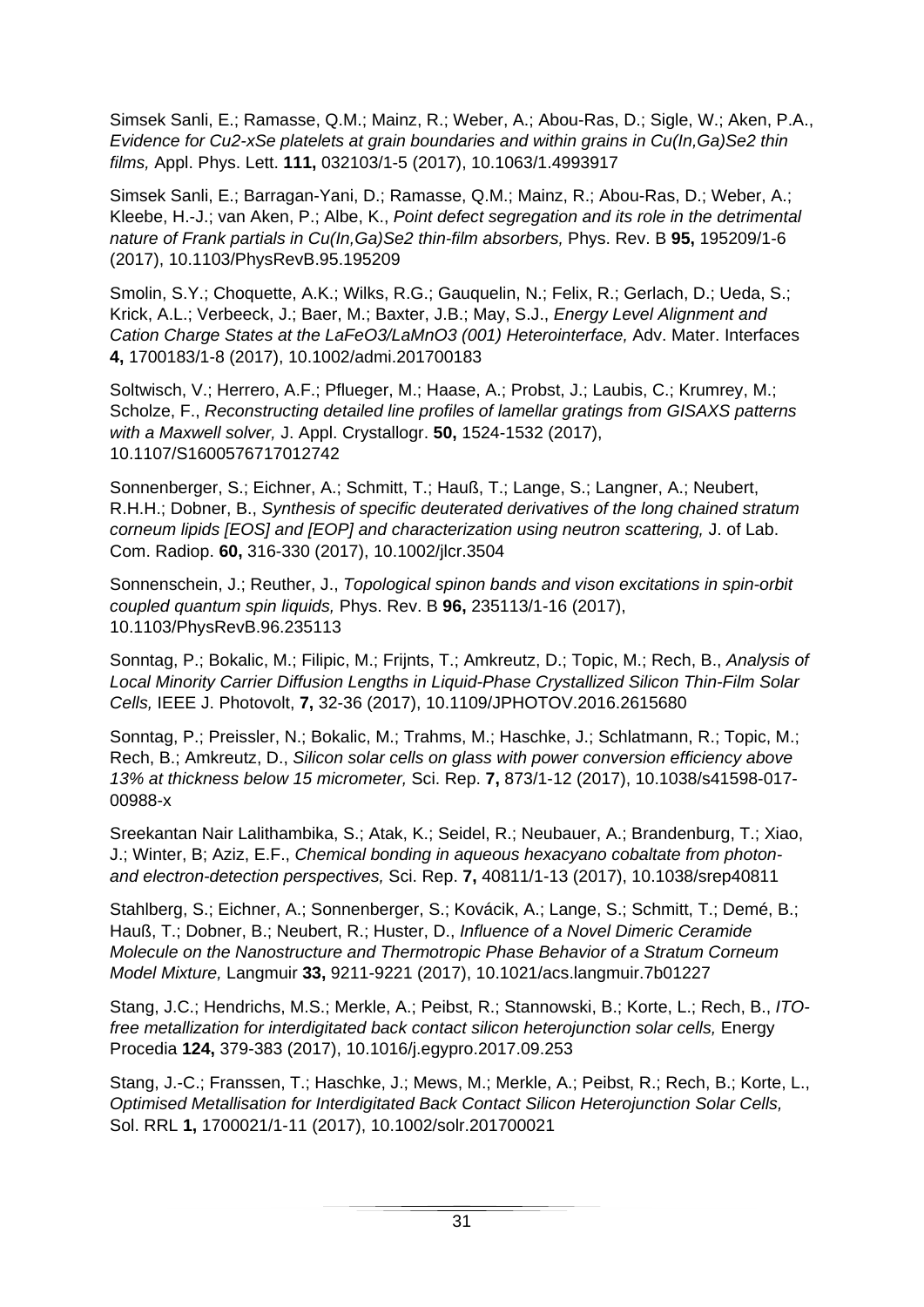Stang, Johann-Christoph; Haschke, Jan; Mews, Mathias; Merkle, Agnes; Peibst, Robby; Rech, Bernd; Korte, Lars, *Aluminium metallisation for interdigitated back-contact silicon heterojunction solar cells,* Jap. J. Appl. Phys. **56,** ARTN 08MB22 (2017), 10.7567/JJAP.56.08MB22

Starr, D.; Favaro, M.; Abdi, F. F.; Bluhm, H.; Crumlin, E.; van de Krol, R., *Combined soft and hard X-ray ambient pressure photoelectron spectroscopy studies of semiconductor/electrolyte interfaces,* J. Electr. Spectr. **221,** 106-115 (2017), 10.1016/j.elspec.2017.05.003

Stegemann, B.; Gad, K.; Balamou, P.; Sixtensson, D.; Vössing, D.; Kasemann, M.; Angermann, H., *Ultra-thin silicon oxide layers on crystalline silicon wafers : comparison of advanced oxidation techniques with respect tochemically abrupt SiO2/Si interfaces with low defect densities,* Appl. Surf. Sci. **395,** 78-85 (2017), 10.1016/j.apsusc.2016.06.090

Stegemann, R.; Cabeza, S.; Lyamkin, V.; Bruno, G.; Pittner, A.; Wimpory, R.; Boin, M.; Kreutzbruck, M., *Residual Stress Characterization of Steel TIG Welds by Neutron Diffraction and by Residual Magnetic Stray Field Mappings,* J. Magn. Magn. Mater. **426,** 580-587 (2017), 10.1016/j.jmmm.2016.11.102

Steinhauer, M.; Stich, M.; Kurniawan, M.; Seidlhofer, B.-K.; Trapp, M.; Bund, A.; Wagner, N.; Friedrich, K.A., *In Situ Studies of Solid Electrolyte Interphase (SEI) Formation on Crystalline Carbon Surfaces by Neutron Reflectometry and Atomic Force Microscopy,* ACS Appl. Mater. Interfaces **9,** 35794-35801 (2017), 10.1021/acsami.7b09181

Stete, F.; Koopman, W.; Bargheer, M., *Signatures of Strong Coupling on Nanoparticles: Revealing Absorption Anticrossing by Tuning the Dielectric Environment,* ACS Phot. **4,** 1669- 1676 (2017), 10.1021/acsphotonics.7b00113

Strahlman, C.; Kivimäki, A.; Richter, R.; Sankari, R., *Negative- and positive-ion fragmentation of core-excited formic-acid molecules studied with three- and four-ion coincidence spectroscopy,* Phys. Rev. A **96,** 023409/1-8 (2017), 10.1103/PhysRevA.96.023409

Stribeck, A.; Pöselt, E.; Eling, B.; Jokari-Sheshdeh, F.; Hoell, A., *Thermoplastic polyurethanes with varying hard-segment components. Mechanical performance and a fillercrosslink conversion of hard domains as monitored by SAXS,* Eur. Pol. J. **94,** 340-353 (2017), 10.1016/j.eurpolymj.2017.07.020

Sun, F.; Moroni, R.; Dong, K.; Markötter, H.; Zhou, D.; Hilger, A.; Zielke, L.; Zengerle, R.; Thiele, S.; Banhart, J.; Manke, I., *Study of the Mechanisms of Internal Short Circuit in a Li/Li Cell by Synchrotron X-ray Phase Contrast Tomography,* ACS En. Lett. **2,** 94-104 (2017), 10.1021/acsenergylett.6b00589

Sun, F.; Markötter, H.; Manke, I.; Hilger, A.; Alrwashdeh, S.S.; Kardjilov, N.; Banhart, J., *Complementary X-ray and neutron radiography study of the initial lithiation process in lithiumion batteries containing silicon electrodes,* Appl. Surf. Sci. **399,** 359-366 (2017), 10.1016/j.apsusc.2016.12.093

Sun, J.; Kochovski, Z.; Zhang, W.-Y.; Kirmse, H.; Lu, Y.; Antonietti, M.; Yuan, J., *A General Synthetic Route Towards Highly Dispersed Metal Clusters Enabled by Poly(ionic liquid)s,* J. Am. Chem. Soc. **139,** 8971-8976 (2017), 10.1021/jacs.7b03357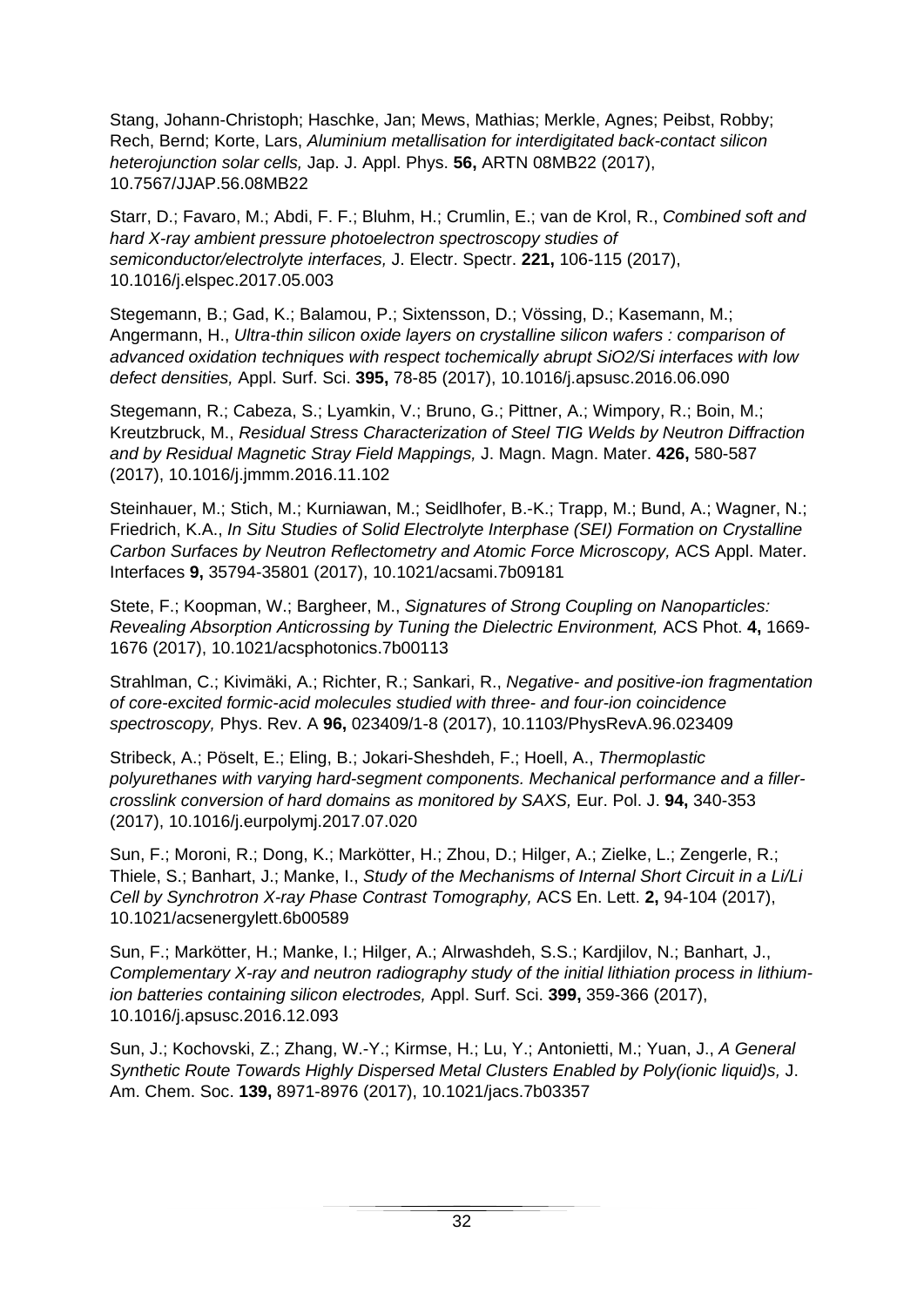Sun, T.; Wang, R.; Liu, R.; Wu, C.; Zhong, Y.; Liu, Y.; Wang, Y.; Han, Y.; Xia, Z.; Zou, Y.; Song, T.; Koch, N.; Duhm, S.; Sun, B., *Investigation of MoOx/n-Si strong inversion layer interfaces via dopant-free heterocontact,* Phys. Status Solidi RRL **11,** 1700107/1-6 (2017), 10.1002/pssr.201700107

Šutka, A.; Döbelin, N.; Joost, U.; Smits, K.; Kisand, V.; Maiorov, M.; Kooser, K.; Kook, M.; Felix Duarte, R.; Käämbre, T., *Facile synthesis of magnetically separable CoFe2O4/Ag2O/Ag2CO3 nanoheterostructures with high photocatalytic performance under visible light and enhanced stability against photodegradation,* J. Env. Chem. Eng. **5,** 3455- 3462 (2017), 10.1016/j.jece.2017.07.009

Suturina, E.A.; Nehrkorn, J.; Zadrozny, J.; Liu, J.; Atanasov, M.; Weyhermueller, T.; Maganas, D.; Hill, S.; Schnegg, A.; Bill, E.; Long, J.R.; Neese, F., *Magneto-Structural Correlations in Pseudotetrahedral Forms of the [Co(SPh)4]-2- Complex Probed by Magnetometry, MCD Spectroscopy, Advanced EPR Techniques, and ab Initio Electronic Structure Calculations,* Inorg. Chem. **56,** 3102-3118 (2017), 10.1021/acs.inorgchem.7b00097

Sybachin, A.V.; Zaborova, O.V.; Efimova, A.A.; Ballauff, M.; Yaroslavov, A.A., *Electrostatic complexes of liquid and solid liposomes with spherical polycationic brushes,* Polym. Sci. / C **59,** 60-67 (2017), 10.1134/S181123821701012X

Szytula, A.; Baran, S.; Jaworska-Golab, T.; Marzec, M.; Deptuch, A.; Tyvanchuk, Yu.; Penc, B.; Hoser, A.; Sivachenko, A.; Val'kov, V.; Dyakonov, V.; Szymczak, H., *Influence of Cr doping on magnetocaloric effect and physical properties of slowly cooled NiMn1-xCrxGe,* J. Alloy. Compd. **726,** 978-988 (2017), 10.1016/j.jallcom.2017.08.044

Tabis, W.; Yu, B.; Bialo, I.; Bluschke, M.; Kolodziej, T.; Kozlowski, A.; Blackburn, E.; Sen, K.; Forgan, E.; Zimmermann, M. v.; Tang, Y.; Weschke, E.; Vignolle, B.; Hepting, M.; Gretarsson, H.; Sutarto, R.; He, F.; Le Tacon, M.; Barisic, N.; Yu, G.; Grev, *Synchrotron x-ray scattering study of charge-density-wave order in HgBa2CuO4+delta,* Phys. Rev. B **96,**  134510/1-12 (2017), 10.1103/PhysRevB.96.134510

Tamatsukuri, H.; Mitsuda, S.; Nakamura, T.; Takata, K.; Nakajima, T.; Prokes, K.; Yokaichiya, F.; Kiefer, K., *Spin-lattice-coupling-mediated magnetoferroelectric phase transition induced by uniaxial pressure in multiferroic CuFe1−x Mx O2 (M = Ga, Al),* Phys. Rev. B **95,** 174108/1-9 (2017), 10.1103/PhysRevB.95.174108

Terashima, K.; Sunagawa, M.; Fujiwara, H.; Fukura, T.; Fujii, M.; Okada, K.; Horigane, K.; Kobayashi, K.; Horie, R.; Akimitsu, J.; Golias, E.; Marchenko, D.; Varykhalov, A.; Saini, N.L.; Wakita, T.; Muraoka, Y.; Yokoya, T., *Evolution of the remnant Fermi-surface state in the lightly doped correlated spin-orbit insulator Sr2-xLaxIrO4,* Phys. Rev. B **96,** 041106/1- (2017), 10.1103/PhysRevB.96.041106

Thielemann-Kühn, Nele; Schick, Daniel; Pontius, Niko; Trabant, Christoph; Mitzner, Rolf; Holldack, Karsten; Zabel, Hartmut; Föhlisch, Alexander; Schüßler-Langeheine, Christian, *Ultrafast and Energy-Efficient Quenching of Spin Order: Antiferromagnetism Beats Ferromagnetism,* Phys. Rev. Lett. **119,** 197202/1-6 (2017), 10.1103/PhysRevLett.119.197202

Thota, S.; Reehuis, M.; Maljuk, A.; Hoser, A.; Hoffmann, J.-U.; Weise, B.; Waske, A.; Krautz, M; Joshi, D. C.; Nayak, S.; Ghosh, S.; Suresh, P.; Dasari, K.; Wurmehl, S.; Prokhnenko, O; Büchner, B., *Neutron diffraction study of the inverse spinels Co2TiO4 and Co2SnO4*, Phys. Rev. B **96,** 144104/1-13 (2017), 10.1103/PhysRevB.96.144104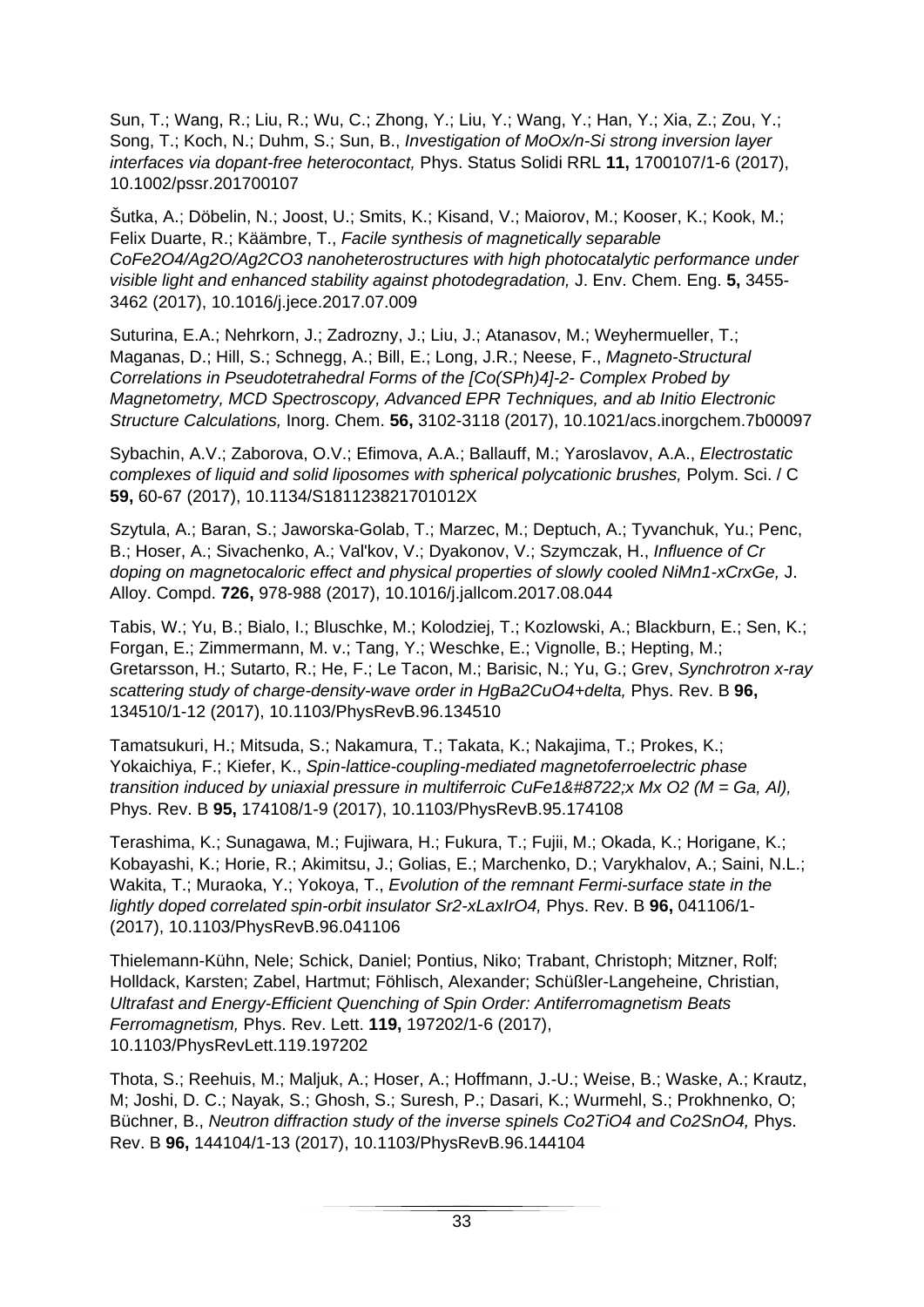Tiwari, D.; Koehler, T.; Lin, X.; Sarua, A.; Harniman, R.; Wang, L.; Klenk, R.; Fermin, D.J., *Single molecular precursor solution for CuIn(S,Se)2 thin films photovoltaic cells: structure and device characteristics,* ACS Appl. Mater. Interfaces **9,** 2301-2308 (2017), 10.1021/acsami.6b12306

Többens, Daniel M.; Schorr, Susan, *The use of anomalous x-ray diffraction as a tool for the analysis of compound semiconductors,* Semicond. Sc. Tech. **32,** 103002/1-13 (2017), 10.1088/1361-6641/aa8708

Tötzke, C.; Kardjilov, N.; Manke, I.; Oswald, S.E., *Capturing 3D Water Flow in Rooted Soil by Ultra-fast Neutron Tomography,* Sci. Rep. **7,** 09.01.6192 (2017), 10.1038/s41598-017-06046 w

Trainer, D.J.; Putilov, A.V.; Di Giorgio, C.; Saari, T.; Wang, B.; Wolak, M.; Chandrasena, R.U.; Lane, C.; Chang, T.-R.; Jeng, H.-T.; Lin, H.; Kronast, F.; Gray, A.X.; Xi, X.; Nieminen, J.; Bansil, A.; Iavarone, M., *Inter-Layer Coupling Induced Valence Band Edge Shift in Monoto Few-Layer MoS2,* Sci. Rep. **7,** 40559/1-10 (2017), 10.1038/srep40559

Trainer, D.J.; Putilov, A.V.; Di Giorgio, C.; Saari, T.; Wang, B.; Wolak, M.; Chandrasena, R.U.; Lane, C.; Chang, T.-R.; Jeng, H.-T.; Lin, H.; Kronast, F.; Gray, A.X.; Xi, X.; Nieminen, J.; Bansil, A.; Iavarone, M., *Erratum: Inter-Layer Coupling Induced Valence Band Edge Shift in Mono-to Few-Layer MoS2,* Sci. Rep. **7,** 40559/1-1 (2017), 10.1038/srep42619

Troyanchuk, I.; Karpinsky, D.; Bushinsky, M.; Sirenko, V.; Sikolenko, V.; Franz, A., *Antiferromagnet-ferromagnet transition in La1-xSrxMn0.5Ni0.5O3 (0 <= x <= 0.2) ceramics,*  Low Temp. Phys. **43,** 982-985 (2017), 10.1063/1.5001300

Troyanchuk, I.; Bushinsky, M.; Karpinsky, D.; Sikolenko, V.; Chobot, A.; Tereshko, N.; Mantyckaya, O.; Schorr, S., *Magnetic phase transformations and magnetotransport*  phenomena in La0.7Sr0.3Mn1−xCoxO3 pervoskite compounds, J. Exp. Theor. Phys. **125,** 290-297 (2017), 10.1134/S1063776117070238

Troyanchuk, I.O.; Tereshko, N.V.; Silibin, M.V.; Gavrilov, S.A.; Nekludov, K.N.; Sikolenko, V.; Schorr, S.; Szymczack, H., *Magnetic ordering in manganites doped by Ti and Al,* Ceram. Intern. **43,** 187-191 (2017), 10.1016/j.ceramint.2016.09.132

Trunschke, A.; Noack, J.; Trojanov, S.; Girgsdies, F.; Lunkenbein, T.; Pfeifer, V.; Haevecker, M.; Kube, P.; Sprung, C.; Rosowski, F.; Schlögl, R., *The Impact of the Bulk Structure on Surface Dynamics of Complex Mo-V-based Oxide Catalysts,* ACS Catal. **7,** 3061-3071 (2017), 10.1021/acscatal.7b00130

Ummadisingu, A.; Steier, L.; Seo, J.; Matsui, T.; Abate, A.; Tress, W.; Grätzel, M., *The effect of illumination on the formation of metal halide perovskite films,* Nature **545,** 208-212 (2017), 10.1038/nature22072

Ünal, A.; Parabas, A.; Arora, A.; Ehrler, J.; Barton, C.; Valencia, S.; Bali, R.; Thomson, T.; Yildiz, F.; Kronast, F., *Laser-driven formation of transient local ferromagnetism in FeRh thin films,* Ultramicroscopy **183,** 104-108 (2017), 10.1016/j.ultramic.2017.03.024

Unger, E.; Kegelmann, L.; Suchan, K.; Sörell, D.; Korte, L.; Albrecht, S., *Roadmap and roadblocks for the band gap tunability of metal halide perovskites, J. Mater. Chem. A 5,* 11401-11409 (2017), 10.1039/c7ta00404d

Unger, I.; Seidel, R.; Thuermer, S.; Pohl, M.N.; Aziz, E.F.; Cederbaum, L.S.; Muchova, E.; Slavicek, P.; Winter, B.; Kryzhevoi, N.V., *Observation of electron-transfer-mediated decay in aqueous solution,* Nat. Chem. **9,** 708–714 (2017), 10.1038/NCHEM.2727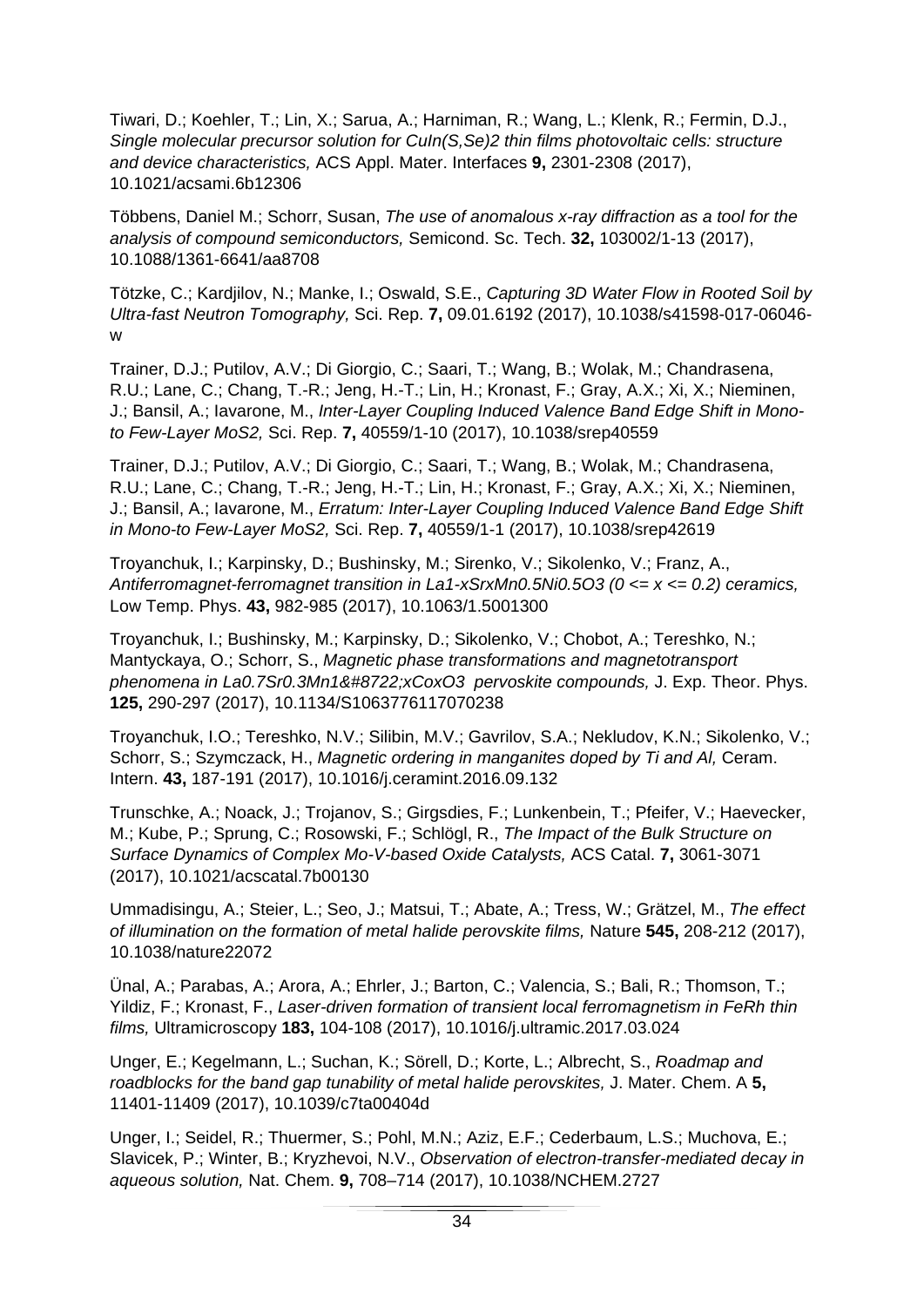Usachov, D.Yu.; Davydov, V.Yu.; Levitskii, V.S.; Shevelev, V.O.; Marchenko, D.; Senkovskiy, B.V.; Vilkov, O.Yu.; Rybkin, A.G.; Yashina, L.V.; Chulkov, E.V.; Sklyadneva, I.Yu.; Heid, R.; Bohnen, K.-P.; Laubschat, C.; Vyalikh, D.V., *Raman Spectroscopy of Lattice-Matched Graphene on Strongly Interacting Metal Surfaces,* ACS Nano **11,** 6336-6345 (2017), 10.1021/acsnano.7b02686

Vadilonga, S.; Zizak, I.; Roshchupkin, D.; Evgenii, E.; Petsiuk, A.; Leitenberger, W.; Erko, A., *Observation of sagittal X-ray diffraction by surface acoustic waves in Bragg geometry,* J. Appl. Crystallogr. **50,** 525-530 (2017), 10.1107/S1600576717002977

Vadilonga, S.; Zizak, I.; Roshchupkin, D.; Petsiuk, A.; Dolbnya, I.; Sawhney, K.; Erko, A., *Pulse picker for synchrotron radiation driven by a surface acoustic wave,* Opt. Lett. **42,** 1915- 1918 (2017), 10.1364/OL.42.001915

Varykhalov, A.; Marchenko, D.; Sánchez-Barriga, J.; Golias, E.; Rader, O.; Bihlmayer, G., *Tilted Dirac cone on W(110) protected by mirror symmetry,* Phys. Rev. B **95,** 245421/1-9 (2017), 10.1103/PhysRevB.95.245421

Vaz da Cruz, V.; Ertan, E.; Couto, R.C.; Eckert, S.; Fondell, M.; Dantz, M.; Kennedy, B.; Schmitt, T.; Pietzsch, A.; Guimaraes, F.F.; Agren, H.; Gel'mukhanov, F.; Odelius, M.; Föhlisch, A.; Kimberg, V., *A study of the water molecule using frequency control over nuclear dynamics in resonant X-ray scattering,* Phys. Chem. Chem. Phys. **19,** 19573-19589 (2017), 10.1039/C7CP01215B

Velasco-Velez, J.-J.; Hävecker, M.; Knop-Gericke, A.; Schwanke, C.; Xi, L.; Lange, K.M.; Xiao, J.; Tesch, M.; Golnak, R.; Petit, T.; Puskar, L.; Schade, U.; Borgwardt, M.; Kiyan, I.; Seidel, R.; Aziz, E.F., *Multiscale Photon-Based In-Situ and Operando Spectroscopies in Time and Energy Landscapes,* Syn. Rad. News **30,** 14-19 (2017), 10.1080/08940886.2017.1289800

Vinod Kumar, G.S.; Heim, K.; Jerry, J.; Garcia-Moreno, F.; Kennedy, A.R.; Banhart, J., *Effect of magnesium addition on the cell structure of the foams produced from re-melted aluminium alloy scrap,* Metall. Mater. Trans. B **0,** 2017-2551 (2017), 10.1007/s11663-017-1043-4

Volobuev, V.V.; Mandal, P.S.; Galicka, M.; Caha, O.; Sánchez-Barriga, J.; Di Sante, D.; Varykhalov, A.; Khiar, A.; Picozzi, S.; Bauer, G.; Kacman, P.; Buczko, R.; Rader, O.; Springholz, G., *Giant Rashba Splitting in Pb1-xSnxTe(111) Topological Crystalline Insulator Films Controlled by Bi Doping in the Bulk,* Adv. Mater. **29,** 1604185/1-9 (2017), 10.1002/adma.201604185

von Morzé, N.; Dittrich, T.; Calvet, W.; Lauermann, I.; Rusu, M., *Transient and modulated charge separation at CuInSe2/C60 and CuInSe2/ZnPc hybrid interfaces,* Appl. Surf. Sci. **396,**  366-374 (2017), 10.1016/j.apsusc.2016.10.163

von Oertzen, W.; Nasirov, A.; Tashkodjaev, R., *Corrigendum: Multi-modal Fission in Collinear Ternary Cluster decay of Cf-252(sf,fff),* Phys. Lett. B. **765,** 404-405 (2017), 10.1016/j.physletb.2016.12.040

Von Oertzen, W.; Kanada-En'Yo, Y.; Kimura, M., *Covalent Binding with Neutrons on the Femto-scale,* J. Phys. Conf. **863,** 012066/1-5 (2017), 10.1088/1742-6596/863/1/012066

Wachau, A.; Schulte, J.; Agoston, P.; Hübler, F.; Steigert, A.; Klenk, R.; Hergert, F.; Eschrich, H.; Probst, V., *Sputtered Zn(O,S) buffer layers for CIGS solar modules- from lab to pilot production,* Progr. Photovolt. **25,** 696-705 (2017), 10.1002/pip.2880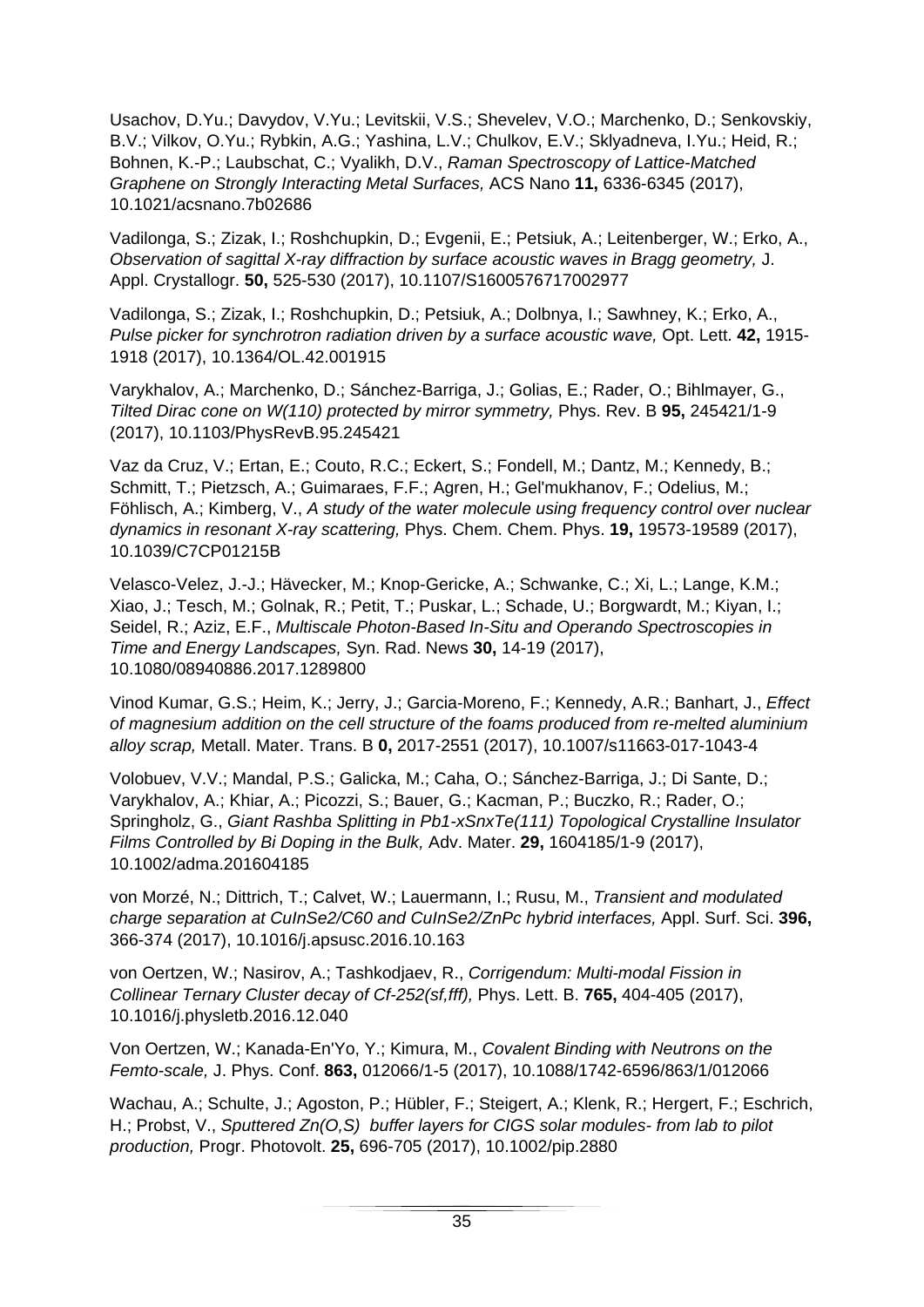Wägele, L.; Rata, D.; Gurieva, G.; Scheer, R., *Structural analysis of co-evaporated In2S3 and In2S3:V for solar cell absorber applications,* Phys. Status Solidi C **14,** 1600204/1-5 (2017), 10.1002/pssc.201600204

Walder, C.; Zellmeier, M.; Rappich, J.; Ketelsen, H.; Hinrichs, K., *Infrared spectroscopic ellipsometry of micrometer-sized SiO2 line gratings,* Appl. Surf. Sci. **416,** 397-401 (2017), 10.1016/j.apsusc.2017.04.118

Wanderka, N.; Bakai, S.; Abou-Ras, D.; Schäfer, N.; Bakai, O., *The impact of ultrasonic vibrations on shear banding in nanocrystalline titanium,* Mater. Lett. **191,** 30-33 (2017), 10.1016/j.matlet.2017.01.040

Wang, F.; Chemseddine, A.; Abdi, F. F.; Van de Krol, R.; Berglund, S. P., *Spray pyrolysis of CuBi2O4 photocathodes: improved solution chemistry for highly homogeneous thin films,* J. Mater. Chem. A **5,** 12838-12847 (2017), 10.1039/c7ta03009f

Wang, F.; Septina, W.; Chemseddine, A.; Abdi, F. F.; Friedrich, D.; Bogdanoff, P.; Van de Krol, R.; Tilley, S.; Berglund, S., *Gradient Self-Doped CuBi2O4 with Highly Improved Charge Separation Efficiency,* J. Am. Chem. Soc. **139,** 15094-15103 (2017), 10.1021/jacs.7b07847

Wang, J.; Gao, R.; Zhou, D.; Chen, Z.; Wu, Z.; Schumacher, G.; Hu, Z.; Liu, X., *Boosting the Electrocatalytic Activity of Co3O4 Nanosheets for a Li-O2 Battery through Modulating Inner Oxygen Vacancy and Exterior Co3+/Co2+ Ratio,* ACS Catal. **7,** 6533-6541 (2017), 10.1021/acscatal.7b02313

Wang, W.; Li, L.; Henzler, K.; Lu, Y.; Wang, Y.; Han, H.; Tian, Y.; Wang, Y.; Zhou, Z.; Lotze, G.; Narayanan, T; Ballauff, M.; Guo, X., *Protein Immobilization onto Cationic Spherical Polyelectrolyte Brushes Studied by Small Angle X-Ray Scattering, Biomacromolecules 18,* 1574-1581 (2017), 10.1021/acs.biomac.7b00164

Wang, Y.; Lin, X.; Wang, L.; Köhler, T.; Lux-Steiner, M.Ch.; Klenk, R., *Low band-gap CuIn(S,Se)2 thin film solar cells using molecular ink with 9.5% efficiency, Phys. Status Solidi* C **14,** 1600169/1-4 (2017), 10.1002/pssc.201600169

Wang, Y.; Steigert, A.; Yin, G.; Parvan, V.; Klenk, R.; Schlatmann, R.; Lauermann, I., *Cu2O as a Potential Intermediate Transparent Conducting Oxide Layer for Monolithic Perovskite-CIGSe Tandem Solar Cells,* Phys. Status Solidi C **14,** 1700164/1-6 (2017), 10.1002/pssc.201700164

Weber, D.C.; Abrunhosa-Branquinho, A.; Bolsi, A.; Kacperek, A.; Dendale, R.; Geismar, D.; Bachtiary, B.; Hall, A.; Heufelder, J.; Herfarth, K.; Debus, J.; Amichetti, M.; Krause, M.; Orecchia, R.; Vondracek, V.; Thariat, J.; Kajdrowicz, T.; Nilsson, K.; Gr, *Profile of European proton and carbon ion therapy centers assessed by the EORTC facility questionnaire,* Radio. Onc. **124,** 185-189 (2017), 10.1016/j.radonc.2017.07.012

Weber, F.; Aziz, E.F.; Bande, A., *Interdependence of ICD Rates in Paired Quantum Dots on Geometry,* J. Comp. Chem. **38,** 2141-2150 (2017), 10.1002/jcc.24843

Weise, M.; Seeger, S.; Harbauer, K.; Welzel, T.; Ellmer, K., *A multifunctional plasma and deposition sensor for the characterization of plasma sources for film deposition and etching,*  J. Appl. Phys. **122,** 044503/1-9 (2017), 10.1063/1.4995278

Welch, A.W.; Baranowski, L.L.; Peng, H.; Hempel, H.; Eichberger, R.; Unold, T.; Lany, S.; Wolden, C.; Zakutayev, A., *Trade-Offs in Thin Film Solar Cells with Layered Chalcostibite Photovoltaic Absorbers,* Adv. Energy Mater. **7,** 1601935/1-7 (2017), 10.1002/aenm.201601935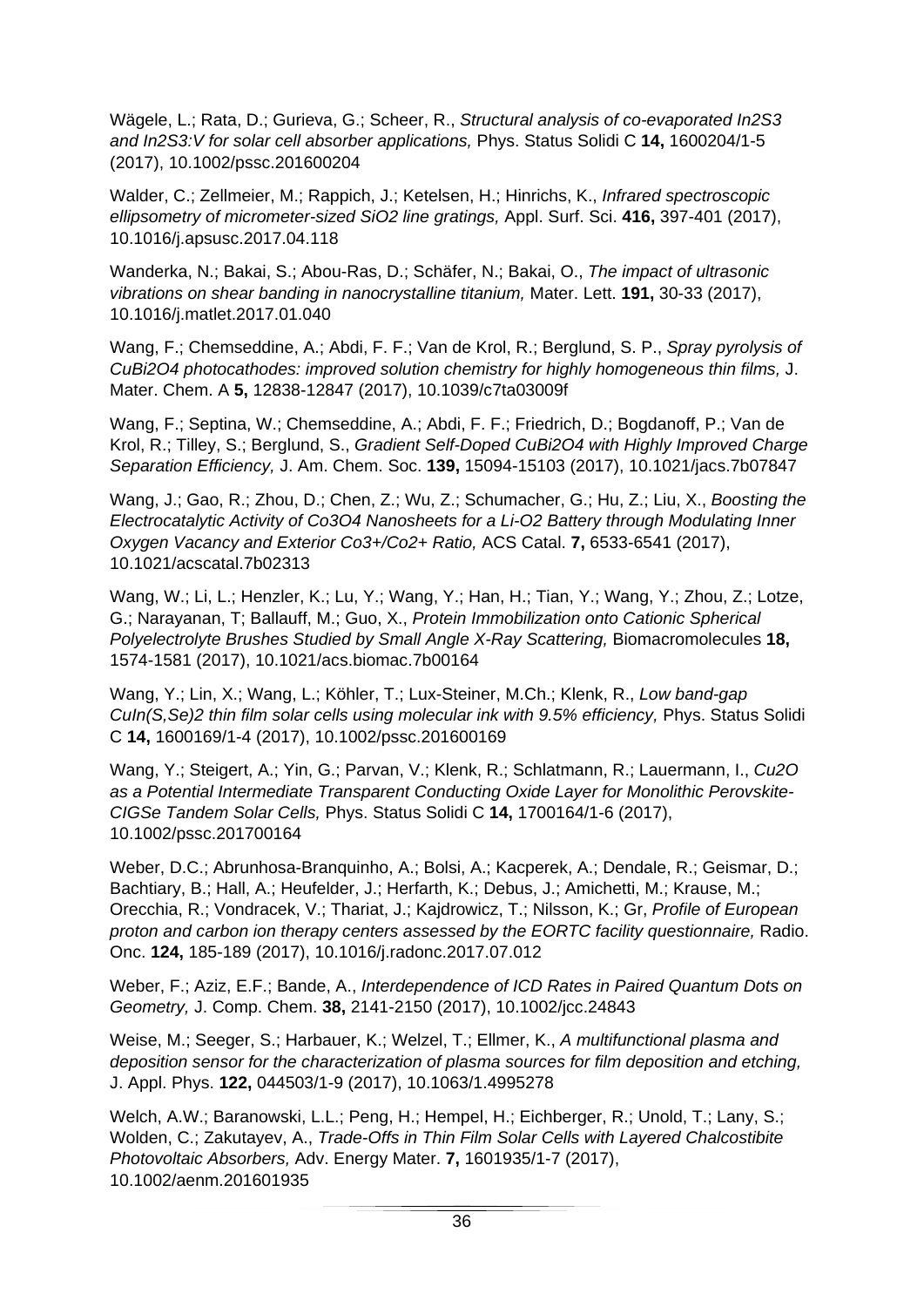Wendler, E.; Bischoff, M.; Schmidt, E.; Schrempel, F.; Ellmer, K.; Kanis, M.; van de Krol, R., *Ion beam modification of single crystalline BiVO4, Nucl. Instrum. Methods Phys. Res. Sect. B* **409,** 133-137 (2017), 10.1016/j.nimb.2017.03.069

Wendt, R.; Märker, B.; Dubavik, A.; Herrmann, A.-K.; Wollgarten, M.; Rakovich, Y.; Eychmüller, A.; Rademann, K.; Hendel, T., *Versatile H2O2-driven mixed aerogel synthesis from CdTe and bimetallic noble metal nanoparticles,* J. Mater. Chem. C **5,** 10251-10259 (2017), 10.1039/C7TC01707C

Wernet, P.; Leitner, T.; Josefsson, I.; Mazza, T.; Miedema, P.; Schröder, H.; Beye, M.; Kunnus, K.; Schreck, S.; Radcliffe, P.; Düsterer, S.; Meyer, M.; Odelius, M.; Föhlisch, A., *Communication: Direct evidence for sequential dissociation of gas-phase Fe(CO)(5) via a singlet pathway upon excitation at 266 nm,* J. Chem. Phys. **146,** 21110 (2017), 10.1063/1.4984774

Wernet, P., *CHAPTER 12: Orbital-specific Mapping of Chemical Interactions and Dynamics with Femtosecond Soft X-ray Pulses,* **0,** 242-263 (2017), 10.1039/9781782624097-00242

Westhoff, D.; Feinauer, J.; Kuchler, K.; Mitsch, T.; Manke, I.; Hein, S.; Latz, A.; Schmidt, V., *Parametric stochastic 3D model for the microstructureof anodes in lithium-ion power cells,*  Comp Mat Science **126,** 453-467 (2017), 10.1016/j.commatsci.2016.09.006

Wieczorek, S.; Remmler, D.; Masini, T.; Kochovski, Z.; Hirsch, A.; Börner, H., *Fine-tuning Nanocarriers Specifically toward Cargo: A Competitive Study on Solubilizing Related Photosensitizers for Photodynamic Therapy,* Bioconj. Chem. **28,** 760-767 (2017), 10.1021/acs.bioconjchem.6b00549

Wilk, P.; Uehlein, M.; Kalms, J.; Dobbek, H.; Mueller, U.; Weiss, M.S., *Substrate specificity and reaction mechanism of human prolidase,* FEBS J. **284,** 2870-2885 (2017), 10.1111/febs.14158

Wilks, R.G.; Bär, M., *Danger from within,* Nature Energy **2,** 16204/1-2 (2017), 10.1038/nenergy.2016.204

Xi, L.; Schwanke, C.; Xiao, J.; Abdi, F.F.; Zaharieva, I.; Lange, K.M., *In Situ L-Edge XAS Study of a Manganese Oxide Water Oxidation Catalyst,* J. Phys. Chem. C **121,** 12003-12009 (2017), 10.1021/acs.jpcc.7b02331

Xi, L.; Wang, F.; Schwanke, C.; Abdi, F.F.; Golnak, R.; Fiechter, S.; Ellmer, K.; van de Krol, R.; Lange, K.M., *In Situ Structural Study of MnPi-Modified BiVO4 Photoanodes by Soft X-ray Absorption Spectroscopy,* J. Phys. Chem. C **121,** 19668-19676 (2017), 10.1021/acs.jpcc.7b06459

Xi, L.; Schwanke, C.; Zhou, D.; Drevon, D.; van de Krol, R.; Lange, K.M., *In situ XAS study of CoBi modified hematite photoanodes,* Dalton Trans. **46,** 15719-15726 (2017), 10.1039/C7DT02647A

Xie, P.; Sun, K.; Wang, Z.; Liu, Yao; Fan, R.; Zhang, Z.; Schumacher, G., *Negative permittivity adjusted by SiO2-coated metallic particles in percolative composites,* J. Alloy. Compd. **725,** 1259-1263 (2017), 10.1016/j.jallcom.2017.04.248

Xie, T.; Gong, D.; Zhang, W.; Gu, Y.; Huesges, Z.; Chen, D.; Liu, Y.; Hao, L.; Meng, S.; Lu, Z.; Li, S.; Luo, H., *Crystal growth and phase diagram of 112-type iron pnitide superconductor Ca1-yLayFe1-xNixAs2,* Supercond. Sci. Technol. **30,** 095002/1-7 (2017), 10.1088/1361- 6668/aa7994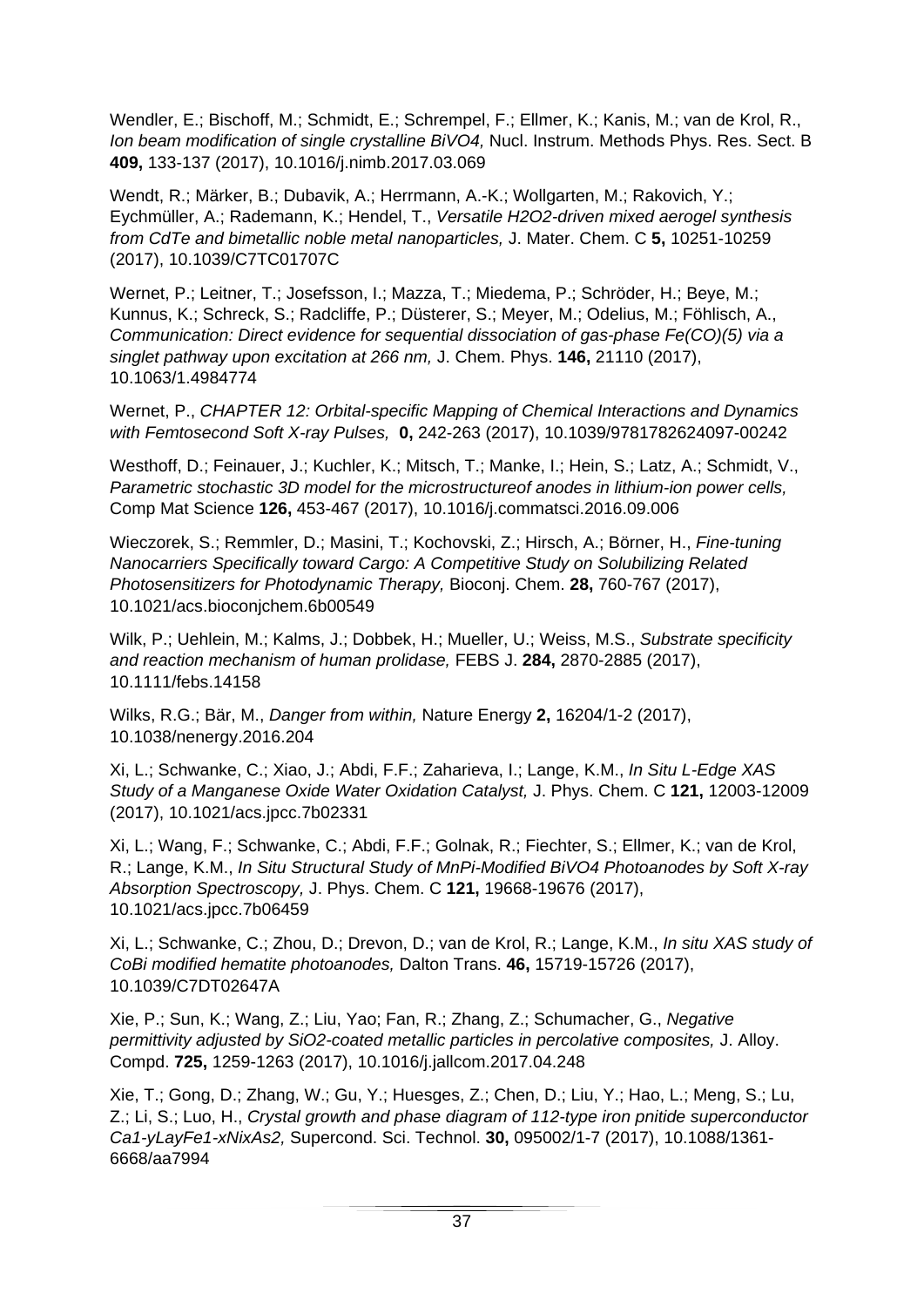Xu, X.; Ran, Q.; Haag, R.; Ballauff, M.; Dzubiella, J., *Charged Dendrimers Revisited: Effective Charge and Surface Potential of Dendritic Polyglycerol Sulfate,* Macromolecules **50,**  4759-4769 (2017), 10.1021/acs.macromol.7b00742

Yang, G.; Ding, H.-m.; Kochovski, Z.; Hu, R.; Lu, Y.; Ma, Y.-q.; Chen, G.; Jiang, M., *Highly Ordered Self-Assembly of Native Proteins into 1D, 2D, and 3D Structures Modulated by the Tether Length of Assembly-Inducing Ligands,* Angew. Chem. Int. Ed. **56,** 10691-10695 (2017), 10.1002/anie.201703052

Yang, S.M.; Morozovska, A.N.; Kumar, R.; Eliseev, E.A.; Cao, Y.; Mazet, L.; Balke, N.; Jesse, S.; Vasudevan, R.K.; Dubourdieu, C.; Kalinin, S.V., *Mixed electrochemicalferroelectric states in nanoscale ferroelectrics,* Nat. Phys. **13,** 812-818 (2017), 10.1038/nphys4103

Yang, Y.; Risse, S.; Mei, S.; Jafta, C.; Lu, Y.; Stöcklein, C.; Kardjilov, N.; Manke, I.; Gong, J.; Kochovski, Z.; Ballauff, M., *Binder-free carbon monolith cathode material for operando*  investigation of high performance lithium-sulfur batteries with X-ray radiography, En. Stor. Mat. **9,** 96-104 (2017), 10.1016/j.ensm.2017.06.008

Yigit, C.; Kanduc, M.; Ballauff, M.; Dzubiella, J., *Interaction of Charged Patchy Protein Models with Like-Charged Polyelectrolyte Brushes,* Langmuir **33,** 417-427 (2017), 10.1021/acs.langmuir.6b03797

Yin, Z.; Rehanek, J.; Löchel, H.; Braig, C.; Buck, J.; Firsov, A.; Viefhaus, J.; Erko, A.; Techert, S., *Highly efficient soft X-ray spectrometer based on a reflection zone plate for resonant inelastic X-ray scattering measurements,* Opt. Express **25,** 10984-10996 (2017), 10.1364/OE.25.010984

Yu, J.M.; Wanderka, N.; Rack, A.; Daudin, R.; Boller, E.; Markötter, H.; Manzoni, A.; Vogel, F.; Arlt, T.; Manke, I.; Banhart, J., *Formation of intermetallic delta phase in Al-10Si-0.3Fe alloy investigated by in-situ 4D X-ray synchrotron tomography,* Acta Mater. **129,** 194-202 (2017), 10.1016/j.actamat.2017.02.048

Yu, S.; Schuchardt, M.; Tölle, M.; Van Der Giet, M.; Zidek, W.; Dzubiella, J.; Ballauff, M., *Interaction of human serum albumin with uremic toxins: a thermodynamic study, RSC Adv. 7.* 27913-27922 (2017), 10.1039/c7ra02838e

Zachäus, C.; Abdi, F. F.; Peter, L.; Van de Krol, R., *Photocurrent of BiVO4 is limited by surface recombination, not surface catalysis,* Chem. Sci. **8,** 3712-3719 (2017), 10.1039/c7sc00363c

Zhaketov, V.D.; Nikitenko, Yu.V.; Radu, F.; Petrenko, A.V.; Csik, A.; Borisov, M.M.; Mukhamedzhanov, E.Kh.; Aksenov, V.L., *Magnetism in structures with ferromagnetic and superconducting layers,* J. Exp. Theor. Phys. **124,** 114-130 (2017), 10.1134/S1063776116130227

Zhaketov, V.D.; Nikitenko, Yu.V.; Petrenko, A.V.; Csik, A.; Aksenov, V.L.; Radu, F., *Relaxation of the magnetic state of a ferromagnetic-superconducting layered structure,* J. Exp. Theor. Phys. **125,** 480-494 (2017), 10.1134/S1063776117080210

Zhang, W.; Schröder, D.; Arlt, T.; Manke, I.; Koerver, R.; Pinedo, R.; Weber, D.A.; Sann, J.; Zeier, W.G.; Janek, J., *(Electro)chemical expansion during cycling : monitoring the pressure changes in operating solid-state lithium batteries,* J. Mater. Chem. A **5,** 9929-9936 (2017), 10.1039/c7ta02730c